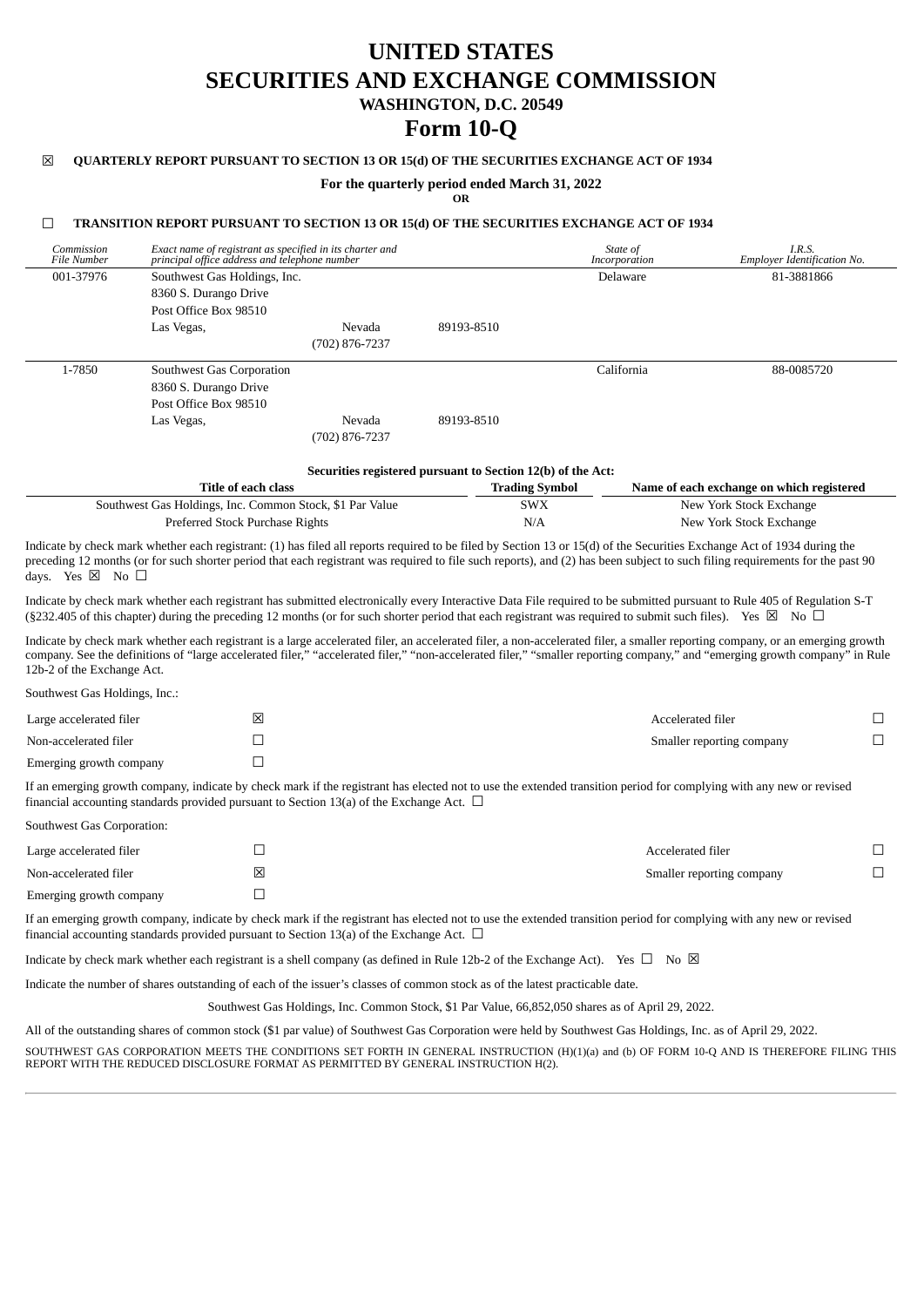# **FILING FORMAT**

This quarterly report on Form 10-Q is a combined report being filed by two separate registrants: Southwest Gas Holdings, Inc. and Southwest Gas Corporation. Except where the content clearly indicates otherwise, any reference in the report to "we," "us" or "our" is to the holding company or the consolidated entity of Southwest Gas Holdings, Inc. and all of its subsidiaries, including Southwest Gas Corporation, which is a distinct registrant that is a wholly owned subsidiary of Southwest Gas Holdings, Inc. Information contained herein relating to any individual company is filed by such company on its own behalf. Each company makes representations only as to itself and makes no other representation whatsoever as to any other company.

Part I—Financial information in this Quarterly Report on Form 10-Q includes separate financial statements (i.e., balance sheets, statements of income, statements of comprehensive income, statements of cash flows, and statements of equity) for Southwest Gas Holdings, Inc. and Southwest Gas Corporation, in that order. The Notes to the Condensed Consolidated Financial Statements are presented on a combined basis for both entities. All Items other than Part I – Item 1 are combined for the reporting companies.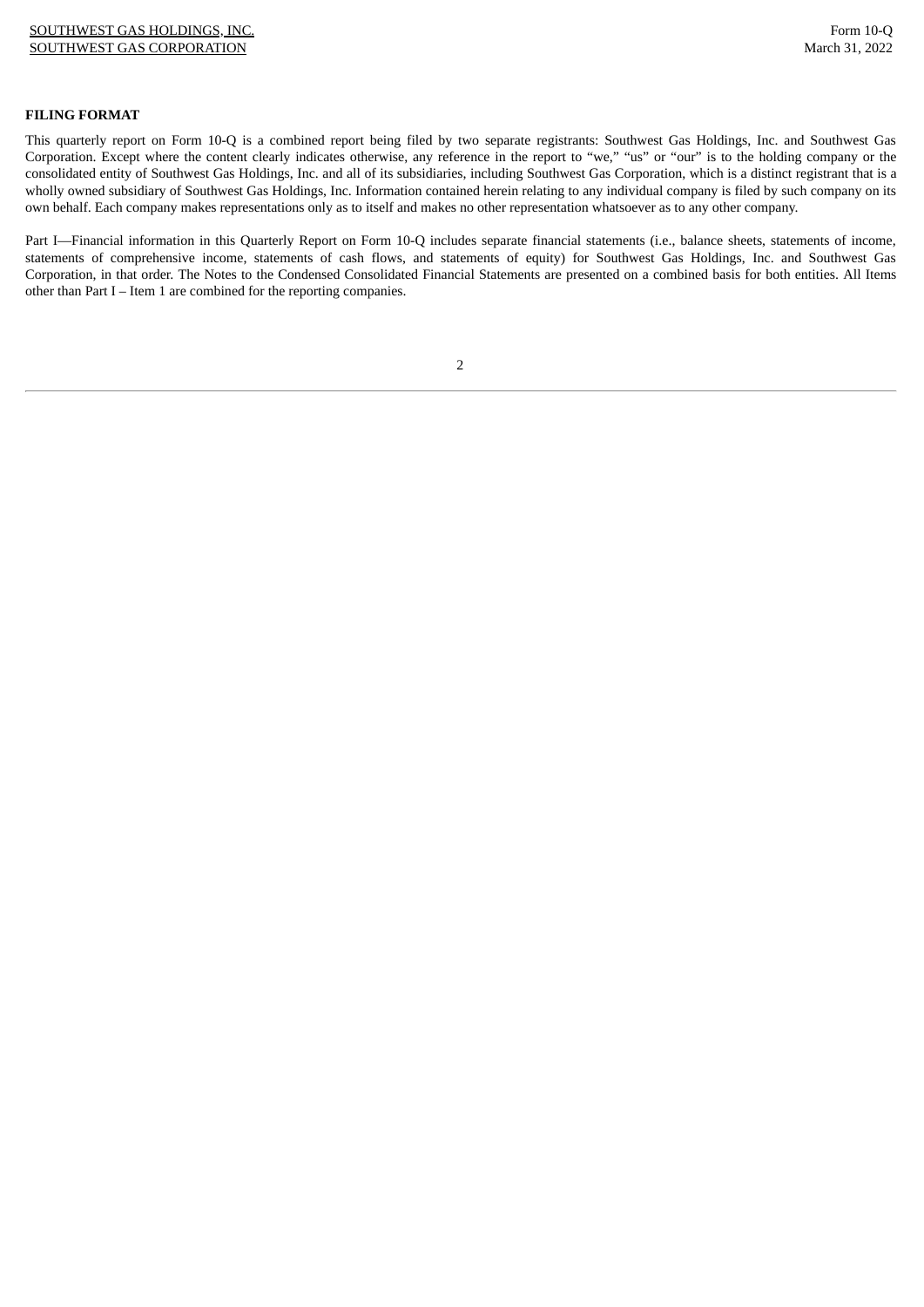# **PART I - FINANCIAL INFORMATION**

# **ITEM 1. FINANCIAL STATEMENTS**

### SOUTHWEST GAS HOLDINGS, INC. AND SUBSIDIARIES CONDENSED CONSOLIDATED BALANCE SHEETS (Thousands of dollars, except par value) (Unaudited)

|                                                                                                                    |                | March 31, 2022 | December 31, 2021 |             |  |
|--------------------------------------------------------------------------------------------------------------------|----------------|----------------|-------------------|-------------|--|
| <b>ASSETS</b>                                                                                                      |                |                |                   |             |  |
| Regulated operations plant:                                                                                        |                |                |                   |             |  |
| Gas plant                                                                                                          | $\mathfrak{s}$ | 10,891,910     | $\mathfrak{S}$    | 10,789,690  |  |
| Less: accumulated depreciation                                                                                     |                | (3,443,053)    |                   | (3,397,736) |  |
| Construction work in progress                                                                                      |                | 216,262        |                   | 202,068     |  |
| Net regulated operations plant                                                                                     |                | 7,665,119      |                   | 7,594,022   |  |
| Other property and investments, net                                                                                |                | 1,313,291      |                   | 1,316,479   |  |
| Current assets:                                                                                                    |                |                |                   |             |  |
| Cash and cash equivalents                                                                                          |                | 624,666        |                   | 222,697     |  |
| Accounts receivable, net of allowances                                                                             |                | 755,947        |                   | 707,127     |  |
| Accrued utility revenue                                                                                            |                | 52,000         |                   | 84,900      |  |
| Income taxes receivable, net                                                                                       |                | 16,937         |                   | 16,816      |  |
| Deferred purchased gas costs                                                                                       |                | 367,954        |                   | 291,145     |  |
| Prepaid and other current assets                                                                                   |                | 229,072        |                   | 292,082     |  |
| Total current assets                                                                                               |                | 2,046,576      |                   | 1,614,767   |  |
| Noncurrent assets:                                                                                                 |                |                |                   |             |  |
| Goodwill                                                                                                           |                | 1,773,671      |                   | 1,781,332   |  |
| Deferred income taxes                                                                                              |                | 44             |                   | 121         |  |
| Deferred charges and other assets                                                                                  |                | 450,786        |                   | 458,536     |  |
| Total noncurrent assets                                                                                            |                | 2,224,501      |                   | 2,239,989   |  |
| <b>Total assets</b>                                                                                                | $\mathfrak s$  | 13,249,487     | $\mathbb{S}$      | 12,765,257  |  |
| CAPITALIZATION AND LIABILITIES                                                                                     |                |                |                   |             |  |
| Capitalization:                                                                                                    |                |                |                   |             |  |
| Common stock, \$1 par (authorized - 120,000,000 shares; issued and outstanding - 66,849,225 and 60,422,081 shares) | \$             | 68,479         | \$                | 62,052      |  |
| Additional paid-in capital                                                                                         |                | 2,273,837      |                   | 1,824,216   |  |
| Accumulated other comprehensive loss, net                                                                          |                | (43, 972)      |                   | (46, 761)   |  |
| Retained earnings                                                                                                  |                | 1,190,738      |                   | 1,114,313   |  |
| Total equity                                                                                                       |                | 3,489,082      |                   | 2,953,820   |  |
| Redeemable noncontrolling interests                                                                                |                | 135,984        |                   | 196,717     |  |
| Long-term debt, less current maturities                                                                            |                | 4,559,758      |                   | 4,115,684   |  |
| Total capitalization                                                                                               |                | 8,184,824      |                   | 7,266,221   |  |
| Current liabilities:                                                                                               |                |                |                   |             |  |
| Current maturities of long-term debt                                                                               |                | 291,069        |                   | 297,324     |  |
| Short-term debt                                                                                                    |                | 1,474,000      |                   | 1,909,000   |  |
| Accounts payable                                                                                                   |                | 256,606        |                   | 353,365     |  |
| Customer deposits                                                                                                  |                | 57,620         |                   | 59,327      |  |
| Income taxes payable, net                                                                                          |                | 10,416         |                   | 6,734       |  |
| Accrued general taxes                                                                                              |                | 83,897         |                   | 53,473      |  |
| Accrued interest                                                                                                   |                | 42,421         |                   | 30,964      |  |
| Deferred purchased gas costs                                                                                       |                | 297            |                   | 5,736       |  |
| Other current liabilities                                                                                          |                | 413,872        |                   | 396,126     |  |
| Total current liabilities                                                                                          |                | 2,630,198      |                   | 3,112,049   |  |
| Deferred income taxes and other credits:                                                                           |                |                |                   |             |  |
| Deferred income taxes and investment tax credits, net                                                              |                | 803,771        |                   | 768,868     |  |
| Accumulated removal costs                                                                                          |                | 488,908        |                   | 480,583     |  |
| Other deferred credits and other long-term liabilities                                                             |                | 1,141,786      |                   | 1,137,536   |  |
| Total deferred income taxes and other credits                                                                      |                | 2,434,465      |                   | 2,386,987   |  |
| Total capitalization and liabilities                                                                               | \$             | 13,249,487     | \$                | 12,765,257  |  |

The accompanying notes are an integral part of these statements.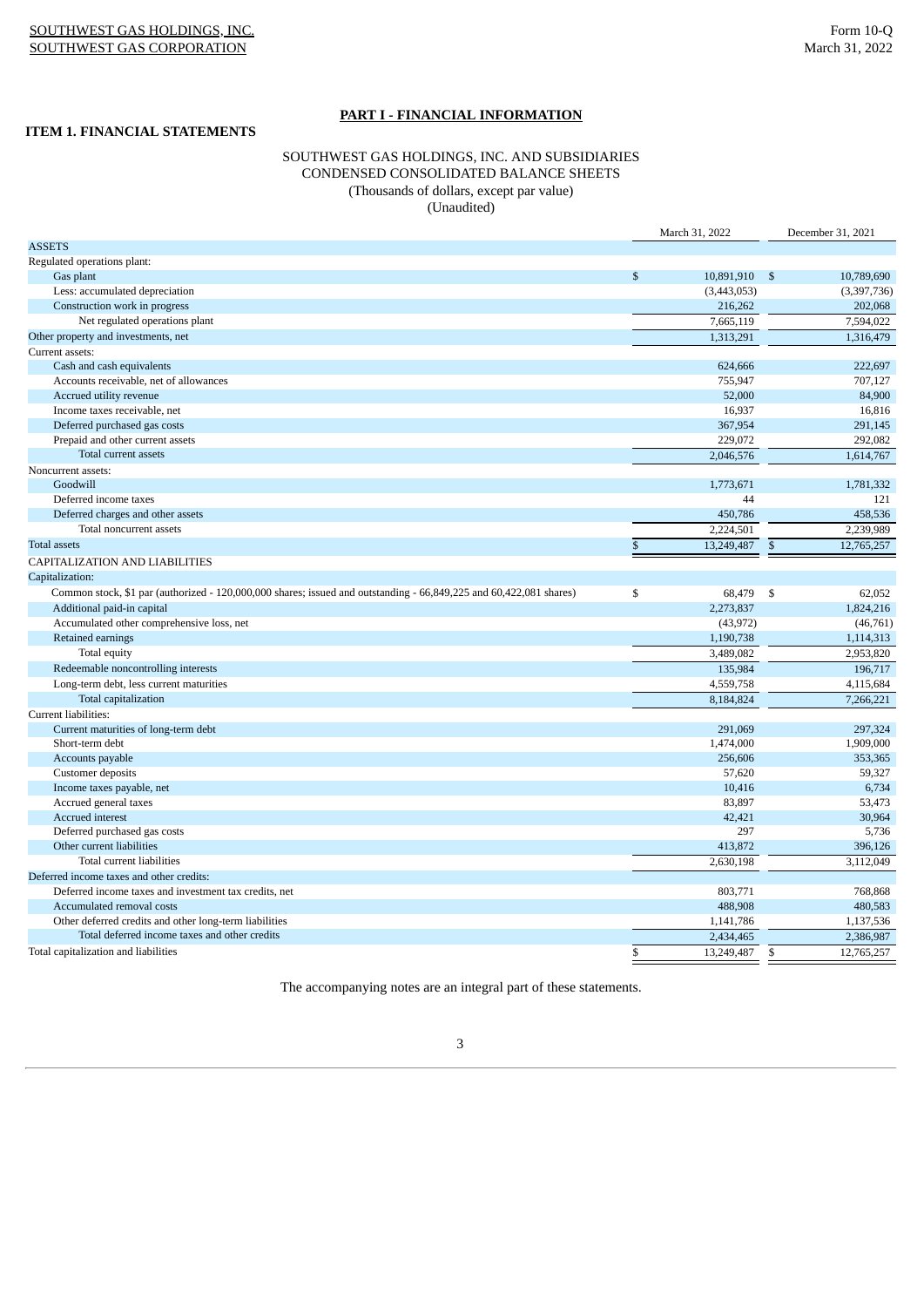### SOUTHWEST GAS HOLDINGS, INC. AND SUBSIDIARIES CONDENSED CONSOLIDATED STATEMENTS OF INCOME (In thousands, except per share amounts) (Unaudited)

|                                                         | <b>Three Months Ended</b><br>March 31. |                |           |               | <b>Twelve Months Ended</b><br>March 31. |                |           |
|---------------------------------------------------------|----------------------------------------|----------------|-----------|---------------|-----------------------------------------|----------------|-----------|
|                                                         | 2022                                   |                | 2021      |               | 2022                                    |                | 2021      |
| Operating revenues:                                     |                                        |                |           |               |                                         |                |           |
| Regulated operations revenues                           | \$<br>743,532                          | \$             | 521,932   | \$            | 1,743,390                               | \$             | 1,369,690 |
| Utility infrastructure services revenues                | 523,877                                |                | 363,975   |               | 2,318,563                               |                | 1,978,770 |
| Total operating revenues                                | 1,267,409                              |                | 885,907   |               | 4,061,953                               |                | 3,348,460 |
| Operating expenses:                                     |                                        |                |           |               |                                         |                |           |
| Net cost of gas sold                                    | 298,918                                |                | 156,021   |               | 573,804                                 |                | 338,037   |
| Operations and maintenance                              | 149,303                                |                | 106,690   |               | 515,759                                 |                | 411,025   |
| Depreciation and amortization                           | 122,646                                |                | 93,442    |               | 400,245                                 |                | 337,816   |
| Taxes other than income taxes                           | 24,816                                 |                | 20,687    |               | 84,472                                  |                | 67,769    |
| Utility infrastructure services expenses                | 503,232                                |                | 335,614   |               | 2,123,085                               |                | 1,745,729 |
| Total operating expenses                                | 1,098,915                              |                | 712,454   |               | 3,697,365                               |                | 2,900,376 |
| Operating income                                        | 168,494                                |                | 173.453   |               | 364,588                                 |                | 448,084   |
| Other income and (expenses):                            |                                        |                |           |               |                                         |                |           |
| Net interest deductions                                 | (48, 363)                              |                | (23,964)  |               | (143, 597)                              |                | (107,061) |
| Other income (deductions)                               | 1,244                                  |                | 448       |               | (2,703)                                 |                | 14,429    |
| Total other income and (expenses)                       | (47, 119)                              |                | (23, 516) |               | (146, 300)                              |                | (92, 632) |
| Income before income taxes                              | 121,375                                |                | 149,937   |               | 218,288                                 |                | 355,452   |
| Income tax expense                                      | 24,125                                 |                | 31,092    |               | 32,681                                  |                | 70,627    |
| Net income                                              | 97,250                                 |                | 118,845   |               | 185,607                                 |                | 284,825   |
| Net income attributable to noncontrolling interests     | 1.072                                  |                | 1,552     |               | 5.943                                   |                | 7,750     |
| Net income attributable to Southwest Gas Holdings, Inc. | \$<br>96,178                           | $\mathbb{S}$   | 117,293   | \$            | 179,664                                 | $\mathfrak{S}$ | 277,075   |
| Earnings per share:                                     |                                        |                |           |               |                                         |                |           |
| <b>Basic</b>                                            | \$<br>1.58                             | $\mathfrak{S}$ | 2.04      | <sup>\$</sup> | 3.00                                    | $\mathbb{S}$   | 4.90      |
| Diluted                                                 | \$<br>1.58                             | \$             | 2.03      | -S            | 2.99                                    | \$             | 4.89      |
| Weighted average shares:                                |                                        |                |           |               |                                         |                |           |
| <b>Basic</b>                                            | 60,737                                 |                | 57.600    |               | 59,919                                  |                | 56,564    |
| <b>Diluted</b>                                          | 60,854                                 |                | 57,679    |               | 60,044                                  |                | 56,649    |

The accompanying notes are an integral part of these statements.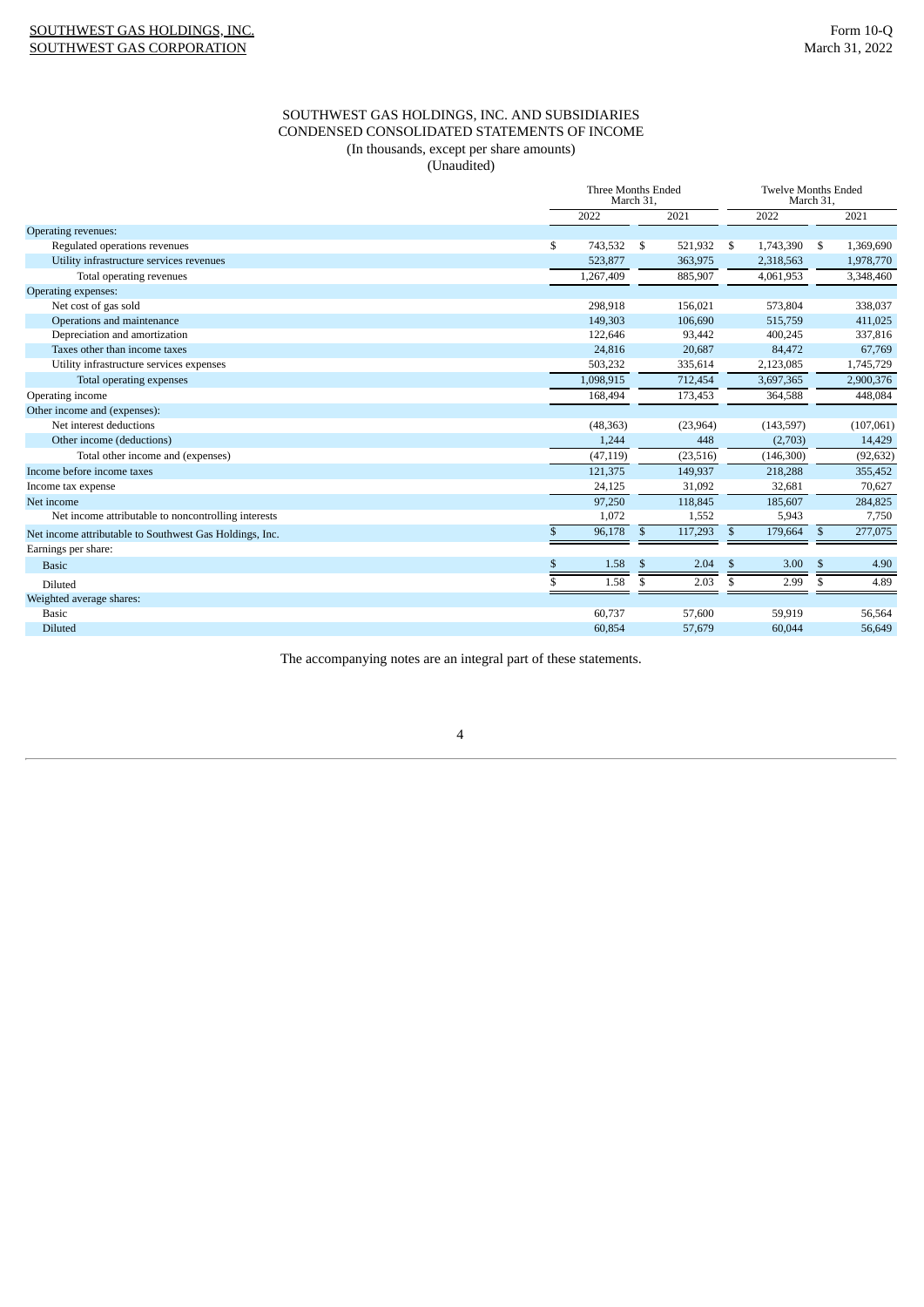### SOUTHWEST GAS HOLDINGS, INC. AND SUBSIDIARIES CONDENSED CONSOLIDATED STATEMENTS OF COMPREHENSIVE INCOME (Thousands of dollars) (Unaudited)

|                                                                   | Three Months Ended<br>March 31, |      |         |      | <b>Twelve Months Ended</b><br>March 31, |      |          |  |  |
|-------------------------------------------------------------------|---------------------------------|------|---------|------|-----------------------------------------|------|----------|--|--|
|                                                                   | 2022                            | 2021 |         | 2022 |                                         | 2021 |          |  |  |
| Net income                                                        | 97,250                          | SS.  | 118,845 | -S   | 185,607                                 | Эħ.  | 284,825  |  |  |
| Other comprehensive income (loss), net of tax                     |                                 |      |         |      |                                         |      |          |  |  |
| Defined benefit pension plans:                                    |                                 |      |         |      |                                         |      |          |  |  |
| Net actuarial gain (loss)                                         |                                 |      |         |      | 44,974                                  |      | (43,730) |  |  |
| Amortization of prior service cost                                | 33                              |      | 182     |      | 580                                     |      | 840      |  |  |
| Amortization of net actuarial loss                                | 6,616                           |      | 8,474   |      | 32,036                                  |      | 30,037   |  |  |
| Regulatory adjustment                                             | (5, 523)                        |      | (7,277) |      | (65, 273)                               |      | 4,753    |  |  |
| Net defined benefit pension plans                                 | 1,126                           |      | 1,379   |      | 12,317                                  |      | (8,100)  |  |  |
| Forward-starting interest rate swaps ("FSIRS"):                   |                                 |      |         |      |                                         |      |          |  |  |
| Amounts reclassified into net income                              | 416                             |      | 413     |      | 1,655                                   |      | 2,244    |  |  |
| Net forward-starting interest rate swaps                          | 416                             |      | 413     |      | 1,655                                   |      | 2,244    |  |  |
| Foreign currency translation adjustments                          | 1,247                           |      | 823     |      | 444                                     |      | 6,541    |  |  |
| Total other comprehensive income, net of tax                      | 2,789                           |      | 2,615   |      | 14,416                                  |      | 685      |  |  |
| Comprehensive income                                              | 100,039                         |      | 121,460 |      | 200,023                                 |      | 285,510  |  |  |
| Comprehensive income attributable to noncontrolling interests     | 1,072                           |      | 1,552   |      | 5,943                                   |      | 7,750    |  |  |
| Comprehensive income attributable to Southwest Gas Holdings, Inc. | 98,967                          |      | 119,908 |      | 194,080                                 |      | 277,760  |  |  |

The accompanying notes are an integral part of these statements.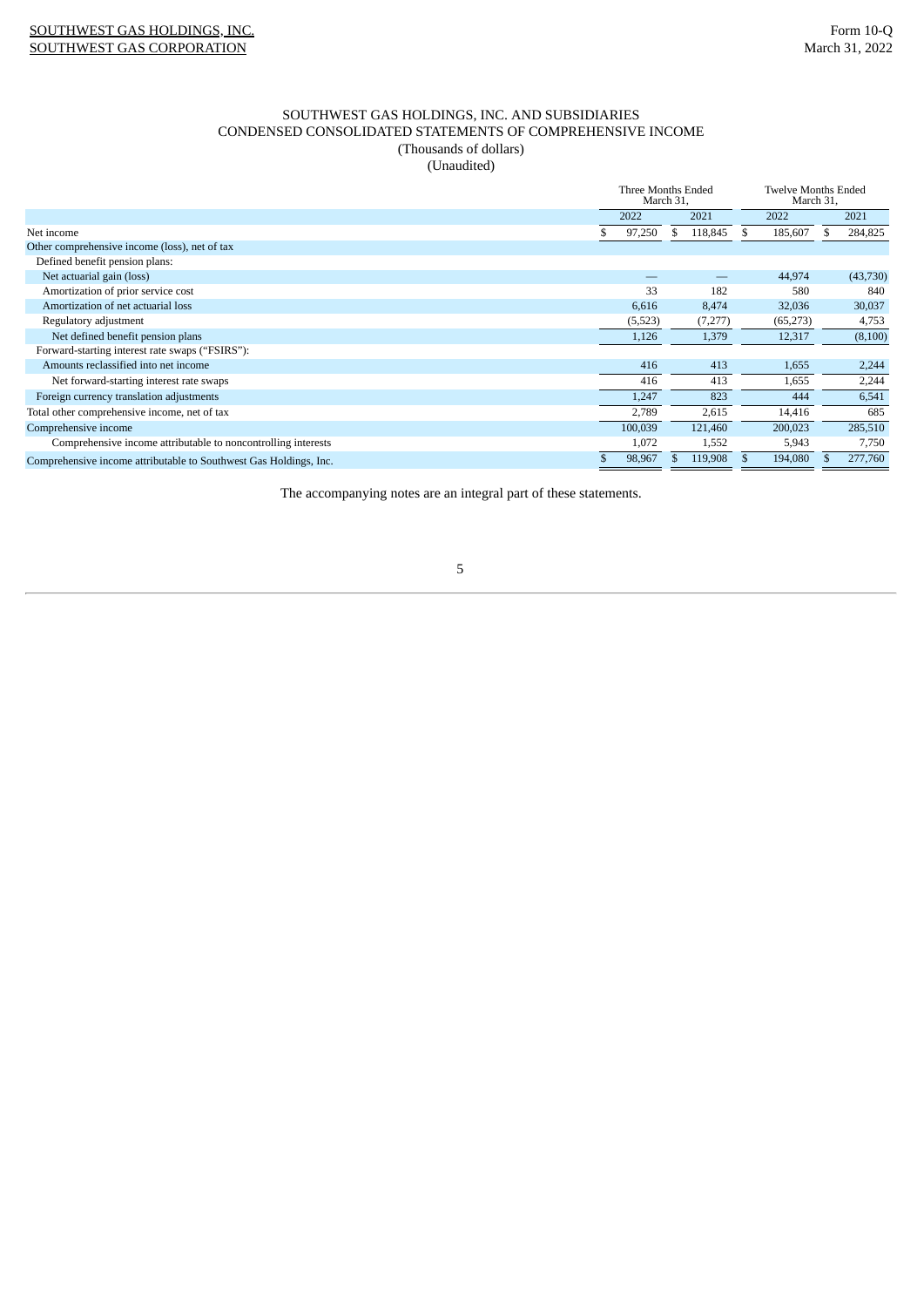### SOUTHWEST GAS HOLDINGS, INC. AND SUBSIDIARIES CONDENSED CONSOLIDATED STATEMENTS OF CASH FLOWS (Thousands of dollars) (Unaudited)

|                                                                                             | Three Months Ended<br>March 31, |            |                |                   |                         | <b>Twelve Months Ended</b><br>March 31, |              |            |  |
|---------------------------------------------------------------------------------------------|---------------------------------|------------|----------------|-------------------|-------------------------|-----------------------------------------|--------------|------------|--|
|                                                                                             |                                 | 2022       |                | 2021              |                         | 2022                                    |              | 2021       |  |
| CASH FLOW FROM OPERATING ACTIVITIES:                                                        |                                 |            |                |                   |                         |                                         |              |            |  |
| Net income                                                                                  | $\mathbb{S}$                    | 97,250     | $\mathfrak{s}$ | 118,845           | - \$                    | 185,607 \$                              |              | 284,825    |  |
| Adjustments to reconcile net income to net cash provided by (used in) operating activities: |                                 |            |                |                   |                         |                                         |              |            |  |
| Depreciation and amortization                                                               |                                 | 122,646    |                | 93,442            |                         | 400,245                                 |              | 337,816    |  |
| Deferred income taxes                                                                       |                                 | 32,346     |                | 23,326            |                         | 70,232                                  |              | 48,734     |  |
| Changes in current assets and liabilities:                                                  |                                 |            |                |                   |                         |                                         |              |            |  |
| Accounts receivable, net of allowances                                                      |                                 | (44, 971)  |                | 42,892            |                         | (139, 417)                              |              | (51, 717)  |  |
| Accrued utility revenue                                                                     |                                 | 32,900     |                | 31,900            |                         | (1,500)                                 |              | (2,400)    |  |
| Deferred purchased gas costs                                                                |                                 | (82, 248)  |                | (291, 469)        |                         | (134, 507)                              |              | (265, 385) |  |
| Accounts payable                                                                            |                                 | (82, 952)  |                | (41, 147)         |                         | 8,621                                   |              | 11,882     |  |
| Accrued taxes                                                                               |                                 | 33,964     |                | 34,636            |                         | (7, 397)                                |              | 19,430     |  |
| Other current assets and liabilities                                                        |                                 | 79,680     |                | (5,255)           |                         | (4,274)                                 |              | 25,719     |  |
| Gains on sale of property and equipment                                                     |                                 | (1, 916)   |                | (1,509)           |                         | (7, 313)                                |              | (3,329)    |  |
| Changes in undistributed stock compensation                                                 |                                 | 4,180      |                | 3,658             |                         | 9,816                                   |              | 7,956      |  |
| <b>Equity AFUDC</b>                                                                         |                                 | (258)      |                | (981)             |                         | 723                                     |              | (4, 644)   |  |
| Changes in deferred charges and other assets                                                |                                 | (297)      |                | (10, 379)         |                         | (3, 459)                                |              | (49, 465)  |  |
| Changes in other liabilities and deferred credits                                           |                                 | (3,704)    |                | (50, 416)         |                         | (26, 917)                               |              | (57, 365)  |  |
| Net cash provided by (used in) operating activities                                         |                                 | 186,620    |                | (52, 457)         |                         | 350,460                                 |              | 302,057    |  |
| CASH FLOW FROM INVESTING ACTIVITIES:                                                        |                                 |            |                |                   |                         |                                         |              |            |  |
| Construction expenditures and property additions                                            |                                 | (162, 796) |                | (152,709)         |                         | (725, 713)                              |              | (767, 159) |  |
| Acquisition of businesses, net of cash acquired                                             |                                 |            |                |                   |                         | (2,354,260)                             |              |            |  |
| Changes in customer advances                                                                |                                 | 7,693      |                | 4,286             |                         | 19,381                                  |              | 12,885     |  |
| Other                                                                                       |                                 | 893        |                | 3,563             |                         | 15,586                                  |              | 8,136      |  |
| Net cash used in investing activities                                                       |                                 | (154, 210) |                | (144, 860)        |                         | (3,045,006)                             |              | (746, 138) |  |
| CASH FLOW FROM FINANCING ACTIVITIES:                                                        |                                 |            |                |                   |                         |                                         |              |            |  |
| Issuance of common stock, net                                                               |                                 | 453,495    |                | 48,990            |                         | 618,146                                 |              | 185,087    |  |
| Centuri distribution to redeemable noncontrolling interest                                  |                                 | (39, 649)  |                | $\qquad \qquad -$ |                         | (39, 649)                               |              |            |  |
| Dividends paid                                                                              |                                 | (35,970)   |                | (32, 619)         |                         | (141, 573)                              |              | (128, 117) |  |
| Issuance of long-term debt, net                                                             |                                 | 709,927    |                | 10,659            |                         | 2,359,964                               |              | 573,058    |  |
| Retirement of long-term debt                                                                |                                 | (143, 453) |                | (21, 228)         |                         | (574, 889)                              |              | (302, 466) |  |
| Change in credit facility and commercial paper                                              |                                 | (130,000)  |                |                   |                         | (150,000)                               |              |            |  |
| Change in short-term debt                                                                   |                                 | (435,000)  |                | 203,000           |                         | (686,000)                               |              | 153,000    |  |
| Issuance of short-term debt                                                                 |                                 |            |                |                   |                         | 1,850,000                               |              |            |  |
| Withholding remittance - share-based compensation                                           |                                 | (1,978)    |                | (1,242)           |                         | (2,000)                                 |              | (1, 242)   |  |
| Other                                                                                       |                                 | (7,898)    |                | (1, 353)          |                         | (7, 274)                                |              | (4,505)    |  |
| Net cash provided by financing activities                                                   |                                 | 369,474    |                | 206,207           |                         | 3,226,725                               |              | 474,815    |  |
| Effects of currency translation on cash and cash equivalents                                |                                 | 85         |                | 103               |                         | 142                                     |              | 646        |  |
| Change in cash and cash equivalents                                                         |                                 | 401.969    |                | 8.993             |                         | 532,321                                 |              | 31,380     |  |
| Cash and cash equivalents at beginning of period                                            |                                 | 222,697    |                | 83,352            |                         | 92,345                                  |              | 60,965     |  |
| Cash and cash equivalents at end of period                                                  | \$                              | 624,666    | $\mathbb{S}$   | 92,345            | \$                      | 624,666                                 | $\mathbb{S}$ | 92,345     |  |
| SUPPLEMENTAL INFORMATION:                                                                   |                                 |            |                |                   |                         |                                         |              |            |  |
| Interest paid, net of amounts capitalized                                                   | \$                              | 35,262     | $\mathfrak{S}$ | 8,303             | \$                      | 131,311                                 | \$           | 100,412    |  |
|                                                                                             | $\overline{\mathbf{s}}$         |            |                |                   |                         |                                         |              |            |  |
| Income taxes paid (received), net                                                           |                                 | 1,408      |                | 1,651             | $\overline{\mathbf{s}}$ | 3,965                                   |              | 10,764     |  |

The accompanying notes are an integral part of these statements.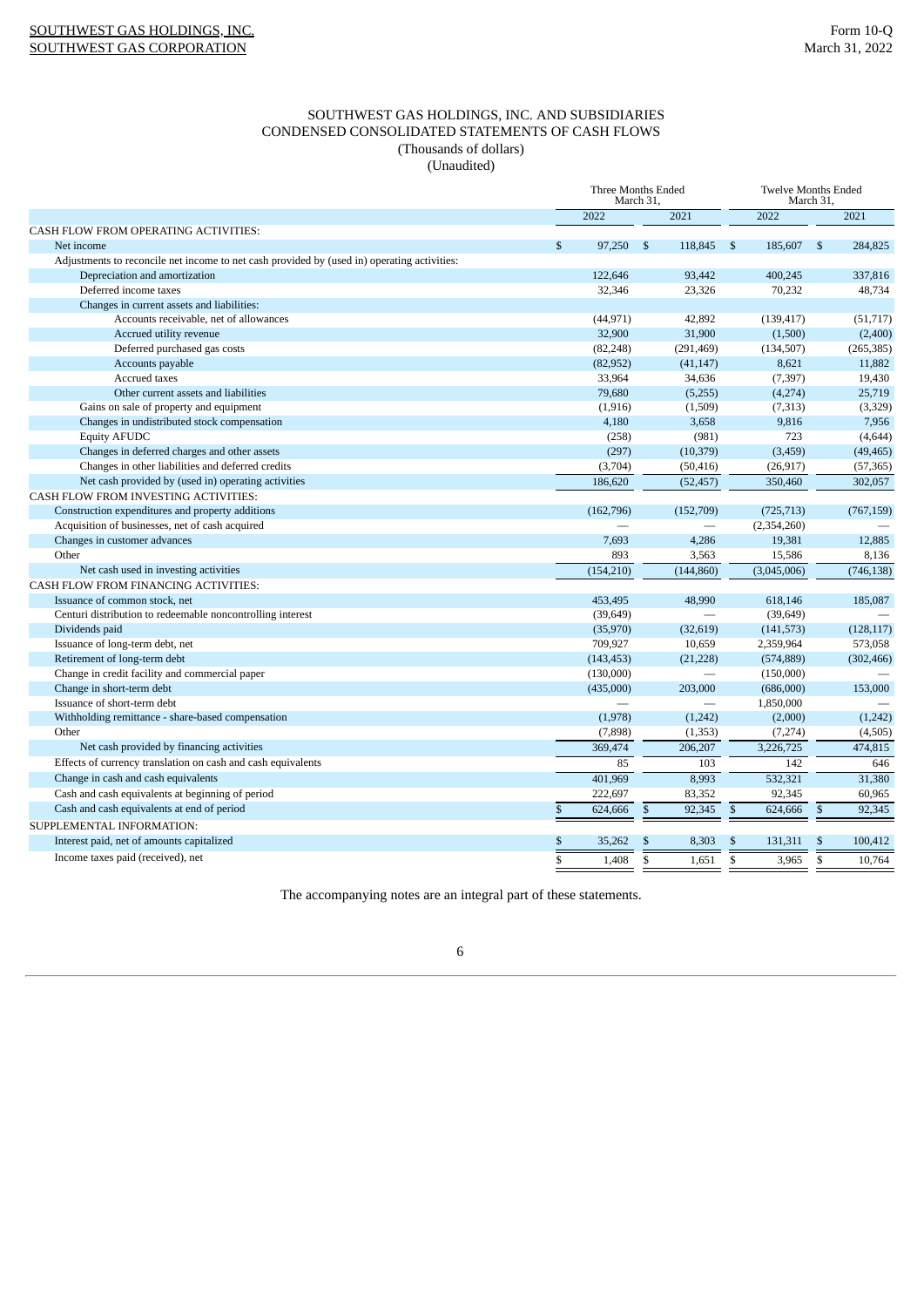### SOUTHWEST GAS HOLDINGS, INC. AND SUBSIDIARIES CONDENSED CONSOLIDATED STATEMENTS OF EQUITY (In thousands, except per share amounts) (Unaudited)

|                                                                                                          | Three Months Ended<br>March 31. |      |           |
|----------------------------------------------------------------------------------------------------------|---------------------------------|------|-----------|
|                                                                                                          | 2022                            |      | 2021      |
| Common stock shares                                                                                      |                                 |      |           |
| <b>Beginning balances</b>                                                                                | 60,422                          |      | 57,193    |
| Common stock issuances                                                                                   | 6,427                           |      | 802       |
| <b>Ending balances</b>                                                                                   | 66,849                          |      | 57,995    |
| Common stock amount                                                                                      |                                 |      |           |
| <b>Beginning balances</b>                                                                                | \$<br>62,052                    | - \$ | 58,823    |
| Common stock issuances                                                                                   | 6.427                           |      | 802       |
| <b>Ending balances</b>                                                                                   | 68,479                          |      | 59,625    |
| Additional paid-in capital                                                                               |                                 |      |           |
| <b>Beginning balances</b>                                                                                | 1,824,216                       |      | 1,609,155 |
| Common stock issuances                                                                                   | 449,621                         |      | 50,953    |
| <b>Ending balances</b>                                                                                   | 2,273,837                       |      | 1,660,108 |
| Accumulated other comprehensive loss                                                                     |                                 |      |           |
| <b>Beginning balances</b>                                                                                | (46,761)                        |      | (61,003)  |
| Foreign currency exchange translation adjustment                                                         | 1,247                           |      | 823       |
| Net actuarial gain arising during period, less amortization of unamortized benefit plan cost, net of tax | 1,126                           |      | 1,379     |
| FSIRS amounts reclassified to net income, net of tax                                                     | 416                             |      | 413       |
| <b>Ending balances</b>                                                                                   | (43, 972)                       |      | (58, 388) |
| Retained earnings                                                                                        |                                 |      |           |
| <b>Beginning balances</b>                                                                                | 1,114,313                       |      | 1,067,978 |
| Net income                                                                                               | 96,178                          |      | 117,293   |
| Dividends declared                                                                                       | (41,909)                        |      | (34, 876) |
| Redemption value adjustments                                                                             | 22,156                          |      | (38,018)  |
| <b>Ending balances</b>                                                                                   | 1,190,738                       |      | 1,112,377 |
| Total equity ending balances                                                                             | \$<br>3,489,082                 | \$   | 2,773,722 |
| Dividends declared per common share                                                                      | \$<br>0.62                      |      | 0.595     |

The accompanying notes are an integral part of these statements.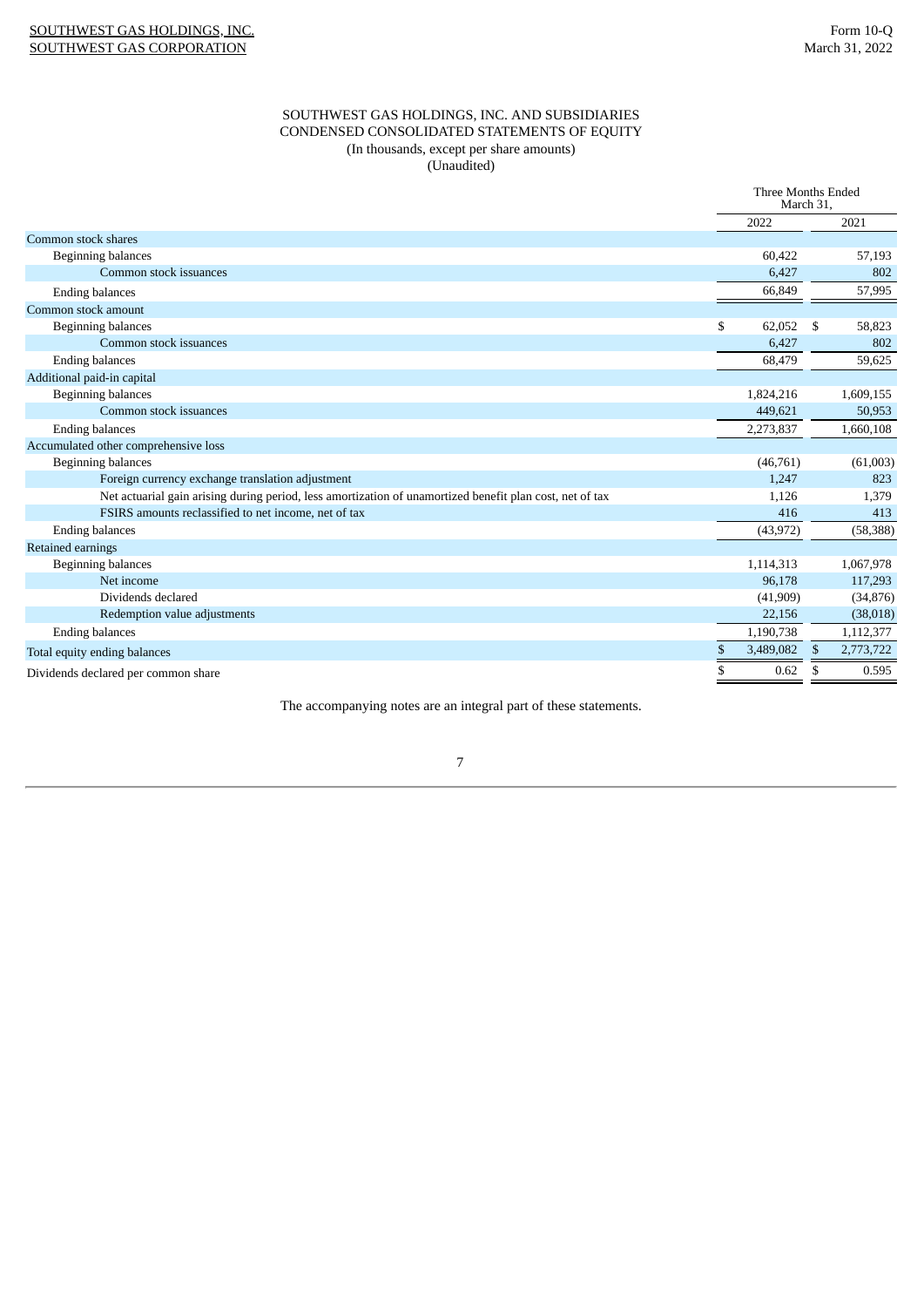### SOUTHWEST GAS CORPORATION AND SUBSIDIARIES CONDENSED CONSOLIDATED BALANCE SHEETS (Thousands of dollars) (Unaudited)

|                                                        | March 31, 2022 |             |                | December 31, 2021 |
|--------------------------------------------------------|----------------|-------------|----------------|-------------------|
| <b>ASSETS</b>                                          |                |             |                |                   |
| Regulated operations plant:                            |                |             |                |                   |
| Gas plant                                              | \$             | 8,997,234   | \$             | 8,901,575         |
| Less: accumulated depreciation                         |                | (2,572,184) |                | (2,538,508)       |
| Construction work in progress                          |                | 196,574     |                | 183,485           |
| Net regulated operations plant                         |                | 6,621,624   |                | 6,546,552         |
| Other property and investments, net                    |                | 151,168     |                | 153,093           |
| Current assets:                                        |                |             |                |                   |
| Cash and cash equivalents                              |                | 475,876     |                | 38,691            |
| Accounts receivable, net of allowance                  |                | 224,885     |                | 169,666           |
| Accrued utility revenue                                |                | 52,000      |                | 84,900            |
| Income taxes receivable, net                           |                | 5,351       |                | 7,826             |
| Deferred purchased gas costs                           |                | 367,954     |                | 291,145           |
| Receivable from parent                                 |                | 271         |                | 1,031             |
| Prepaid and other current assets                       |                | 180,640     |                | 242,243           |
| <b>Total current assets</b>                            |                | 1,306,977   |                | 835,502           |
| Noncurrent assets:                                     |                |             |                |                   |
| Goodwill                                               |                | 10,095      |                | 10,095            |
| Deferred charges and other assets                      |                | 394,454     |                | 405,021           |
| Total noncurrent assets                                |                | 404,549     |                | 415,116           |
| <b>Total assets</b>                                    | $\mathbb{S}$   | 8,484,318   | $\mathfrak{S}$ | 7,950,263         |
| <b>CAPITALIZATION AND LIABILITIES</b>                  |                |             |                |                   |
| Capitalization:                                        |                |             |                |                   |
| Common stock                                           | \$             | 49,112 \$   |                | 49,112            |
| Additional paid-in capital                             |                | 1,620,616   |                | 1,618,911         |
| Accumulated other comprehensive loss, net              |                | (45, 371)   |                | (46, 913)         |
| Retained earnings                                      |                | 987,177     |                | 906,827           |
| Total equity                                           |                | 2,611,534   |                | 2,527,937         |
| Long-term debt, less current maturities                |                | 2,903,556   |                | 2,440,603         |
| Total capitalization                                   |                | 5,515,090   |                | 4,968,540         |
| Current liabilities:                                   |                |             |                |                   |
| Current maturities of long-term debt                   |                | 250,000     |                | 275,000           |
| Short-term debt                                        |                | 250,000     |                | 250,000           |
| Accounts payable                                       |                | 148,486     |                | 234,070           |
| Customer deposits                                      |                | 53,094      |                | 56,127            |
| Accrued general taxes                                  |                | 81,423      |                | 53,064            |
| <b>Accrued</b> interest                                |                | 34,676      |                | 22,926            |
| Other current liabilities                              |                | 169,781     |                | 146,422           |
| <b>Total current liabilities</b>                       |                | 987,460     |                | 1,037,609         |
| Deferred income taxes and other credits:               |                |             |                |                   |
| Deferred income taxes and investment tax credits, net  |                | 673,874     |                | 638,828           |
| Accumulated removal costs                              |                | 432,000     |                | 424,000           |
| Other deferred credits and other long-term liabilities |                | 875,894     |                | 881,286           |
| Total deferred income taxes and other credits          |                | 1,981,768   |                | 1,944,114         |
| Total capitalization and liabilities                   | \$             | 8,484,318   | $\mathbb{S}$   | 7,950,263         |
|                                                        |                |             |                |                   |

The accompanying notes are an integral part of these statements.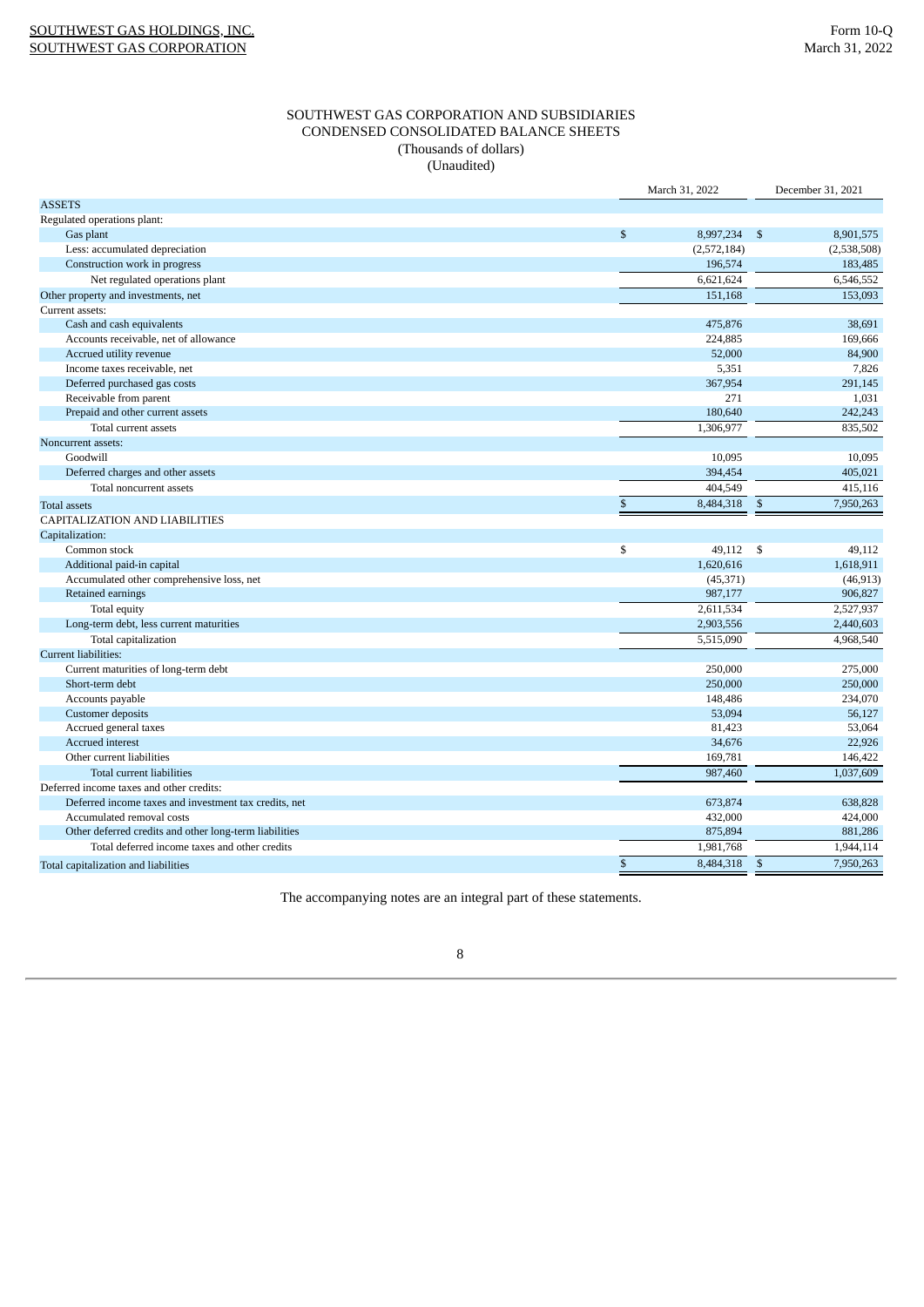### SOUTHWEST GAS CORPORATION AND SUBSIDIARIES CONDENSED CONSOLIDATED STATEMENTS OF INCOME (Thousands of dollars) (Unaudited)

|                                   | Three Months Ended<br>March 31. |           |      |           |  | <b>Twelve Months Ended</b><br>March 31, |  |           |  |
|-----------------------------------|---------------------------------|-----------|------|-----------|--|-----------------------------------------|--|-----------|--|
|                                   |                                 | 2022      | 2021 |           |  | 2022                                    |  | 2021      |  |
| Regulated operations revenues     |                                 | 676,539   | £.   | 521,932   |  | 1,676,397                               |  | 1,369,690 |  |
| Operating expenses:               |                                 |           |      |           |  |                                         |  |           |  |
| Net cost of gas sold              |                                 | 297,121   |      | 156,021   |  | 572,007                                 |  | 338,037   |  |
| Operations and maintenance        |                                 | 119,636   |      | 106,135   |  | 452,051                                 |  | 409,429   |  |
| Depreciation and amortization     |                                 | 72,114    |      | 68,698    |  | 256,814                                 |  | 239,268   |  |
| Taxes other than income taxes     |                                 | 21,652    |      | 20,687    |  | 81,308                                  |  | 67,769    |  |
| Total operating expenses          |                                 | 510,523   |      | 351,541   |  | 1,362,180                               |  | 1,054,503 |  |
| Operating income                  |                                 | 166,016   |      | 170,391   |  | 314,217                                 |  | 315,187   |  |
| Other income and (expenses):      |                                 |           |      |           |  |                                         |  |           |  |
| Net interest deductions           |                                 | (26,610)  |      | (22, 166) |  | (102,004)                               |  | (98, 256) |  |
| Other income (deductions)         |                                 | 1,315     |      | 550       |  | (3,794)                                 |  | 14,496    |  |
| Total other income and (expenses) |                                 | (25, 295) |      | (21,616)  |  | (105, 798)                              |  | (83,760)  |  |
| Income before income taxes        |                                 | 140,721   |      | 148,775   |  | 208,419                                 |  | 231,427   |  |
| Income tax expense                |                                 | 28,926    |      | 30,060    |  | 28,204                                  |  | 37,193    |  |
| Net income                        |                                 | 111,795   |      | 118,715   |  | 180,215                                 |  | 194,234   |  |

The accompanying notes are an integral part of these statements.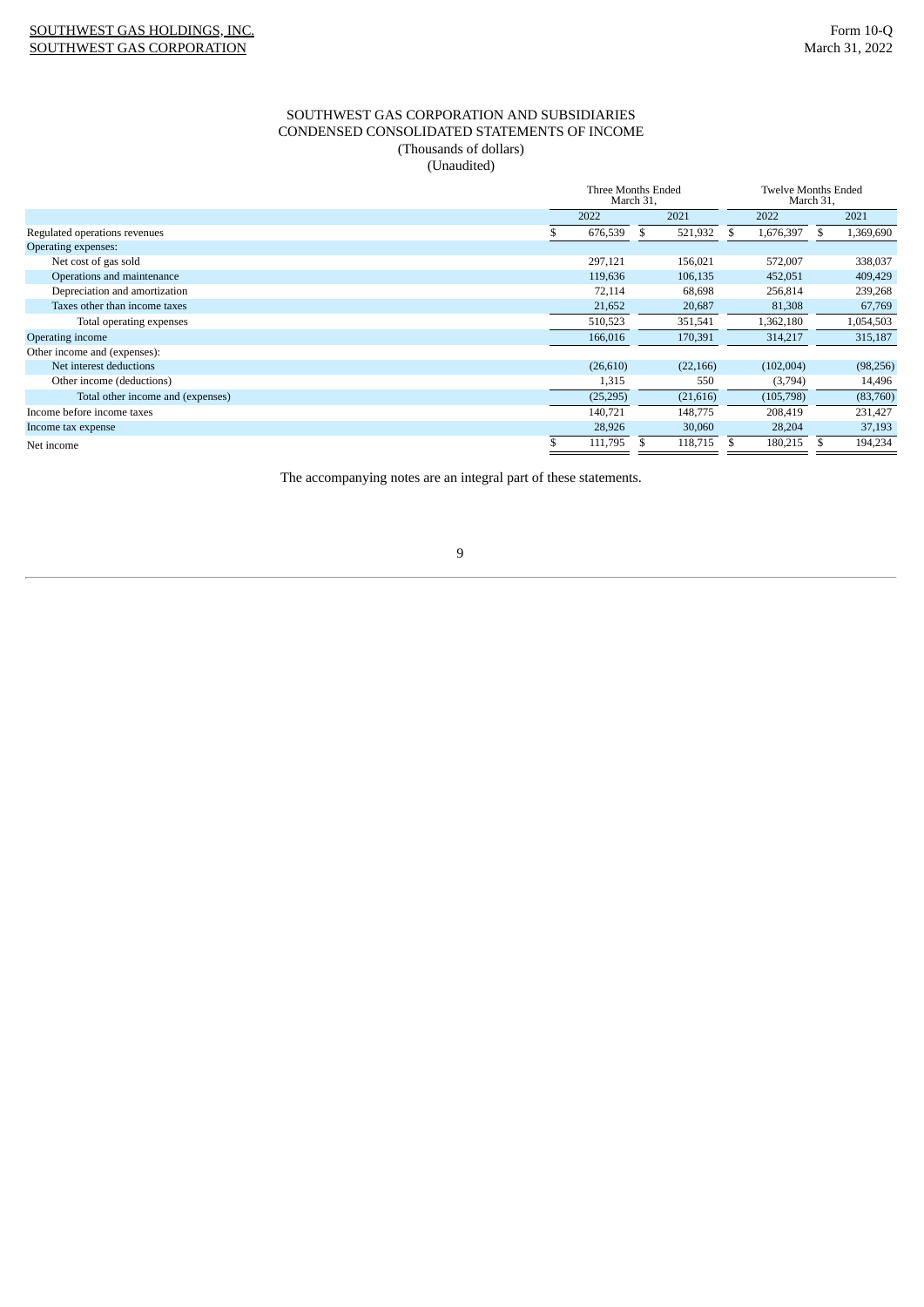### SOUTHWEST GAS CORPORATION AND SUBSIDIARIES CONDENSED CONSOLIDATED STATEMENTS OF COMPREHENSIVE INCOME (Thousands of dollars) (Unaudited)

|                                                     | Three Months Ended<br>March 31, |  | <b>Twelve Months Ended</b><br>March 31, |  |           |      |          |
|-----------------------------------------------------|---------------------------------|--|-----------------------------------------|--|-----------|------|----------|
|                                                     | 2021<br>2022                    |  | 2022                                    |  |           | 2021 |          |
| Net income                                          | 111,795                         |  | 118,715                                 |  | 180,215   |      | 194,234  |
| Other comprehensive income (loss), net of tax       |                                 |  |                                         |  |           |      |          |
| Defined benefit pension plans:                      |                                 |  |                                         |  |           |      |          |
| Net actuarial gain (loss)                           |                                 |  |                                         |  | 44,974    |      | (43,730) |
| Amortization of prior service cost                  | 33                              |  | 182                                     |  | 580       |      | 840      |
| Amortization of net actuarial loss                  | 6,616                           |  | 8,474                                   |  | 32,036    |      | 30,037   |
| Regulatory adjustment                               | (5, 523)                        |  | (7, 277)                                |  | (65, 273) |      | 4,753    |
| Net defined benefit pension plans                   | 1,126                           |  | 1,379                                   |  | 12,317    |      | (8,100)  |
| Forward-starting interest rate swaps ("FSIRS"):     |                                 |  |                                         |  |           |      |          |
| Amounts reclassified into net income                | 416                             |  | 413                                     |  | 1,655     |      | 2,244    |
| Net forward-starting interest rate swaps            | 416                             |  | 413                                     |  | 1,655     |      | 2,244    |
| Total other comprehensive income (loss), net of tax | 1,542                           |  | 1,792                                   |  | 13,972    |      | (5,856)  |
| Comprehensive income                                | 113,337                         |  | 120,507                                 |  | 194,187   |      | 188,378  |

The accompanying notes are an integral part of these statements.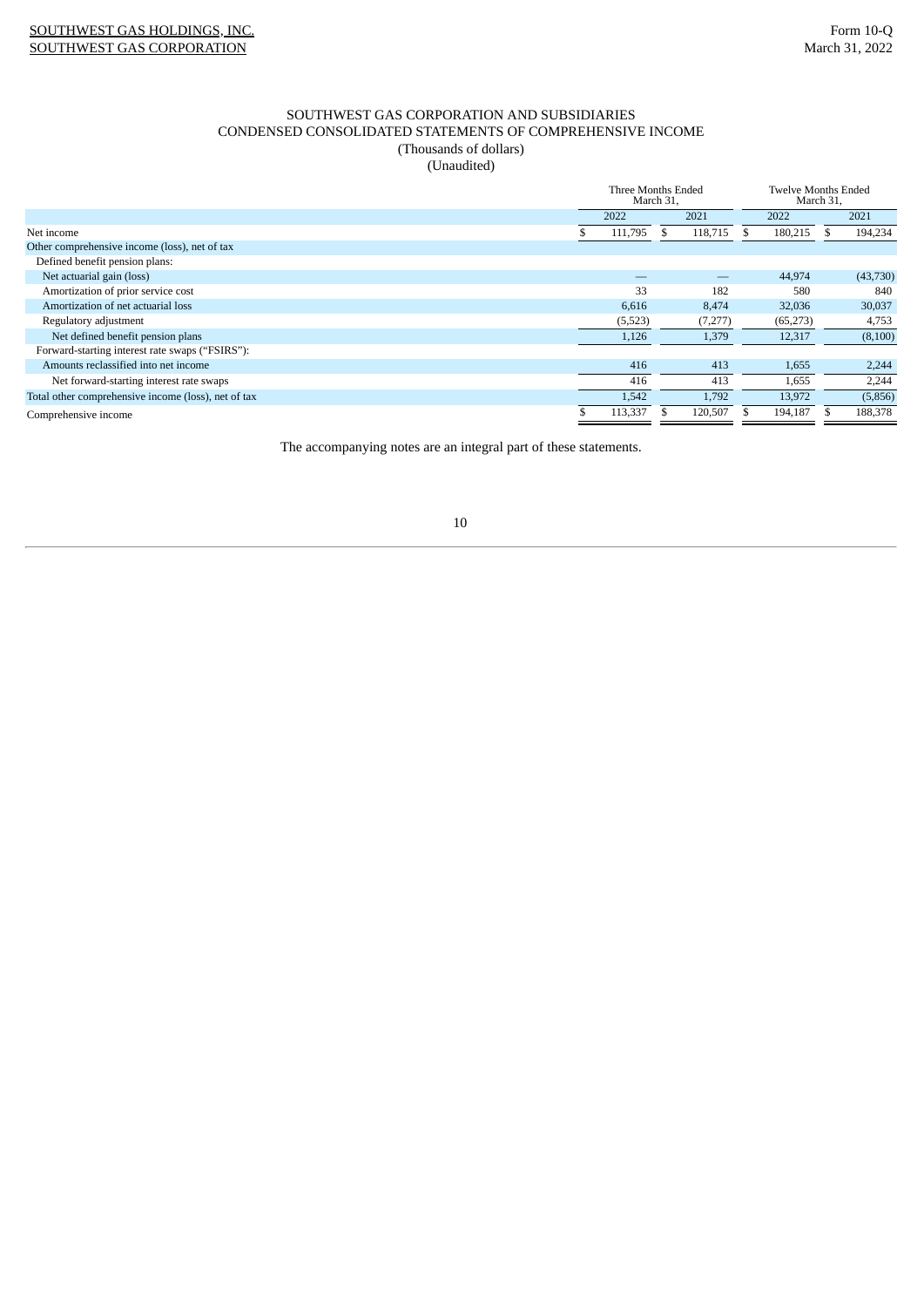### SOUTHWEST GAS CORPORATION AND SUBSIDIARIES CONDENSED CONSOLIDATED STATEMENTS OF CASH FLOWS (Thousands of dollars) (Unaudited)

|                                                                                             |                    | <b>Three Months Ended</b> | March 31,    |                          | <b>Twelve Months Ended</b><br>March 31. |            |                           |            |
|---------------------------------------------------------------------------------------------|--------------------|---------------------------|--------------|--------------------------|-----------------------------------------|------------|---------------------------|------------|
|                                                                                             |                    | 2022                      |              | 2021                     |                                         | 2022       |                           | 2021       |
| CASH FLOW FROM OPERATING ACTIVITIES:                                                        |                    |                           |              |                          |                                         |            |                           |            |
| Net income                                                                                  | \$                 | 111,795                   | $\mathbb{S}$ | 118,715 \$               |                                         | 180,215    | -\$                       | 194,234    |
| Adjustments to reconcile net income to net cash provided by (used in) operating activities: |                    |                           |              |                          |                                         |            |                           |            |
| Depreciation and amortization                                                               |                    | 72.114                    |              | 68.698                   |                                         | 256,814    |                           | 239,268    |
| Deferred income taxes                                                                       |                    | 34,560                    |              | 14,952                   |                                         | 72,845     |                           | 52,242     |
| Changes in current assets and liabilities:                                                  |                    |                           |              |                          |                                         |            |                           |            |
| Accounts receivable, net of allowance                                                       |                    | (55, 219)                 |              | (27, 631)                |                                         | (50, 394)  |                           | (25, 673)  |
| Accrued utility revenue                                                                     |                    | 32,900                    |              | 31,900                   |                                         | (1,500)    |                           | (2,400)    |
| Deferred purchased gas costs                                                                |                    | (76, 809)                 |              | (291, 469)               |                                         | (129,068)  |                           | (265, 385) |
| Accounts payable                                                                            |                    | (67, 584)                 |              | (33,076)                 |                                         | 23,256     |                           | 18,441     |
| Accrued taxes                                                                               |                    | 30,835                    |              | 41,851                   |                                         | (3,263)    |                           | (13, 011)  |
| Other current assets and liabilities                                                        |                    | 90,558                    |              | 41,018                   |                                         | (20, 731)  |                           | (9,694)    |
| Gain on sale of property                                                                    |                    | (1,503)                   |              |                          |                                         | (1,503)    |                           |            |
| Changes in undistributed stock compensation                                                 |                    | 3,239                     |              | 2,908                    |                                         | 6,723      |                           | 5,706      |
| <b>Equity AFUDC</b>                                                                         |                    | (76)                      |              | (981)                    |                                         | 905        |                           | (4,644)    |
| Changes in deferred charges and other assets                                                |                    | (6, 439)                  |              | (13,535)                 |                                         | (21, 647)  |                           | (61, 484)  |
| Changes in other liabilities and deferred credits                                           |                    | (4,033)                   |              | (48, 782)                |                                         | (27, 637)  |                           | (58,008)   |
| Net cash provided by (used in) operating activities                                         |                    | 164,338                   |              | (95, 432)                |                                         | 285.015    |                           | 69.592     |
| CASH FLOW FROM INVESTING ACTIVITIES:                                                        |                    |                           |              |                          |                                         |            |                           |            |
| Construction expenditures and property additions                                            |                    | (141, 123)                |              | (128, 544)               |                                         | (614, 562) |                           | (647, 407) |
| Changes in customer advances                                                                |                    | 7,693                     |              | 4,285                    |                                         | 19,381     |                           | 12,885     |
| Other                                                                                       |                    | (918)                     |              | (121)                    |                                         | (829)      |                           | 681        |
| Net cash used in investing activities                                                       |                    | (134, 348)                |              | (124, 380)               |                                         | (596, 010) |                           | (633, 841) |
| <b>CASH FLOW FROM FINANCING ACTIVITIES:</b>                                                 |                    |                           |              |                          |                                         |            |                           |            |
| Contributions from parent                                                                   |                    |                           |              | 45,984                   |                                         | 156,599    |                           | 173,906    |
| Dividends paid                                                                              |                    | (29,200)                  |              | (26,000)                 |                                         | (114, 600) |                           | (105, 300) |
| Issuance of long-term debt, net                                                             |                    | 593,862                   |              |                          |                                         | 891,180    |                           | 446,508    |
| Retirement of long-term debt                                                                |                    | (25,000)                  |              | $\qquad \qquad -$        |                                         | (25,000)   |                           | (125,000)  |
| Change in credit facility and commercial paper                                              |                    | (130,000)                 |              | $\overline{\phantom{0}}$ |                                         | (150,000)  |                           |            |
| Change in short-term debt                                                                   |                    |                           |              | 210,000                  |                                         | (17,000)   |                           | 170,000    |
| Withholding remittance - share-based compensation                                           |                    | (1,978)                   |              | (1,242)                  |                                         | (1,999)    |                           | (1,242)    |
| Other                                                                                       |                    | (489)                     |              | (205)                    |                                         | (2,104)    |                           | (1,352)    |
| Net cash provided by financing activities                                                   |                    | 407,195                   |              | 228,537                  |                                         | 737,076    |                           | 557,520    |
|                                                                                             |                    |                           |              |                          |                                         |            |                           |            |
| Change in cash and cash equivalents                                                         |                    | 437,185                   |              | 8,725                    |                                         | 426,081    |                           | (6,729)    |
| Cash and cash equivalents at beginning of period                                            |                    | 38,691                    |              | 41,070                   |                                         | 49,795     |                           | 56,524     |
| Cash and cash equivalents at end of period                                                  | \$                 | 475,876                   | \$           | 49,795                   | \$                                      | 475,876    | \$                        | 49,795     |
| SUPPLEMENTAL INFORMATION:                                                                   |                    |                           |              |                          |                                         |            |                           |            |
| Interest paid, net of amounts capitalized                                                   | \$                 | 15,757                    | \$           | 6,952                    | \$                                      | 99,045     | \$                        | 93,474     |
|                                                                                             |                    |                           |              |                          |                                         |            |                           |            |
| Income taxes paid (received), net                                                           | $\mathbf{\hat{s}}$ |                           |              |                          | $\mathbb{S}$                            | (13,529)   | $\overline{\mathfrak{s}}$ | 3,359      |

The accompanying notes are an integral part of these statements.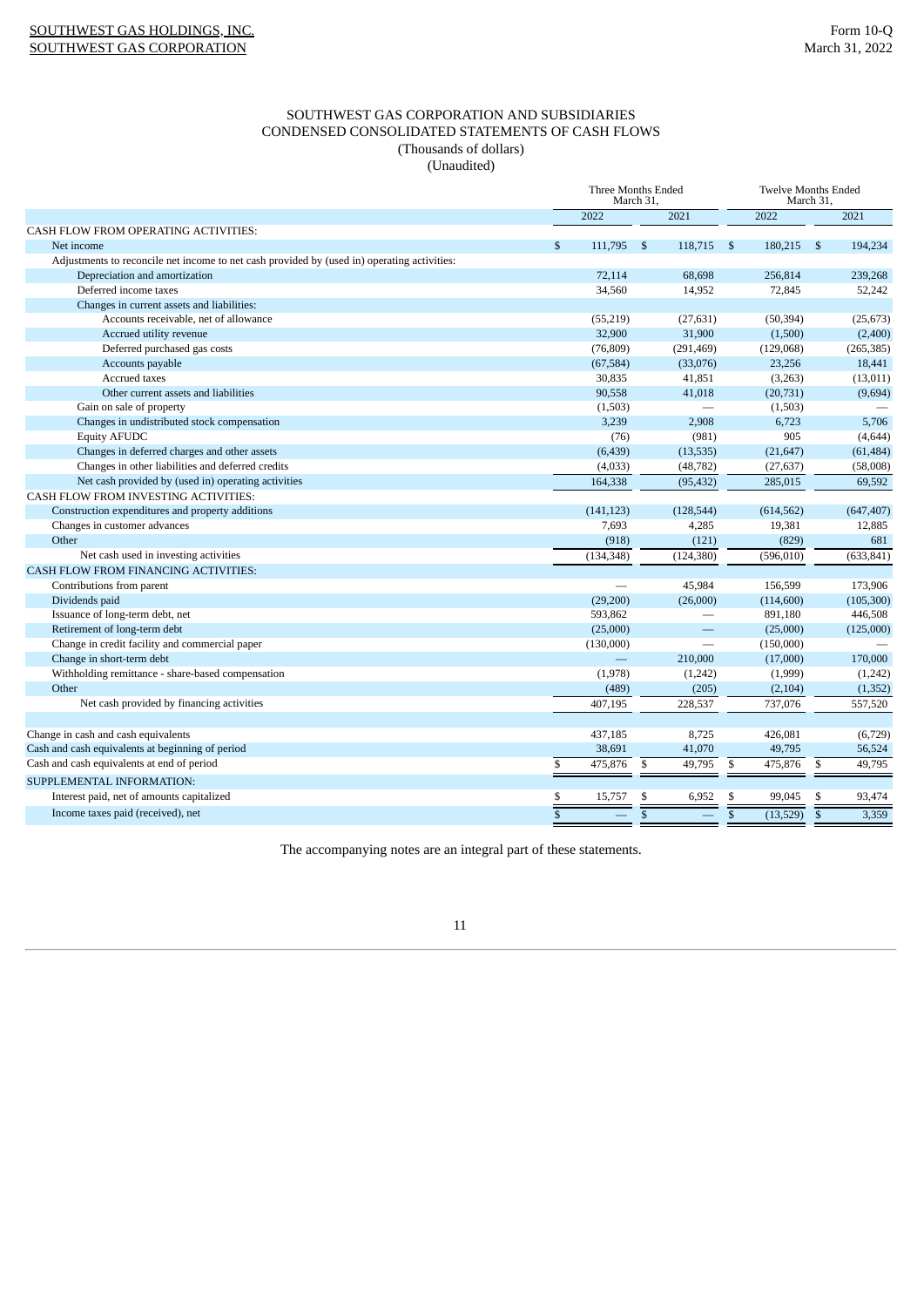### SOUTHWEST GAS CORPORATION AND SUBSIDIARIES CONDENSED CONSOLIDATED STATEMENTS OF EQUITY (In thousands) (Unaudited)

|                                                                                                          | Three Months Ended<br>March 31, |                 |
|----------------------------------------------------------------------------------------------------------|---------------------------------|-----------------|
|                                                                                                          | 2022                            | 2021            |
| Common stock shares                                                                                      |                                 |                 |
| Beginning and ending balances                                                                            | 47,482                          | 47,482          |
| Common stock amount                                                                                      |                                 |                 |
| Beginning and ending balances                                                                            | \$<br>49,112                    | \$<br>49,112    |
| Additional paid-in capital                                                                               |                                 |                 |
| <b>Beginning balances</b>                                                                                | 1,618,911                       | 1,410,345       |
| Share-based compensation                                                                                 | 1,705                           | 2,015           |
| Contributions from Southwest Gas Holdings, Inc.                                                          |                                 | 45,984          |
| <b>Ending balances</b>                                                                                   | 1,620,616                       | 1,458,344       |
| Accumulated other comprehensive loss                                                                     |                                 |                 |
| Beginning balances                                                                                       | (46, 913)                       | (61, 135)       |
| Net actuarial gain arising during period, less amortization of unamortized benefit plan cost, net of tax | 1,126                           | 1,379           |
| FSIRS amounts reclassified to net income, net of tax                                                     | 416                             | 413             |
| <b>Ending balances</b>                                                                                   | (45, 371)                       | (59, 343)       |
| Retained earnings                                                                                        |                                 |                 |
| Beginning balances                                                                                       | 906,827                         | 835,146         |
| Net income                                                                                               | 111,795                         | 118,715         |
| Share-based compensation                                                                                 | (445)                           | (350)           |
| Dividends declared to Southwest Gas Holdings, Inc.                                                       | (31,000)                        | (27,500)        |
| <b>Ending balances</b>                                                                                   | 987,177                         | 926,011         |
| Total Southwest Gas Corporation equity ending balances                                                   | 2,611,534                       | \$<br>2,374,124 |

The accompanying notes are an integral part of these statements.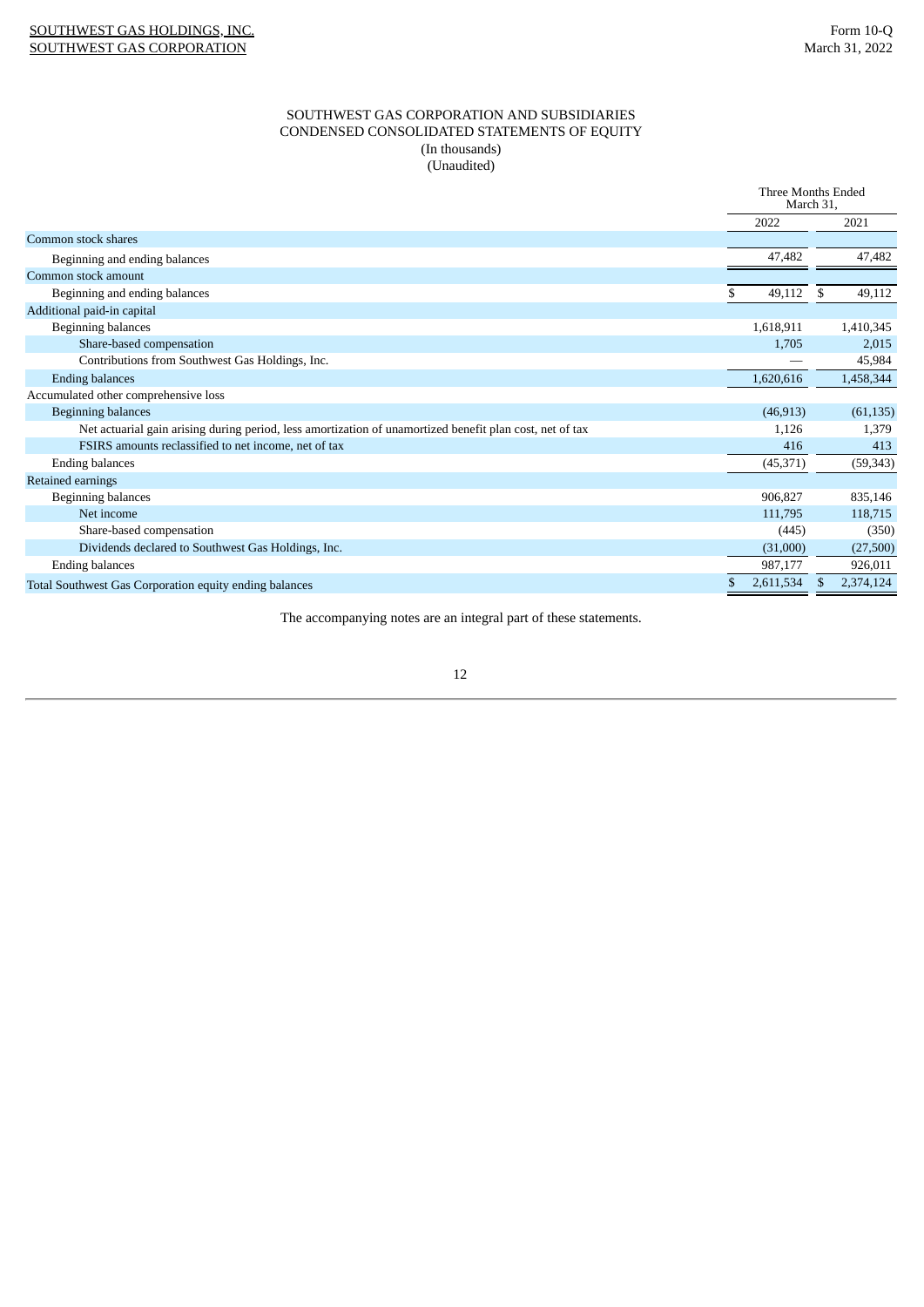### **Note 1 – Background, Organization, and Summary of Significant Accounting Policies**

*Nature of Operations.* Southwest Gas Holdings, Inc. (together with its subsidiaries, the "Company") is a holding company, owning all of the shares of common stock of Southwest Gas Corporation ("Southwest" or the "natural gas distribution" segment), all of the shares of common stock of Centuri Group, Inc. ("Centuri," or the "utility infrastructure services" segment), and all of the shares of common stock of MountainWest Pipelines Holding Company ("MountainWest," or the "pipeline and storage" segment).

The Company completed the acquisition of Dominion Energy Questar Pipeline, LLC and related entities ("Questar Pipelines") in December 2021. Following the completion of the acquisition, the Company formed MountainWest which owns all of the membership interests in Questar Pipelines. In April 2022, the Company completed a general rebranding of the Questar Pipelines entities under the MountainWest name. The acquired operations further diversify the Company's business in the midstream sector, with an expansion of interstate natural gas pipelines and underground storage services, primarily composed of regulated operations under the jurisdiction of the Federal Energy Regulatory Commission (the "FERC"), thereby expanding natural gas transportation services into Utah, Wyoming, and Colorado. See **Note 8 - Business Acquisitions** for more information.

Southwest is engaged in the business of purchasing, distributing, and transporting natural gas for customers in portions of Arizona, Nevada, and California. Public utility rates, practices, facilities, and service territories of Southwest are subject to regulatory oversight. The timing and amount of rate relief can materially impact results of operations. Natural gas purchases and the timing of related recoveries can materially impact liquidity. Results for the natural gas distribution segment are higher during winter periods due to the seasonality incorporated in its regulatory rate structures.

Centuri is a strategic utility infrastructure services company dedicated to partnering with North America's gas and electric providers to build and maintain the energy network that powers millions of homes across the United States ("U.S.") and Canada. Centuri derives revenue primarily from installation, replacement, repair, and maintenance of energy networks. Centuri operates in the U.S., primarily as NPL, Neuco, Linetec, and Riggs Distler, and in Canada, primarily as NPL Canada. Utility infrastructure services activity is seasonal in many of Centuri's operating areas. Peak periods are the summer and fall months in colder climate areas, such as the northeastern and midwestern U.S. and in Canada. In warmer climate areas, such as the southwestern and southeastern U.S., utility infrastructure services activity continues year round.

Centuri completed the acquisition of Drum Parent LLC ("Drum"), including Drum's most significant operating subsidiary, Riggs Distler, in August 2021, thereby expanding Centuri's electric infrastructure services footprint in the northeast and mid-Atlantic regions of the U.S. See **Note 8 - Business Acquisitions** for more information.

In March 2022, the Company announced that its Board of Directors (the "Board") had determined to separate Centuri from the Company and authorized management to complete the separation within nine to twelve months. Management evaluated various alternatives to determine the optimal structure to maximize stockholder value and announced the separation structure was expected to be a tax-free spin-off in which stockholders of the Company would receive a prorated dividend of Centuri shares in association with the completion. Then, in April 2022, as a result of interest in the Company well in excess of a tender offer by an activist stockholder (Carl Icahn) to other stockholders, the Board authorized the review of a full range of strategic alternatives to maximize stockholder value. As part of this process, a strategic transactions committee of the Board (the "Strategic Transactions Committee"), consisting entirely of independent directors, will evaluate a sale of the Company, as well as a range of alternatives, including, but not limited to, a separate sale of its business units and/or pursuing the spin-off of Centuri.

*Basis of Presentation.* The condensed consolidated financial statements of Southwest Gas Holdings, Inc. and subsidiaries and Southwest included herein have been prepared pursuant to the rules and regulations of the Securities and Exchange Commission (the "SEC"). The year-end condensed balance sheet data was derived from audited financial statements. Certain information and footnote disclosures normally included in financial statements prepared in accordance with U.S. generally accepted accounting principles ("U.S. GAAP") have been condensed or omitted pursuant to such rules and regulations. No substantive change has occurred with regard to the Company's business segments on the whole.

The preparation of the condensed consolidated financial statements requires management to make estimates and assumptions that affect the reported amounts of assets and liabilities and disclosure of contingent assets and liabilities as of the date of the financial statements, and the reported amounts of revenues and expenses during the reporting period. Actual results could differ from those estimates. In the opinion of management, all adjustments, consisting of normal recurring items and estimates necessary for a fair depiction of results for the interim periods, have been made.

These condensed consolidated financial statements should be read in conjunction with the consolidated financial statements and notes thereto included in the 2021 Annual Report to Stockholders, which is incorporated by reference into the 2021 Form 10-K.

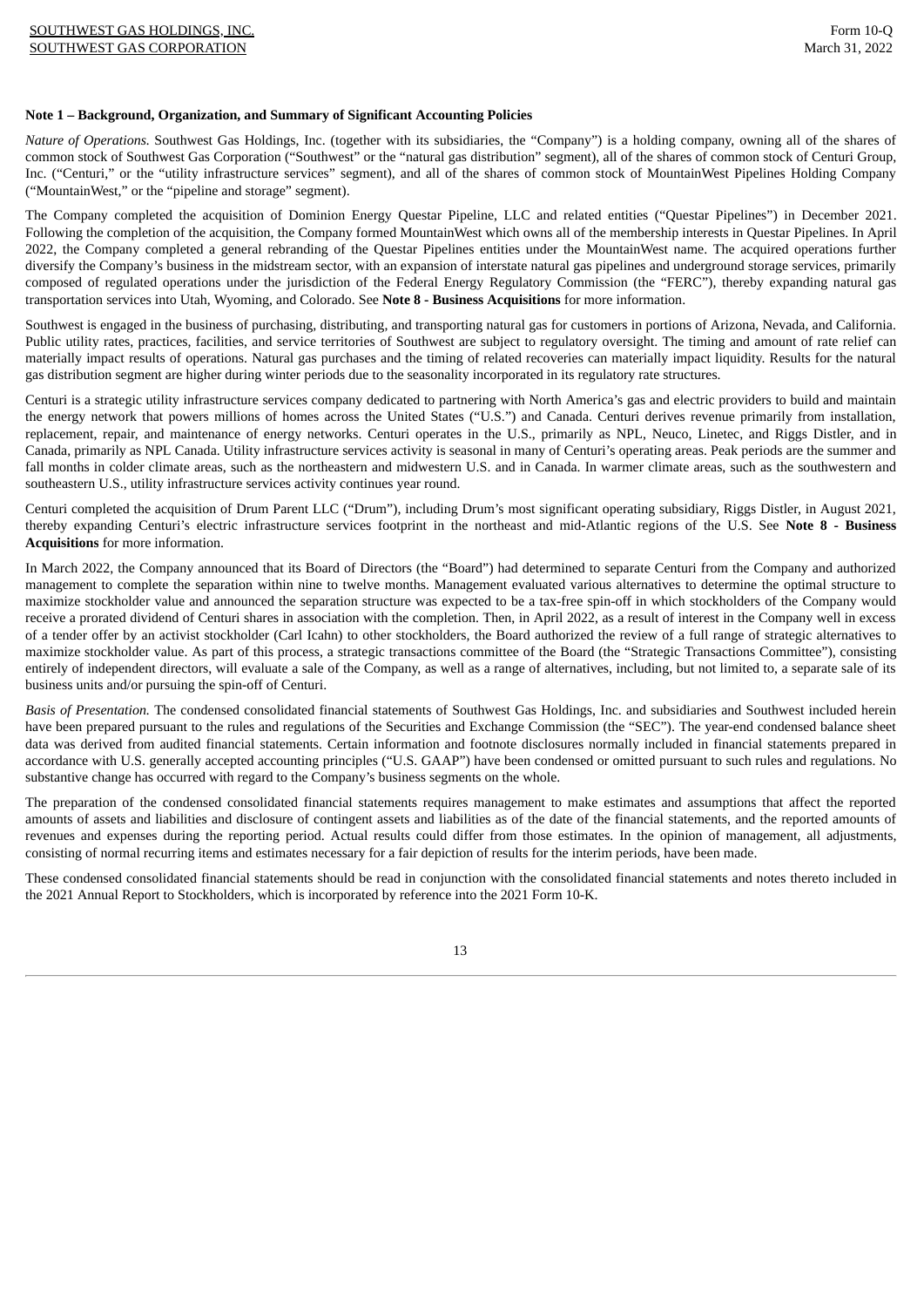*Other Property and Investments.* Other property and investments on Southwest's and the Company's Condensed Consolidated Balance Sheets includes:

| (Thousands of dollars)                                                | March 31, 2022 | December 31, 2021 |
|-----------------------------------------------------------------------|----------------|-------------------|
| Net cash surrender value of COLI policies                             | 147,987 \$     | 149,947           |
| Other property                                                        | 3.181          | 3,146             |
| <b>Total Southwest Gas Corporation</b>                                | 151,168        | 153,093           |
| Non-regulated property, equipment, and intangibles                    | 1,645,159      | 1,616,392         |
| Non-regulated accumulated provision for depreciation and amortization | (540, 206)     | (512, 343)        |
| Other property and investments                                        | 57,170         | 59,337            |
| Total Southwest Gas Holdings, Inc.                                    | 1,313,291      | 1,316,479         |

Included in the table above are the net cash surrender values of company-owned life insurance ("COLI") policies. These life insurance policies on members of management and other key employees are used by Southwest to indemnify itself against the loss of talent, expertise, and knowledge, as well as to provide indirect funding for certain nonqualified benefit plans. The term non-regulated in regard to assets and related balances in the table above is in reference to the non-rate regulated operations of Centuri, and to a more limited extent, certain assets of MountainWest.

*Cash and Cash Equivalents.* Cash and cash equivalents include money market fund investments totaling approximately \$169 million and \$231 million, for Southwest and the Company, respectively, at March 31, 2022, and \$20 million for the Company as of December 31, 2021. The balance for Southwest as of December 31, 2021 was insignificant. These investments fall within Level 2 of the fair value hierarchy, due to the asset valuation methods used by money market funds. The Company had \$7 million in restricted cash included in Cash and cash equivalents at March 31, 2022, related to residual proceeds received from its March 2022 common stock offering to be applied against its 364-day Term Loan Facility, which occurred in April 2022. The restricted cash balance is included in Cash and cash equivalents within the Company's Condensed Consolidated Statement of Cash Flows as of March 31, 2022.

Non-cash investing activities for the Company and Southwest include capital expenditures that were not yet paid totaling approximately \$26.1 million at March 31, 2022, and \$19.4 million at December 31, 2021.

*Accounts Receivable, net of allowances.* Southwest lifted the moratorium on disconnection of natural gas service for non-payment in Arizona and Nevada in September 2021, which was initiated (at the same time as a moratorium on late fees) in March 2020 in response to the COVID-19 pandemic. The moratorium on disconnection in California ended in November 2021. Southwest recommenced assessing late fees on past-due balances in Arizona and Nevada in April 2021, and in California in August 2021. Southwest continues to actively work with customers experiencing financial hardship by means of flexible payment options, partnering with assistance agencies and participating in state-funded arrearage payment assistance programs.

*Deferred Purchased Gas Costs.* The various regulatory commissions have established procedures to enable the rate-regulated companies to adjust billing rates for changes in the cost of natural gas purchased. The difference between the current cost of gas purchased and the cost of gas recovered in billed rates is deferred. Generally, these deferred amounts are recovered or refunded within one year.

In mid-February 2021, the central U.S. experienced extreme cold temperatures, which increased natural gas demand and caused supply issues due to wellhead freeze-offs, power outages, or other adverse operating conditions upstream of Southwest's distribution systems. These conditions caused daily natural gas prices to reach unprecedented levels. During this time, Southwest secured natural gas supplies, albeit at substantially higher prices, maintaining service to its customers. The incremental cost for these supplies was approximately \$250 million, funded using a 364-day \$250 million term loan executed in March 2021. The incremental gas costs were included, for collection from customers, as part of the purchased gas adjustment ("PGA") mechanisms. The term loan was amended in March 2022 to extend the maturity date to March 2023 due to gas prices that, while not at levels incurred during the 2021 freeze, continue to be elevated (see **Note 5 – Debt)**.

*Prepaid and other current assets.* Prepaid and other current assets for Southwest include, among other things, materials and operating supplies of \$60 million at March 31, 2022 and \$62.9 million at December 31, 2021 (carried at weighted average cost). For the Company, there were materials and operating supplies of \$64.6 million and \$67.4 million at March 31, 2022 and December 31, 2021, which included amounts for MountainWest. Also included in the balance for both Southwest and the Company was \$52 million as of December 31, 2021 in accrued purchased gas cost, with no corresponding asset balance as of March 31, 2022 for either entity.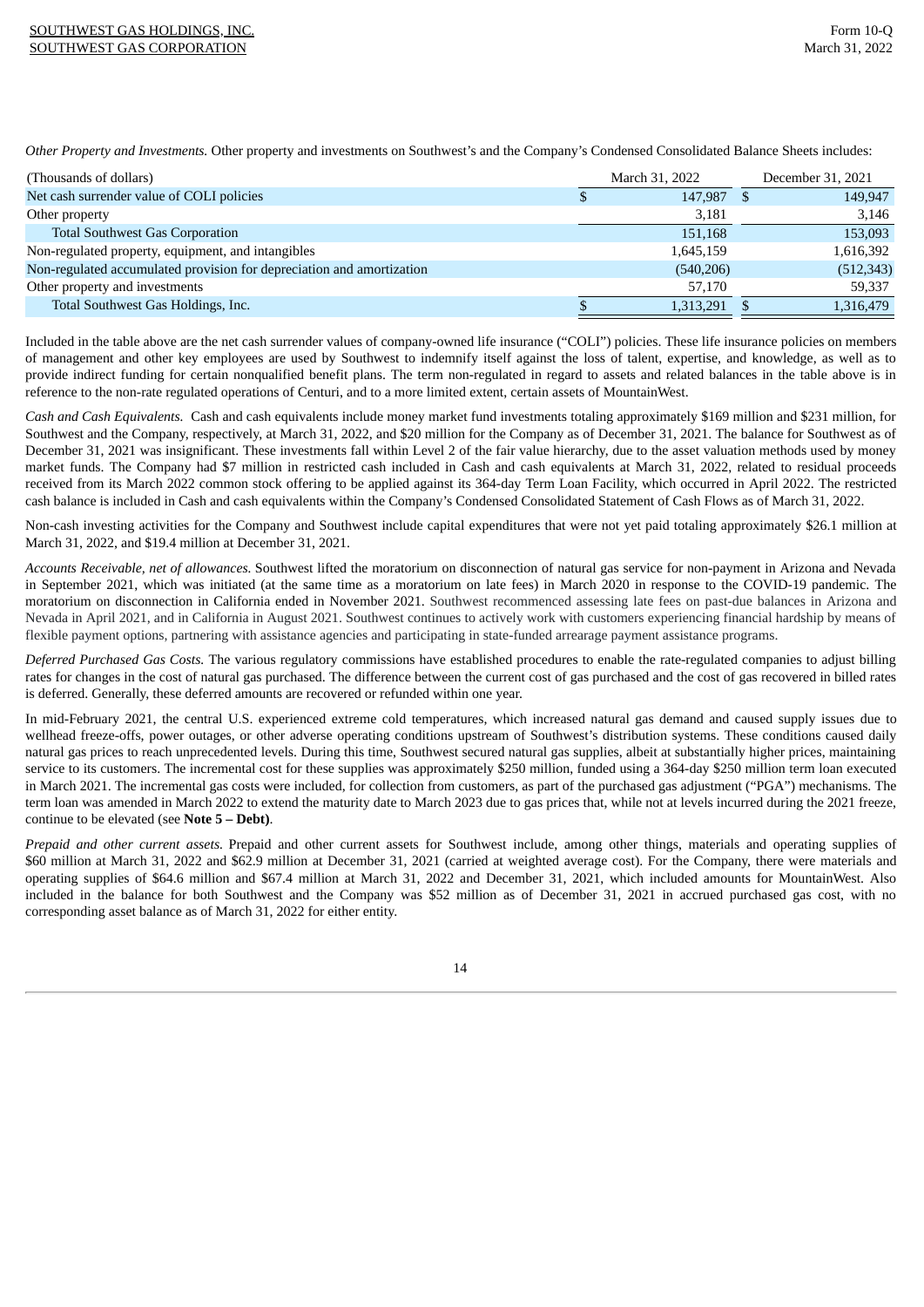*Goodwill.* Goodwill is assessed as of October 1st each year for impairment, or more frequently, if circumstances indicate an impairment to the carrying value of goodwill may have occurred. Management of the Company and Southwest considered its reporting units and segments, determining that they remained consistent between periods presented below, and that no change was necessary with regard to the level at which goodwill is assessed for impairment. The acquisition of MountainWest resulted in a new reportable segment which is assessed for impairment beginning in 2022. Since December 31, 2021, management qualitatively assessed whether events during the first three months of 2022 may have resulted in conditions whereby the carrying value of goodwill was higher than its fair value, which if the case, could be an indication of a permanent impairment. Through this assessment, no such condition was believed to have existed and therefore, no impairment was deemed to have occurred. Goodwill in Southwest's and the Company's Condensed Consolidated Balance Sheets is as follows:

|                                                                   |              | Utility        |              |                      |
|-------------------------------------------------------------------|--------------|----------------|--------------|----------------------|
|                                                                   | Natural Gas  | Infrastructure | Pipeline and |                      |
| (Thousands of dollars)                                            | Distribution | Services       | Storage      | <b>Total Company</b> |
| December 31, 2021                                                 | 10,095       | 785,058        | 986,179      | 1,781,332            |
| Measurement-period adjustments from Riggs Distler acquisition (a) |              | (574)          |              | (574)                |
| Measurement-period adjustments from MountainWest acquisition (a)  |              |                | (8,690)      | (8,690)              |
| Foreign currency translation adjustment                           |              | 1.603          |              | 1,603                |
| March 31, 2022                                                    | 10.095       | 786,087        | 977,489      | 1,773,671            |

(a) See **Note 8 - Business Acquisitions** for details regarding measurement-period adjustments.

*Other Current Liabilities*. Management recognizes in its balance sheets various liabilities that are expected to be settled through future cash payment within the next twelve months, including amounts payable under regulatory mechanisms, customary accrued expenses for employee compensation and benefits, declared but unpaid dividends, and miscellaneous other accrued liabilities. Other current liabilities for the Company include \$41.4 million and \$36 million of dividends declared as of March 31, 2022 and December 31, 2021, respectively.

*Other Income (Deductions).* The following table provides the composition of significant items included in Other income (deductions) in Southwest's and the Company's Condensed Consolidated Statements of Income:

|                                                                |    | Three Months Ended<br>March 31, |       |       |   | <b>Twelve Months Ended</b><br>March 31, |         |           |
|----------------------------------------------------------------|----|---------------------------------|-------|-------|---|-----------------------------------------|---------|-----------|
| (Thousands of dollars)                                         |    | 2022                            |       | 2021  |   | 2022                                    |         | 2021      |
| <b>Southwest Gas Corporation:</b>                              |    |                                 |       |       |   |                                         |         |           |
| Change in COLI policies                                        | \$ | (2,000)                         | -S    | 2,700 | S | 4,100                                   | - \$    | 27,400    |
| Interest income                                                |    | 2,801                           |       | 716   |   | 7,198                                   |         | 3,343     |
| <b>Equity AFUDC</b>                                            |    | 76                              |       | 981   |   | (905)                                   |         | 4,644     |
| Other components of net periodic benefit cost                  |    | (188)<br>(3,505)                |       |       |   | (10,704)                                |         | (18, 522) |
| Miscellaneous income and (expense)                             |    | 626                             | (342) |       |   | (3,483)                                 | (2,369) |           |
| Southwest Gas Corporation - total other income (deductions)    |    | 1,315                           |       | 550   |   | (3,794)                                 |         | 14,496    |
| Centuri, MountainWest, and Southwest Gas Holdings, Inc.:       |    |                                 |       |       |   |                                         |         |           |
| Foreign transaction gain (loss)                                |    | 3                               |       | (3)   |   | (16)                                    |         | (9)       |
| <b>Equity AFUDC</b>                                            |    | 182                             |       |       |   | 182                                     |         |           |
| Equity in earnings of unconsolidated investments               |    | 515                             |       | (8)   |   | 749                                     |         | 121       |
| Miscellaneous income and (expense)                             |    | (771)                           |       | (91)  |   | 176                                     |         | (179)     |
| Southwest Gas Holdings, Inc. - total other income (deductions) |    | 1,244                           |       | 448   |   | (2,703)                                 |         | 14,429    |

Included in the table above is the change in cash surrender values of COLI policies (including net death benefits recognized). Current tax regulations provide for tax-free treatment of life insurance (death benefit) proceeds. Therefore, changes in the cash surrender values of COLI policies, as they progress towards the ultimate death benefits, are also recorded without tax consequences. Refer also to the discussion of *Other Property and Investments* above and to **Note 2 – Components of Net Periodic Benefit Cost**.

*Redeemable Noncontrolling Interests.* In connection with the acquisition of Linetec in November 2018, the previous owner retained a 20% equity interest in that entity, the reduction of which being subject to certain rights based on the passage of time or upon the occurrence of certain triggering events. Effective January 2022, the Company, through Centuri, had the right, but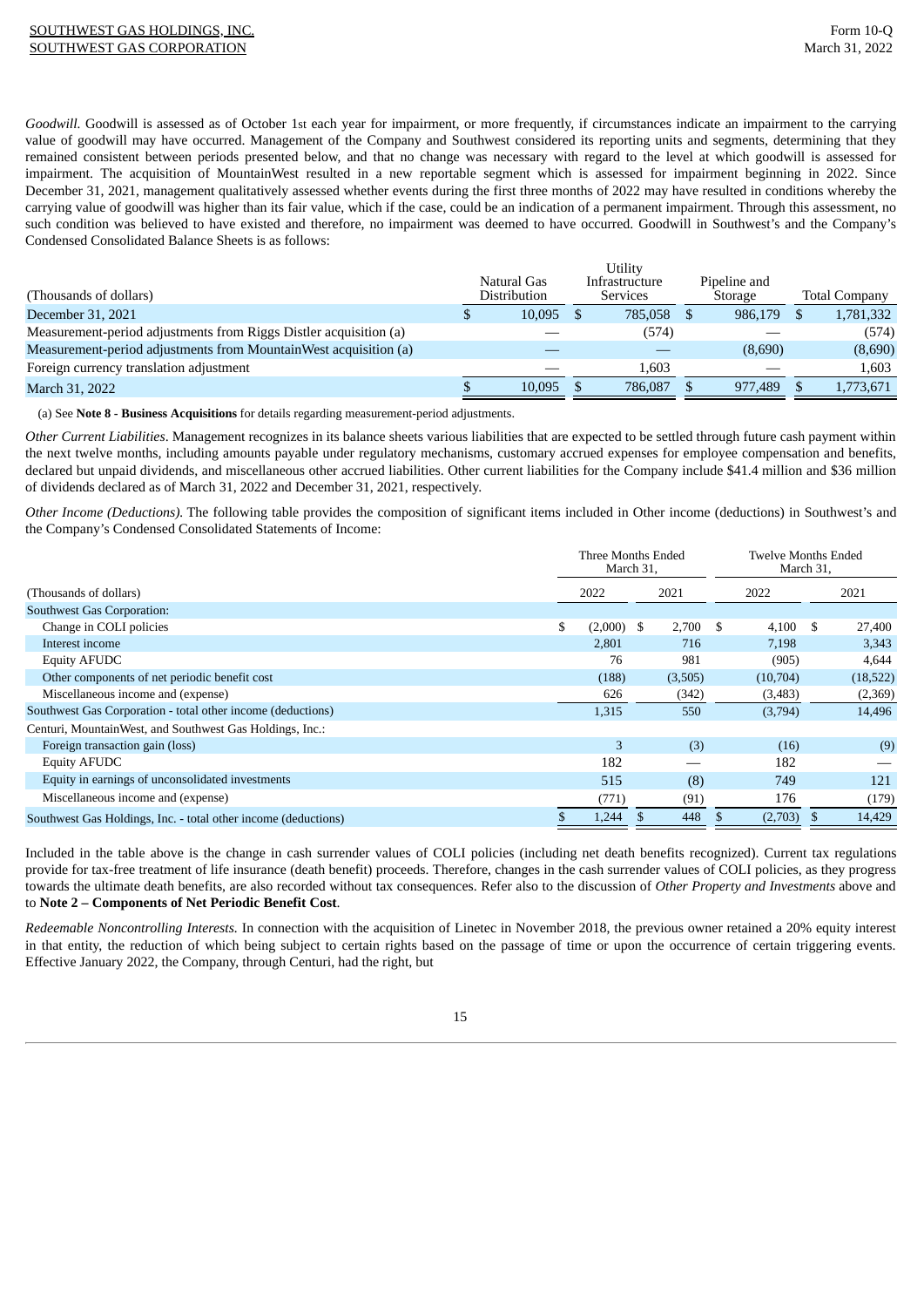not the obligation, to purchase at fair value (subject to a floor) a portion of the interest held by the previous owner, and in incremental amounts each year thereafter. In March 2022, the parties agreed to a partial redemption based on these provisions, and as a result, Centuri paid \$39.6 million to the previous owner of Linetec for a 5.0% equity interest in Linetec, thereby reducing the balance continuing to be redeemable to 15% under the terms of the original agreement. In order to fund the redemption, Southwest Gas Holdings, Inc. contributed capital to Centuri.

Certain members of Riggs Distler management have a 1.42% interest in Drum, which is redeemable, subject to certain rights based on the passage of time or upon the occurrence of certain triggering events.

Significant changes in the value of the redeemable noncontrolling interests, above a floor determined at the establishment date, are recognized as they occur, and the carrying value is adjusted as necessary at each reporting date. The fair value is estimated using a market approach that utilizes certain financial metrics from guideline public companies of similar industry and operating characteristics. Based on the fair value model employed, the estimated redemption value of the Linetec redeemable noncontrolling interest decreased by approximately \$22 million during the three months ended March 31, 2022. Adjustment to the redemption value also impacts retained earnings, as reflected in the Company's Condensed Consolidated Statement of Equity, but does not impact net income. The following depicts changes to the balances of the redeemable noncontrolling interests:

| (Thousands of dollars):                                        | Linetec   | Drum   | Total     |
|----------------------------------------------------------------|-----------|--------|-----------|
| Balance, December 31, 2021                                     | 184,148   | 12,569 | 196,717   |
| Net income attributable to redeemable noncontrolling interests | 1,103     | (31)   | 1,072     |
| Redemption value adjustments                                   | (22, 156) |        | (22, 156) |
| Redemption of equity interest from noncontrolling party        | (39,649)  |        | (39,649)  |
| Balance, March 31, 2022                                        | 123,446   | 12,538 | 135,984   |

*Earnings Per Share.* Basic earnings per share ("EPS") in each period of this report were calculated by dividing net income attributable to Southwest Gas Holdings, Inc. by the weighted-average number of shares during those periods. Diluted EPS includes additional weighted-average common stock equivalents (performance shares and restricted stock units). Unless otherwise noted, the term "Earnings Per Share" refers to Basic EPS. A reconciliation of the denominator used in Basic and Diluted EPS calculations is shown in the following table:

|                                 | Three Months Ended<br>March 31. |        | <b>Twelve Months Ended</b><br>March 31. |        |
|---------------------------------|---------------------------------|--------|-----------------------------------------|--------|
| (In thousands)                  | 2022                            | 2021   | 2022                                    | 2021   |
| Weighted average basic shares   | 60,737                          | 57,600 | 59,919                                  | 56,564 |
| Effect of dilutive securities:  |                                 |        |                                         |        |
| Restricted stock units (1)      | 117                             | 79     | 125                                     | 85     |
| Weighted average diluted shares | 60,854                          | 57,679 | 60.044                                  | 56.649 |

(1) The number of securities included 112,000 and 75,000 performance shares during the three months ending March 31, 2022 and 2021, and 114,000 and 76,000 performance shares during the twelve months ending March 31, 2022 and 2021, respectively, the total of which was derived by assuming that target performance will be achieved during the relevant performance period.

*Contingencies.* Southwest maintains liability insurance for various risks associated with the operation of its natural gas pipelines and facilities. In connection with these liability insurance policies, Southwest is responsible for an initial deductible or self-insured retention amount per incident, after which the insurance carriers would be responsible for amounts up to the policy limits. For the policy year August 2021 to July 2022, these liability insurance policies require Southwest to be responsible for the first \$1 million (self-insured retention) of each incident plus the first \$4 million in aggregate claims above its self-insured retention in the policy year. In August 2021, a natural gas pipe operated by Southwest was involved in an explosion that injured four individuals and damaged property. The explosion was caused by a leak in the pipe, and is under investigation. Individuals that were injured have each brought legal claims against Southwest and other parties. If Southwest is deemed fully or partially responsible, Southwest estimates its net exposure could be equal to the self-insured retention of \$5 million (the maximum noted above). In 2021, pursuant to Accounting Standards Codification 450, Contingencies, Southwest recorded a \$5 million liability related to this incident reflecting the maximum noted above; an estimate of actual loss greater than this exposure (to be covered by insurance) cannot be estimated as of the date these financial statements are issued.

On November 29, 2021, Icahn Partners LP and Icahn Master Fund LP (collectively, "Icahn") commenced an action in the Court of Chancery for the State of Delaware. The action is captioned Icahn Partners LP, et al. v. John P. Hester, et al., C.A. No.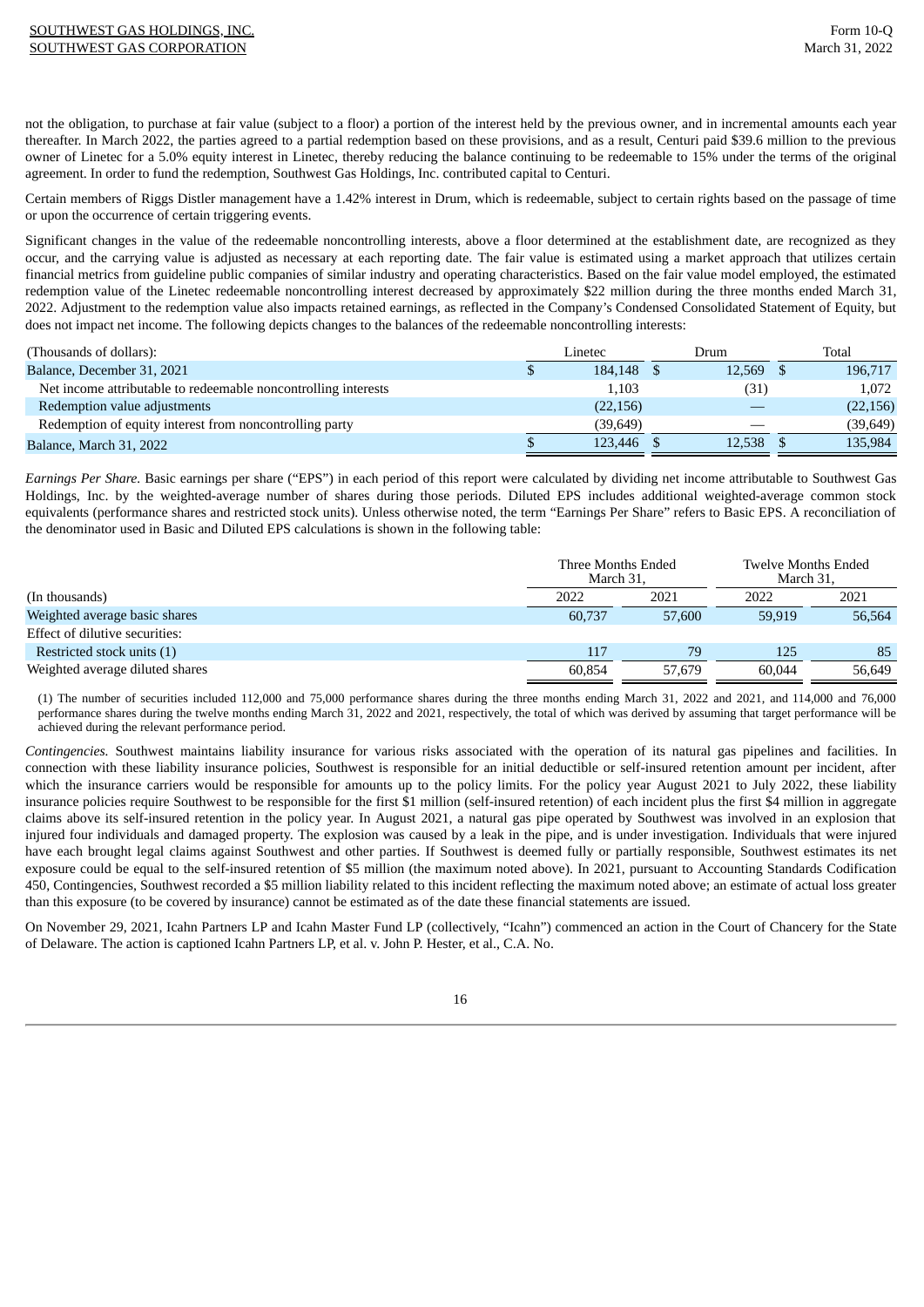2021-1031-KSJM (Del. Ch.). The complaint names the Company and the individual members of the Board as defendants. The complaint seeks to allege breach of fiduciary duty claims and, among other things, seeks declaratory and injunctive relief to (1) limit the scope and manner of certain equity issuances by the Company; (2) allow Icahn to proceed with a Special Meeting proposal at the Company's 2022 Annual Meeting; and (3) require the Board to approve Icahn's slate of nominees as "continuing directors" under certain of the Company's debt instruments. After filing the complaint, Icahn sought a temporary restraining order to prohibit defendants from making certain equity issuances. On December 21, 2021, the Court denied Icahn's request. On January 19, 2022, the defendants filed a motion to dismiss the claims that were subject to Icahn's motion for a temporary restraining order. The same day, the defendants filed an answer, denying the remaining claims in Icahn's complaint. On February 11, 2022, defendants filed a motion for summary judgement on Icahn's claims regarding a proposal for a special meeting. On April 5, 2022, following a hearing, the court granted defendants' motion for summary judgment, finding that the Company properly rejected Icahn's special meeting proposal. On April 27, 2022, the court entered an order dismissing Icahn's special meeting proposal claims with prejudice and Icahn's "continuing directors" claims without prejudice. In accordance with the Cooperation Agreement described in **Note 9 - Subsequent Events**, Icahn filed a stipulation of dismissal of the case with prejudice, which was entered by the court on May 9, 2022.

On November 18, 2021, the City Pension Fund for Firefighters and Police Officers in the City of Miami Beach ("City Pension Fund") commenced a putative class action lawsuit in the Court of Chancery for the State of Delaware on behalf of a putative class of persons who purchased the Company's stock. The action is captioned City Pension Fund for Firefighters and Police Officers in the City of Miami Beach v. Robert L. Boughner, et al., C.A. No. 2021-0990-KSJM (Del. Ch.). The complaint was later amended on November 30, 2021. The amended complaint names the Company and the individual members of the Board as defendants. The complaint seeks to assert breach of fiduciary duty claims, alleging that the Board's recommendation that stockholders reject Icahn's tender offer to purchase shares of the Company's common stock omitted material information about the Company's financial analysis; and seeks to have the Board approve Icahn's slate of nominees as "continuing directors" under certain of the Company's debt instruments. On March 9, 2022, City Pension Fund filed a motion for summary judgment on its claim that the Board omitted material information in its recommendation concerning Icahn's tender offer. On April 19, 2022, City Pension Fund filed a notice of withdrawal of its motion for summary judgment. The Company believes that the claims lack merit and intends to vigorously defend against them.

#### *Recent Accounting Standards Updates.*

#### Accounting pronouncements effective or adopted in 2022:

In March 2020, the FASB issued ASU 2020-04 "Reference Rate Reform (Topic 848): Facilitation of the Effects of Reference Rate Reform on Financial Reporting." The update provides optional guidance for a limited time to ease the potential burden in accounting for, or recognizing the effects of, reference rate reform on financial reporting, including when modifying a contract (during the eligibility period covered by the update to Topic 848) to replace a reference rate affected by such reform. The update applies only to contracts and hedging relationships that reference the London Interbank Offered Rate ("LIBOR") or another rate expected to be discontinued due to reference rate reform. The guidance was eligible to be applied upon issuance on March 12, 2020, and can generally be applied through December 31, 2022, but to date, no further updates have occurred that would extend the optional guidance to the full tenor of LIBOR expiration dates occurring after 2022. Management will monitor the impacts this update might have on the Company's and Southwest's consolidated financial statements and disclosures, and will reflect such appropriately, in the event that the optional guidance is elected. Management will also monitor further FASB action, if any, in regard to the full tenor of LIBOR expiration dates. See also LIBOR discussion in **Note 5 – Debt**.

In August 2020, the FASB issued ASU 2020-06 "Debt—Debt with Conversion and Other Options (Subtopic 470-20) and Derivatives and Hedging— Contracts in Entity's Own Equity (Subtopic 815-40): Accounting for Convertible Instruments and Contracts in an Entity's Own Equity." The update, amongst other amendments, improves the guidance related to the disclosures and earnings-per-share for convertible instruments and contracts in an entity's own equity. The update is effective starting in the first quarter of 2022 in regard to relevant contracts.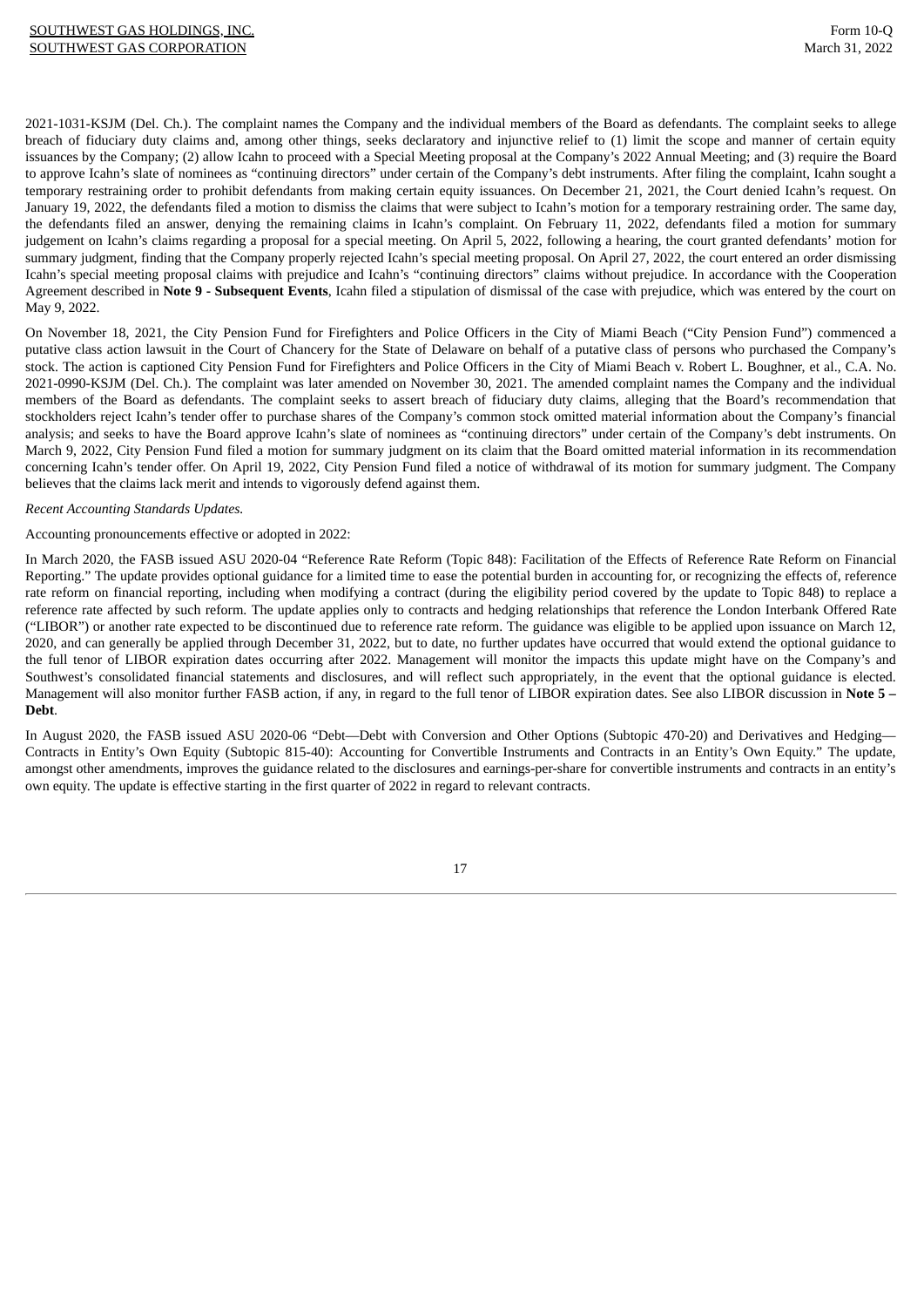#### **Note 2 – Components of Net Periodic Benefit Cost**

Southwest has a noncontributory qualified retirement plan with defined benefits covering substantially all employees and a separate unfunded supplemental retirement plan ("SERP") which is limited to officers. Southwest also provides postretirement benefits other than pensions ("PBOP") to its qualified retirees for health care, dental, and life insurance. The defined benefit qualified retirement plan, SERP and PBOP are not available to Southwest employees hired on or after January 1, 2022. Employees hired in 2022 or later periods are eligible for enhanced defined contributions as part of the Southwest 401(k) plan rather than participating in the defined benefit retirement plan.

The service cost component of net periodic benefit costs included in the table below is a component of an overhead loading process associated with the cost of labor. The overhead process ultimately results in allocation of service cost to the same accounts to which productive labor is charged. As a result, service costs become components of various accounts, primarily operations and maintenance expense, net regulated operations plant, and deferred charges and other assets for both the Company and Southwest. The other components of net periodic benefit cost are reflected in Other income (deductions) on the Condensed Consolidated Statements of Income of each entity.

|                                    |    | <b>Qualified Retirement Plan</b> |   |             |  |                      |    |          |  |  |  |  |  |
|------------------------------------|----|----------------------------------|---|-------------|--|----------------------|----|----------|--|--|--|--|--|
|                                    |    | March 31,                        |   |             |  |                      |    |          |  |  |  |  |  |
|                                    |    | Three Months                     |   |             |  | <b>Twelve Months</b> |    |          |  |  |  |  |  |
|                                    |    | 2022                             |   | 2021        |  | 2022                 |    | 2021     |  |  |  |  |  |
| (Thousands of dollars)             |    |                                  |   |             |  |                      |    |          |  |  |  |  |  |
| Service cost                       | \$ | 11,028                           | S | $10,290$ \$ |  | 41,897               | -S | 36,015   |  |  |  |  |  |
| Interest cost                      |    | 11,251                           |   | 10,108      |  | 41,575               |    | 44,275   |  |  |  |  |  |
| Expected return on plan assets     |    | (19, 978)                        |   | (18,088)    |  | (74, 242)            |    | (67,060) |  |  |  |  |  |
| Amortization of net actuarial loss |    | 8,117                            |   | 10,489      |  | 39,583               |    | 37,507   |  |  |  |  |  |
| Net periodic benefit cost          |    | 10,418                           |   | 12,799      |  | 48,813               |    | 50,737   |  |  |  |  |  |
|                                    |    | <b>SERP</b><br>March 31,         |   |             |  |                      |    |          |  |  |  |  |  |
|                                    |    |                                  |   |             |  |                      |    |          |  |  |  |  |  |
|                                    |    | Throa Months                     |   |             |  | Tuolin Monthe        |    |          |  |  |  |  |  |

|       |      | 2021  |              | 2022  |  | 2021            |
|-------|------|-------|--------------|-------|--|-----------------|
|       |      |       |              |       |  |                 |
| 106   |      | 131   |              | 501   |  | 422             |
| 360   |      | 358   |              | 1,433 |  | 1,561           |
| 588   |      | 660   |              | 2.570 |  | 2.014           |
| 1.054 |      | 1,149 |              | 4,504 |  | 3,997           |
|       | 2022 |       | Three Months |       |  | TMETAE MOIIIIIS |

|                                     | <b>PBOP</b> |              |  |       |                      |         |      |         |  |  |  |  |
|-------------------------------------|-------------|--------------|--|-------|----------------------|---------|------|---------|--|--|--|--|
|                                     | March 31,   |              |  |       |                      |         |      |         |  |  |  |  |
|                                     |             | Three Months |  |       | <b>Twelve Months</b> |         |      |         |  |  |  |  |
|                                     |             | 2022<br>2021 |  |       |                      | 2022    | 2021 |         |  |  |  |  |
| (Thousands of dollars)              |             |              |  |       |                      |         |      |         |  |  |  |  |
| Service cost                        | \$          | 485 \$       |  | 423   | - \$                 | 1,753   | S    | 1,608   |  |  |  |  |
| Interest cost                       |             | 613          |  | 548   |                      | 2,258   |      | 2,485   |  |  |  |  |
| Expected return on plan assets      |             | (807)        |  | (810) |                      | (3,236) |      | (3,366) |  |  |  |  |
| Amortization of prior service costs |             | 44           |  | 240   |                      | 763     |      | 1,106   |  |  |  |  |
| Net periodic benefit cost           |             | 335          |  | 401   |                      | 1,538   |      | 1,833   |  |  |  |  |

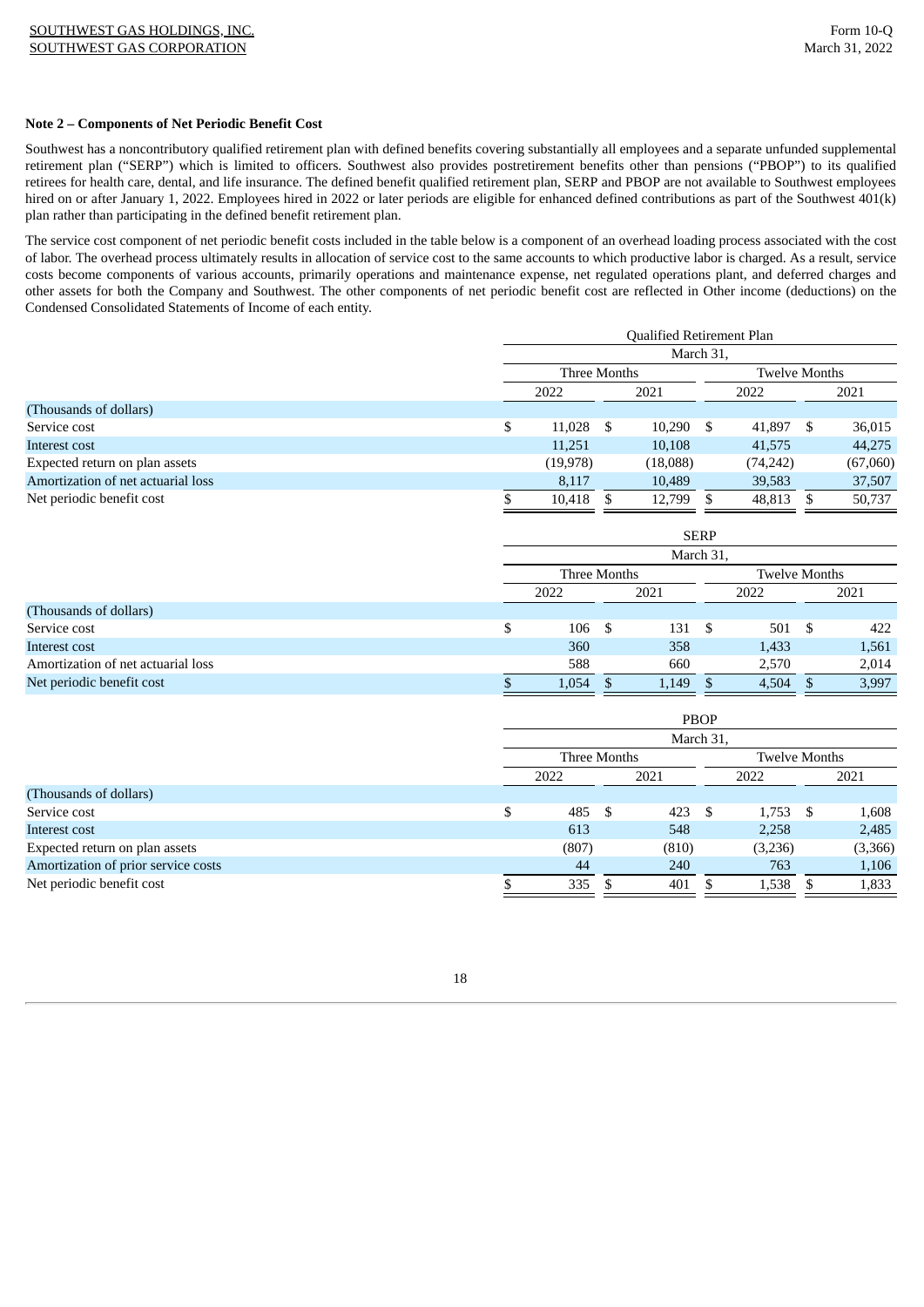#### **Note 3 – Revenue**

The following information about the Company's revenues is presented by segment. Southwest encompasses the natural gas distribution segment, Centuri encompasses the utility infrastructure services segment, and MountainWest encompasses the pipeline and storage segment. Certain disclosures, where materially consistent with those provided most recently in Southwest's and the Company's 2021 Annual Report on Form 10-K, are not repeated below.

#### *Natural Gas Distribution Segment*:

Southwest's operating revenues included on the Condensed Consolidated Statements of Income of both the Company and Southwest include revenue from contracts with customers, which is shown below, disaggregated by customer type, in addition to other categories of revenue:

|                                                  |     | Three Months Ended | March 31, |           | Twelve Months Ended March 31. |           |     |           |  |  |
|--------------------------------------------------|-----|--------------------|-----------|-----------|-------------------------------|-----------|-----|-----------|--|--|
| (Thousands of dollars)                           |     | 2022               | 2021      |           | 2022                          |           |     | 2021      |  |  |
| Residential                                      | - D | 514,586            | Ъ         | 403.143   |                               | 1.147.055 | \$. | 983,108   |  |  |
| Small commercial                                 |     | 123,984            |           | 81,398    |                               | 312,800   |     | 220,476   |  |  |
| Large commercial                                 |     | 20,161             |           | 12,673    |                               | 64,859    |     | 44,639    |  |  |
| Industrial/other                                 |     | 9.972              |           | 13,770    |                               | 38,515    |     | 33,310    |  |  |
| Transportation                                   |     | 26,632             |           | 24,536    |                               | 94,336    |     | 88,345    |  |  |
| Revenue from contracts with customers            |     | 695.335            |           | 535,520   |                               | 1,657,565 |     | 1,369,878 |  |  |
| Alternative revenue program revenues (deferrals) |     | (23, 499)          |           | (16, 373) |                               | 6,055     |     | (468)     |  |  |
| Other revenues (1)                               |     | 4,703              |           | 2,785     |                               | 12,777    |     | 280       |  |  |
| Total Regulated operations revenues              |     | 676,539            |           | 521,932   |                               | 1,676,397 |     | 1,369,690 |  |  |

(1) Amounts include late fees and other miscellaneous revenues, and may also include the impact of certain regulatory mechanisms, such as cost-of-service components in customer rates expected to be returned to customers in future periods. Also includes the impacts of a temporary moratorium on late fees and disconnection for nonpayment during the COVID-19 pandemic.

### *Utility Infrastructure Services Segment*:

The following tables display Centuri's revenue, reflected as Utility infrastructure services revenues on the Condensed Consolidated Statements of Income of the Company, representing revenue from contracts with customers disaggregated by service and contract types:

|                                                |              | Three Months Ended<br>March 31. |  |         | Twelve Months Ended March 31, |  |           |
|------------------------------------------------|--------------|---------------------------------|--|---------|-------------------------------|--|-----------|
| (Thousands of dollars)                         | 2021<br>2022 |                                 |  | 2022    | 2021                          |  |           |
| Service Types:                                 |              |                                 |  |         |                               |  |           |
| Gas infrastructure services                    |              | 260.682                         |  | 221.837 | 1,341,185                     |  | 1,265,288 |
| Electric power infrastructure services         |              | 181,968                         |  | 93.961  | 613.209                       |  | 433,467   |
| Other                                          |              | 81,227                          |  | 48.177  | 364,169                       |  | 280,015   |
| Total Utility infrastructure services revenues |              | 523,877                         |  | 363.975 | 2,318,563                     |  | 1,978,770 |

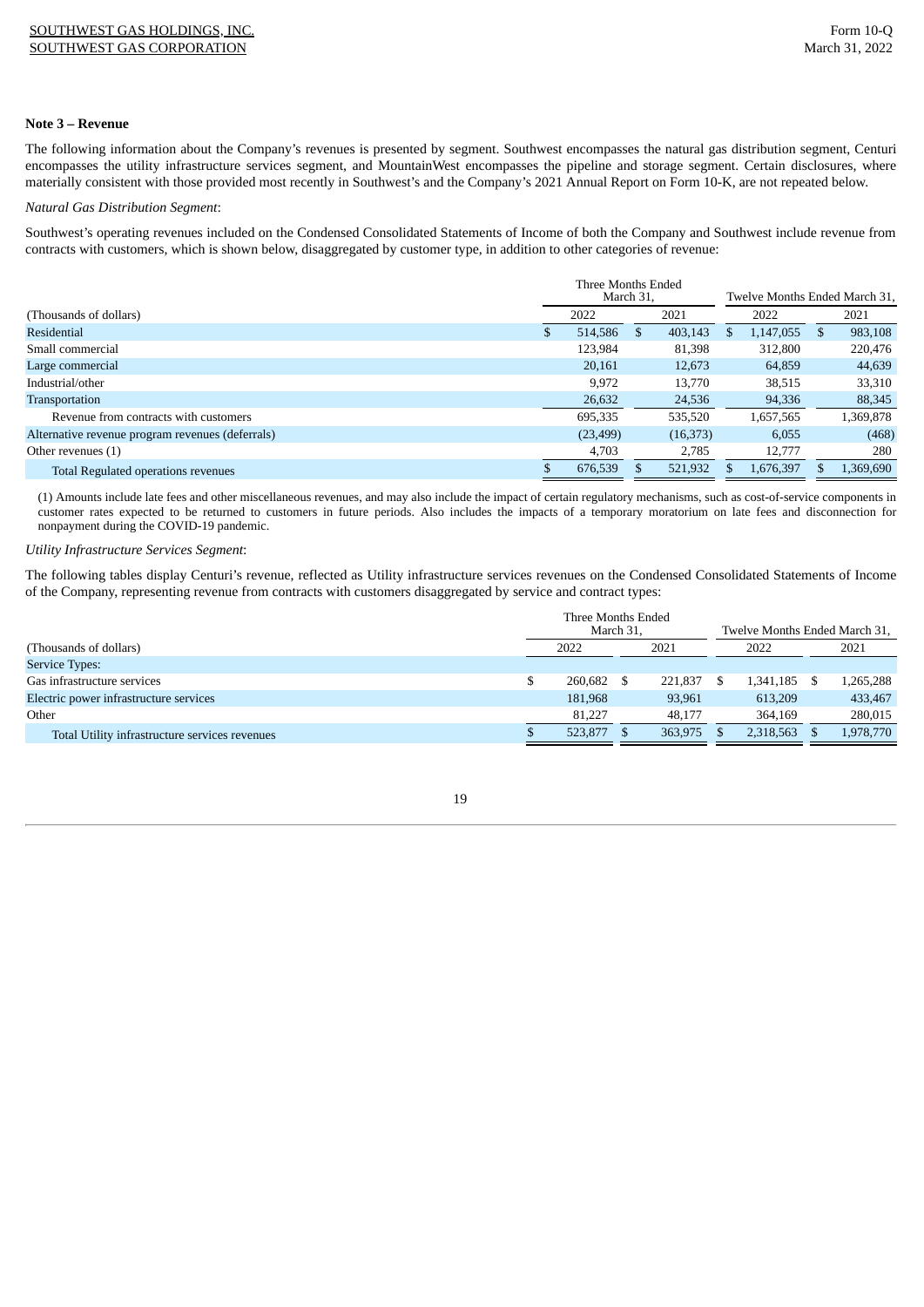#### SOUTHWEST GAS HOLDINGS, INC. The state of the state of the state of the state of the state of the state of the state of the state of the state of the state of the state of the state of the state of the state of the state o SOUTHWEST GAS CORPORATION March 31, 2022

|                                                | Three Months Ended<br>March 31, |      |         | Twelve Months Ended March 31, |              |      |           |  |  |
|------------------------------------------------|---------------------------------|------|---------|-------------------------------|--------------|------|-----------|--|--|
| (Thousands of dollars)                         | 2022                            | 2021 |         |                               | 2022         |      | 2021      |  |  |
| <b>Contract Types:</b>                         |                                 |      |         |                               |              |      |           |  |  |
| Master services agreement                      | 356,543                         | \$   | 293,680 | -S                            | 1,715,841    | - \$ | 1,520,144 |  |  |
| <b>Bid contract</b>                            | 167,334                         |      | 70.295  |                               | 602,722      |      | 458,626   |  |  |
| Total Utility infrastructure services revenues | 523,877                         |      | 363.975 |                               | 2,318,563    |      | 1,978,770 |  |  |
|                                                |                                 |      |         |                               |              |      |           |  |  |
| Unit price contracts                           | 302.523                         | \$   | 234,449 | -S                            | 1,437,156 \$ |      | 1,347,953 |  |  |
| Fixed price contracts                          | 86.537                          |      | 34,594  |                               | 319,685      |      | 164,750   |  |  |
| Time and materials contracts                   | 134,817                         |      | 94,932  |                               | 561,722      |      | 466,067   |  |  |
| Total Utility infrastructure services revenues | 523,877                         |      | 363,975 |                               | 2,318,563    |      | 1,978,770 |  |  |
|                                                |                                 |      |         |                               |              |      |           |  |  |

The following table provides information about contracts receivable and revenue earned on contracts in progress in excess of billings (contract assets), which are both included within Accounts receivable, net of allowances, as well as amounts billed in excess of revenue earned on contracts (contract liabilities), which are included in Other current liabilities as of March 31, 2022 and December 31, 2021 on the Company's Condensed Consolidated Balance Sheets:

| (Thousands of dollars)                                        | March 31, 2022 | December 31, 2021 |
|---------------------------------------------------------------|----------------|-------------------|
| Contracts receivable, net                                     | 309.876 \$     | 296,005           |
| Revenue earned on contracts in progress in excess of billings | 197.620        | 214,774           |
| Amounts billed in excess of revenue earned on contracts       | 26,875         | 11,860            |

The revenue earned on contracts in progress in excess of billings (contract asset) primarily relates to Centuri's rights to consideration for work completed but not billed and/or approved for billing at the reporting date. These contract assets are transferred to contracts receivable when the rights become unconditional. The amounts billed in excess of revenue earned (contract liability) primarily relate to the advance consideration received from customers for which work has not yet been completed. The change in this contract liability balance from December 31, 2021 to March 31, 2022 is due to increases in cash received, net of revenue recognized, from contracts that commenced during the period, offset by revenue recognized of approximately \$11.9 million that was included in this balance as of January 1, 2022, after which time it became earned and the balance was reduced.

For contracts that have an original duration of one year or less, Centuri uses the practical expedient applicable to such contracts and does not consider/compute an interest component based on the time value of money. Furthermore, because of the short duration of these contracts, Centuri has not disclosed the transaction price for the remaining performance obligations as of the end of each reporting period or when the Company expects to recognize the revenue.

As of March 31, 2022, Centuri had 29 contracts with an original duration of more than one year. The aggregate amount of the transaction price allocated to the unsatisfied performance obligations of these contracts as of March 31, 2022 was \$205.6 million. Centuri expects to recognize the remaining performance obligations over approximately the next three years; however, the timing of that recognition is largely within the control of the customer, including when the necessary equipment and materials required to complete the work are provided by the customer.

Utility infrastructure services contracts receivable consists of the following:

| (Thousands of dollars)                                  | March 31, 2022 | December 31, 2021 |         |  |  |
|---------------------------------------------------------|----------------|-------------------|---------|--|--|
| Billed on completed contracts and contracts in progress | 308,798        |                   | 292,770 |  |  |
| Other receivables                                       | 1.430          |                   | 3,492   |  |  |
| Contracts receivable, gross                             | 310,228        |                   | 296,262 |  |  |
| Allowance for doubtful accounts                         | (352)          |                   | (257)   |  |  |
| Contracts receivable, net                               | 309,876        |                   | 296,005 |  |  |

## *Pipeline and Storage Segment:*

MountainWest derives revenue on the basis of services rendered, commodities delivered, or contracts settled and includes amounts yet to be billed to customers. MountainWest generates revenue and earnings from annual reservation payments under firm peaking storage and firm transportation contracts. Straight-fixed-variable rate designs are used to allow for recovery of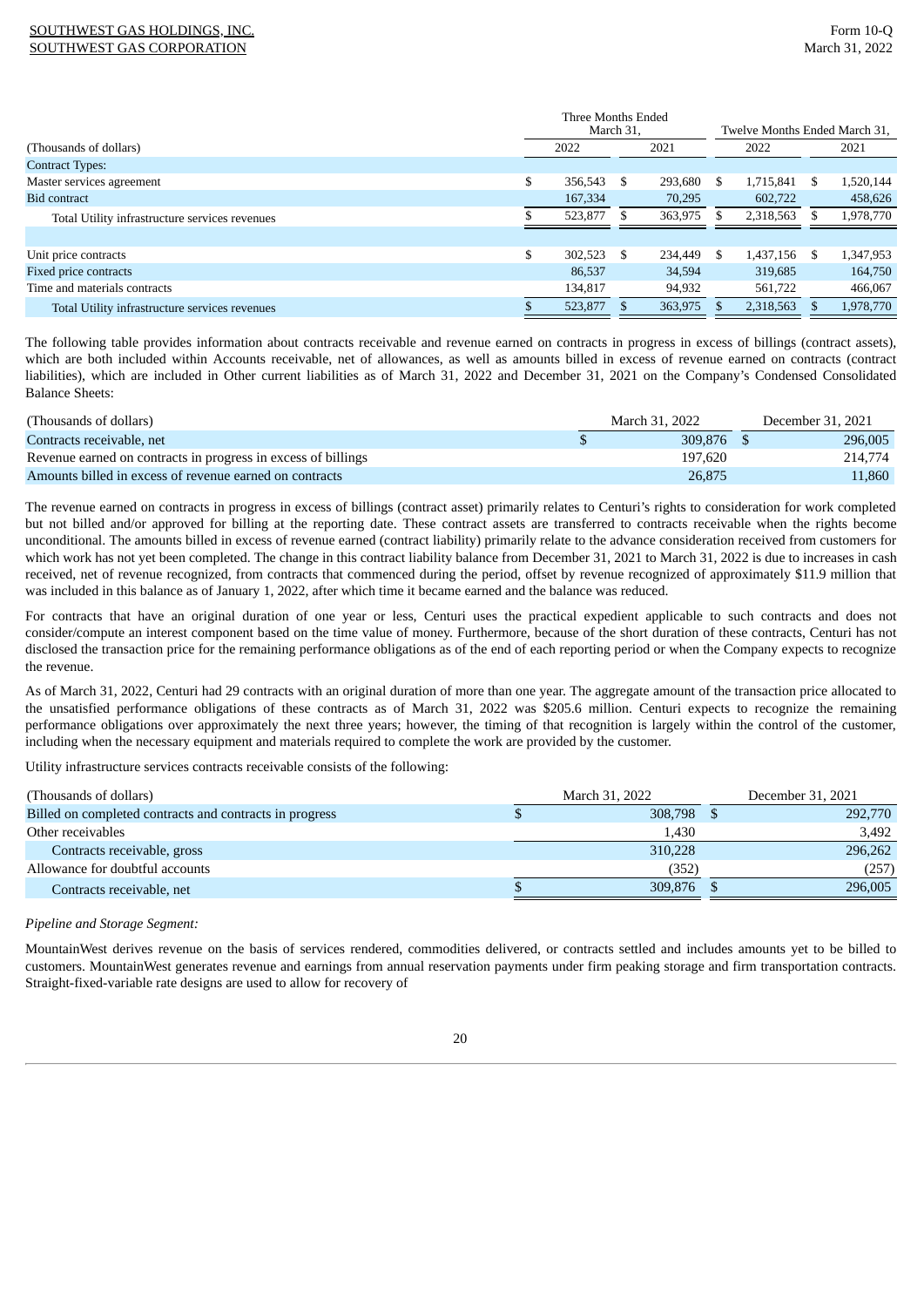substantially all fixed costs in demand or reservation charges, thereby reducing the earnings impact of volume changes on gas transportation and storage operations.

MountainWest receives upfront payment for certain storage services it provides to customers, which are considered to be contract liabilities. These payments are amortized to revenue over the term of the contract.

The primary types of sales and service activities reported as revenue from contracts with customers are FERC-regulated gas transportation and storage service, and to a lesser extent, natural gas liquid ("NGL") revenues consisting primarily of NGL processing services, and other revenue (consisting of natural gas sales, as well as services related to gathering and processing activities and miscellaneous service revenue).

Transportation and storage contracts are primarily stand-ready service contracts that include fixed reservation and variable usage fees. Fixed fees are recognized ratably over the life of the contract as the stand-ready performance obligations are satisfied, while variable usage fees are recognized when MountainWest has a right to consideration from a customer in an amount that corresponds directly with the value to the customer of the performance obligation completed to date. Substantially all of MountainWest's revenues are derived from performance obligations satisfied over time, rather than recognized at a single point in time. Payment for most sales and services varies by contract type, but is typically due within a month of billing.

MountainWest typically receives or retains NGLs and natural gas from customers when providing natural gas processing, transportation, or storage services. MountainWest records the fair value of NGLs received as service revenue recognized over time and recognizes revenue from the subsequent sale of the NGLs to customers upon delivery. MountainWest typically retains some natural gas under certain transportation service arrangements, intended to facilitate performance of the service and allow for natural losses that occur. As the intent of the retention amount is to enable fulfillment of the contract rather than to provide compensation for services, the fuel allowance is not included in revenue.

MountainWest Regulated operations revenues on the Condensed Consolidated Statements of Income of the Company include revenue from contracts with customers, which is shown below, disaggregated by categories of sales and service activities.

|                                                   | Three Months Ended<br>March 31, |
|---------------------------------------------------|---------------------------------|
| (Thousands of dollars)                            | 2022                            |
| Regulated gas transportation and storage revenues | 61,977                          |
| <b>NGL</b> revenues                               | 1,493                           |
| Other revenues                                    | 3,479                           |
| Revenue from contracts with customers             | 66,949                          |
| Other revenues                                    | 44                              |
| Total Regulated operations revenues               | 66,993                          |

MountainWest has certain multi-year contracts with fixed-price performance obligations that were unsatisfied (or partially unsatisfied) at the end of the reporting period, whereby revenue will be earned over time as MountainWest stands ready to provide service. These amounts are not material to the financial statements overall. MountainWest also has certain contract liabilities related to consideration received from customers with an obligation to transfer goods or services subsequent to the balance sheet date, amounts for which are generally consistent between December 31, 2021 and March 31, 2022 and are not material.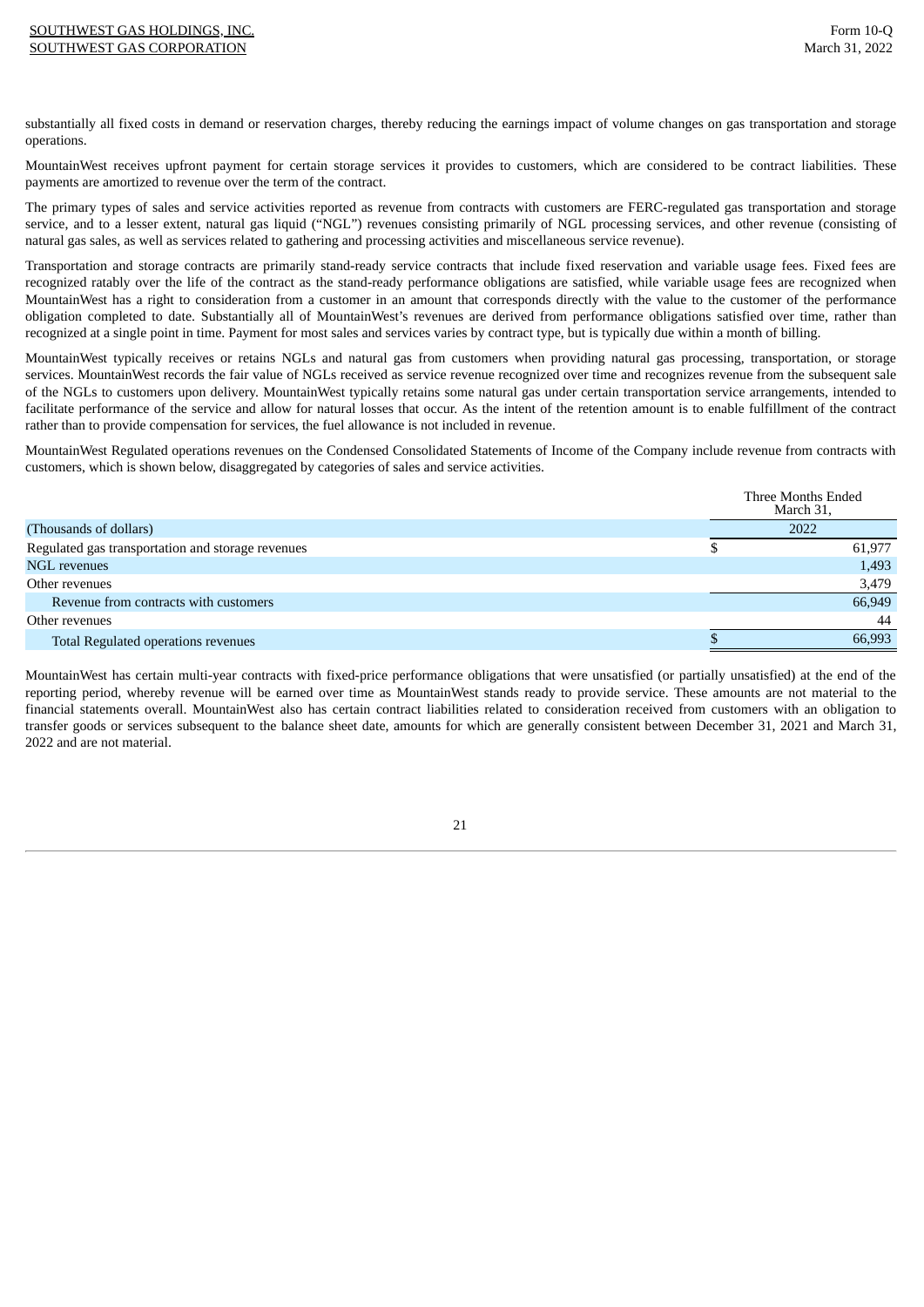#### **Note 4 – Common Stock**

Shares of the Company's common stock are publicly traded on the New York Stock Exchange, under the ticker symbol "SWX." Share-based compensation related to Southwest and Centuri is based on stock awards to be issued in shares of Southwest Gas Holdings, Inc.

On April 8, 2021, the Company entered into a Sales Agency Agreement between the Company and BNY Mellon Capital Markets, LLC and J.P. Morgan Securities LLC (the "Equity Shelf Program") for the offer and sale of up to \$500 million of common stock from time to time in an at-the-market offering program. The shares are issued pursuant to the Company's automatic shelf registration statement on Form S-3 (File No. 333-251074), or "the Universal Shelf." There was no activity in the Equity Shelf Program during the quarter ended March 31, 2022. The following table provides the life-to-date activity under that program for the period ended March 31, 2022:

| Gross proceeds                   | 158,180,343 |
|----------------------------------|-------------|
| Less: agent commissions          | (1,581,803) |
| Net proceeds                     | 156,598,540 |
| Number of shares sold            | 2,302,407   |
| Weighted average price per share | 68.70       |

As of March 31, 2022, the Company had approximately \$341.8 million in common stock available for sale under the program. Net proceeds from the sale of shares of common stock under the Equity Shelf Program are intended for general corporate purposes, including the acquisition of property for the construction, completion, extension, or improvement of pipeline systems and facilities located in and around the communities served by Southwest, as well as for the repayment or repurchase of indebtedness (including amounts outstanding from time to time under the credit facilities, senior notes, term loan, or future credit facilities), and to provide for working capital.

In March 2022, the Company issued, through a separate prospectus supplement under the Universal Shelf, an aggregate of 6,325,000 shares of common stock, in an underwritten public offering price of \$74.00 per share, resulting in proceeds to the Company of \$452,253,312, net of an underwriters' discount of \$15,796,688. The Company used the net proceeds to repay a portion of the outstanding borrowings under the 364-day term loan credit agreement that was used to initially fund the MountainWest acquisition.

During the three months ended March 31, 2022, the Company issued approximately 65,000 shares of common stock through the Restricted Stock/Unit Plan and Omnibus Incentive Plan.

Additionally, during the three months ended March 31, 2022, the Company issued 37,000 shares of common stock through the Dividend Reinvestment and Stock Purchase Plan, raising approximately \$2.5 million.

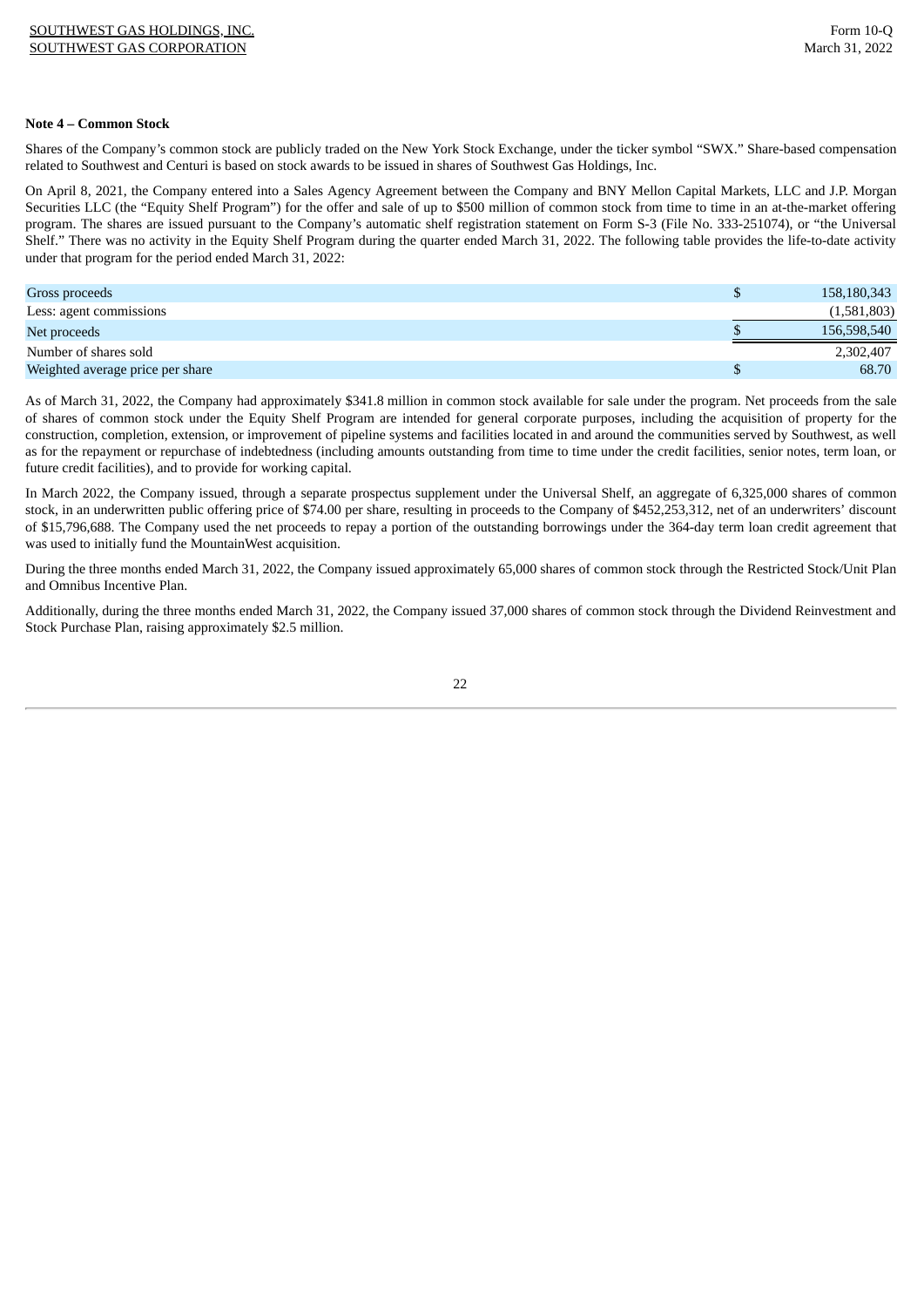# **Note 5 – Debt**

# *Long-Term Debt*

Long-term debt is recognized in the Company's and Southwest's Condensed Consolidated Balance Sheets generally at the carrying value of the obligations outstanding. Details surrounding the fair value and individual carrying values of instruments are provided in the table that follows.

|                                                                            | March 31, 2022     |     |               | December 31, 2021  |     |               |  |
|----------------------------------------------------------------------------|--------------------|-----|---------------|--------------------|-----|---------------|--|
|                                                                            | Carrying<br>Amount |     | Fair<br>Value | Carrying<br>Amount |     | Fair<br>Value |  |
| (Thousands of dollars)                                                     |                    |     |               |                    |     |               |  |
| Southwest Gas Corporation:                                                 |                    |     |               |                    |     |               |  |
| Debentures:                                                                |                    |     |               |                    |     |               |  |
| Notes, 6.1%, due 2041                                                      | \$<br>125,000      | -\$ | 146,293       | \$<br>125,000      | -\$ | 166,380       |  |
| Notes, 4.05%, due 2032                                                     | 600,000            |     | 598,242       |                    |     |               |  |
| Notes, 3.875%, due 2022                                                    | 250,000            |     | 249,993       | 250,000            |     | 250,603       |  |
| Notes, 4.875%, due 2043                                                    | 250,000            |     | 272,933       | 250,000            |     | 307,538       |  |
| Notes, 3.8%, due 2046                                                      | 300,000            |     | 276,144       | 300,000            |     | 329,055       |  |
| Notes, 3.7%, due 2028                                                      | 300,000            |     | 303,660       | 300,000            |     | 325,191       |  |
| Notes, 4.15%, due 2049                                                     | 300,000            |     | 296,361       | 300,000            |     | 342,030       |  |
| Notes, 2.2%, due 2030                                                      | 450,000            |     | 398,066       | 450,000            |     | 440,838       |  |
| Notes, 3.18%, due 2051                                                     | 300,000            |     | 246,813       | 300,000            |     | 292,116       |  |
| 8% Series, due 2026                                                        | 75,000             |     | 86,880        | 75,000             |     | 92,623        |  |
| Medium-term notes, 7.78% series, due 2022                                  |                    |     |               | 25,000             |     | 25,122        |  |
| Medium-term notes, 7.92% series, due 2027                                  | 25,000             |     | 28,987        | 25,000             |     | 31,555        |  |
| Medium-term notes, 6.76% series, due 2027                                  | 7,500              |     | 8,230         | 7,500              |     | 8,949         |  |
| Unamortized discount and debt issuance costs                               | (27,091)           |     |               | (19,959)           |     |               |  |
|                                                                            | 2,955,409          |     |               | 2,387,541          |     |               |  |
| Revolving credit facility and commercial paper                             |                    |     |               | 130,000            |     | 130,000       |  |
| Industrial development revenue bonds:                                      |                    |     |               |                    |     |               |  |
| Tax-exempt Series A, due 2028                                              | 50,000             |     | 50,000        | 50,000             |     | 50,000        |  |
| 2003 Series A, due 2038                                                    | 50,000             |     | 50,000        | 50,000             |     | 50,000        |  |
| 2008 Series A, due 2038                                                    | 50,000             |     | 50,000        | 50,000             |     | 50,000        |  |
| 2009 Series A, due 2039                                                    | 50,000             |     | 50,000        | 50,000             |     | 50,000        |  |
| Unamortized discount and debt issuance costs                               | (1,853)            |     |               | (1,938)            |     |               |  |
|                                                                            | 198,147            |     |               | 198,062            |     |               |  |
| Less: current maturities                                                   | (250,000)          |     |               | (275,000)          |     |               |  |
| Southwest Gas Corporation total long-term debt, less current maturities    | \$<br>2,903,556    |     |               | \$<br>2,440,603    |     |               |  |
| Southwest Gas Holdings, Inc.:                                              |                    |     |               |                    |     |               |  |
| Centuri secured term loan facility                                         | \$<br>1,014,275    | \$  | 1,000,329     | \$<br>1,117,138    | -\$ | 1,117,841     |  |
| Centuri secured revolving credit facility                                  | 108,035            |     | 108,060       | 103,329            |     | 103,749       |  |
| MountainWest unsecured senior notes, 3.53%, due in 2028                    | 102,001            |     | 95,819        | 102,078            |     | 102,078       |  |
| MountainWest unsecured senior notes, 4.875%, due in 2041                   | 199,765            |     | 176,488       | 199,926            |     | 199,926       |  |
| MountainWest unsecured senior notes, 3.91%, due in 2038                    | 147,760            |     | 131,379       | 147,735            |     | 147,735       |  |
| Other debt obligations                                                     | 148,981            |     | 142,712       | 51,665             |     | 50,003        |  |
| Unamortized discount and debt issuance costs                               | (23, 546)          |     |               | (24, 466)          |     |               |  |
| Less: current maturities                                                   | (41,069)           |     |               | (22, 324)          |     |               |  |
| Southwest Gas Holdings, Inc. total long-term debt, less current maturities | \$<br>4,559,758    |     |               | \$<br>4,115,684    |     |               |  |

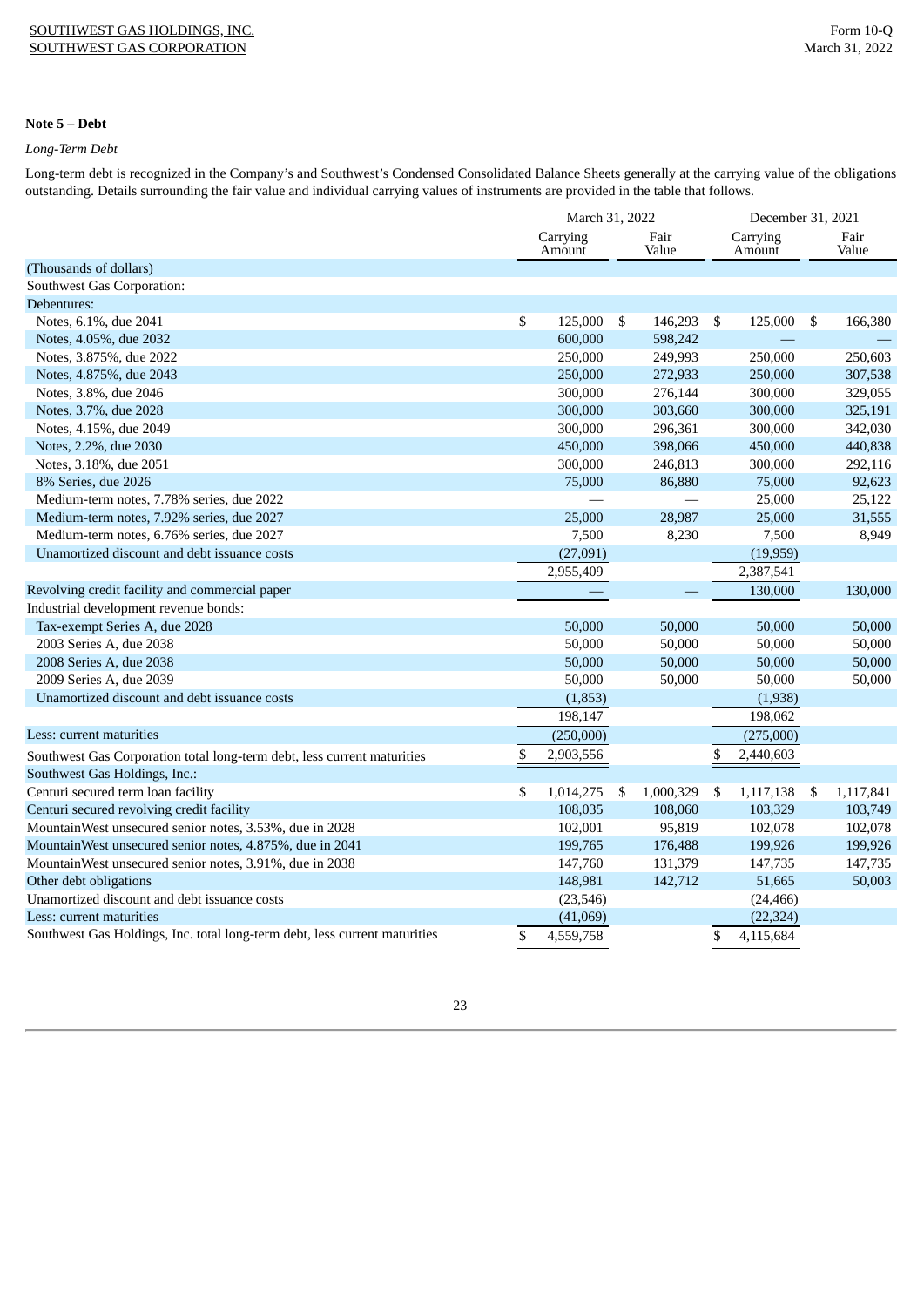Southwest has a \$400 million credit facility that is scheduled to expire in April 2025. Southwest designates \$150 million of associated capacity as longterm debt and the remaining \$250 million for working capital purposes. Interest rates for the credit facility are calculated at either the Secured Overnight Financing Rate ("SOFR") or an "alternate base rate," plus in each case an applicable margin that is determined based on Southwest's senior unsecured debt rating. At March 31, 2022, the applicable margin is 1.125% for loans bearing interest with reference to SOFR and 0.125% for loans bearing interest with reference to the alternative base rate. At March 31, 2022, no borrowings were outstanding on the long-term portion (including under the commercial paper program, discussed below) of the facility or on the short-term portion of this credit facility discussed below.

Southwest has a \$50 million commercial paper program. Issuances under the commercial paper program are supported by Southwest's revolving credit facility and, therefore, do not represent additional borrowing capacity under the credit facility. Borrowings under the commercial paper program are designated as long-term debt. Interest rates for the program are calculated at the then current commercial paper rate. At March 31, 2022, as noted above, no borrowings were outstanding under the commercial paper program.

In March 2022, Southwest issued \$600 million aggregate principal amount of 4.05% Senior Notes at a discount of 0.65%. The notes will mature in March 2032. Southwest used the net proceeds to redeem the \$250 million 3.875% notes due in April 2022 and to repay outstanding amounts under its credit facility, with the remaining net proceeds used for general corporate purposes.

Centuri has a \$1.545 billion secured revolving credit and term loan multi-currency facility. Amounts can be borrowed in either Canadian or U.S. dollars. The revolving credit facility matures on August 27, 2026 and the term loan facility matures on August 27, 2028. Interest rates for the revolving credit facility and term loan facility are based on either a "base rate" or LIBOR, plus an applicable margin in either case. The capacity of the line of credit portion of the facility is \$400 million; related amounts borrowed and repaid are available to be re-borrowed. The term loan portion of the facility has a limit of \$1.145 billion. The obligations under the credit agreement are secured by present and future ownership interests in substantially all direct and indirect subsidiaries of Centuri, substantially all of the tangible and intangible personal property of each borrower, certain of their direct and indirect subsidiaries, and all products, profits, and proceeds of the foregoing. Centuri's assets securing the facility at March 31, 2022 totaled \$2.4 billion. At March 31, 2022, \$1.122 billion in borrowings were outstanding under Centuri's combined secured revolving credit and term loan facility. During March 2022, Centuri utilized proceeds of approximately \$100 million in fixed-rate term loans secured by owned vehicles and equipment to repay a corresponding amount outstanding under the term loan facility.

MountainWest has two private placement unsecured senior notes and a public unsecured senior note, with a combined carrying value of \$449.5 million and aggregate principal amount of \$430 million. The carrying value is higher than the principal balance as amounts outstanding were recorded at their fair values as of the December 31, 2021 acquisition date of the MountainWest entities.

### *Short-Term Debt*

Southwest Gas Holdings, Inc. has a \$200 million credit facility that is scheduled to expire in December 2026 and is primarily used for short-term financing needs. Interest rates for the credit facility are calculated at either SOFR or the "alternate base rate" plus in each case an applicable margin. There was \$69 million outstanding under this credit facility as of March 31, 2022.

As indicated above, under Southwest's \$400 million credit facility, no short-term borrowings were outstanding at March 31, 2022.

In March 2022, Southwest amended its \$250 million Term Loan, extending the maturity date to March 21, 2023 and replacing LIBOR interest rate benchmarks with SOFR interest rate benchmarks. The proceeds were originally used to fund the increased cost of natural gas supply during the month of February 2021, caused by extreme weather conditions in the central U.S. Management extended the maturity date to fund recent increases in gas purchase costs, as reflected in the PGA. Interest rates for the amended term loan are calculated at either SOFR or an "alternate base rate," plus in each case an applicable margin that is determined based on Southwest's senior unsecured long-term debt rating. The applicable margin ranges from 0.550% to 1.000% for loans bearing interest with reference to SOFR and 0.000% for loans bearing interest with reference to an alternate base rate. The amended agreement contains a financial covenant requiring Southwest to maintain a ratio of funded debt to total capitalization not to exceed 0.70 to 1.00 as of the end of any quarter of any fiscal year.

In November 2021, Southwest Gas Holdings, Inc. entered into a 364-day term loan credit agreement (the "Credit Agreement"). The Credit Agreement provided for a \$1.6 billion delayed-draw term loan (the "Term Loan Facility") to fund and to pay fees, commissions, and expenses related to the Term Loan Facility and the acquisition of the equity interests in MountainWest (refer to **Note 8 - Business Acquisitions)**. The Term Loan Facility was funded on December 31, 2021, and matures on December 30, 2022. Interest rates for the Term Loan Facility are based on either the "base rate" or LIBOR, plus an applicable margin. There was \$1.16 billion outstanding under the Term Loan Facility as of March 31, 2022.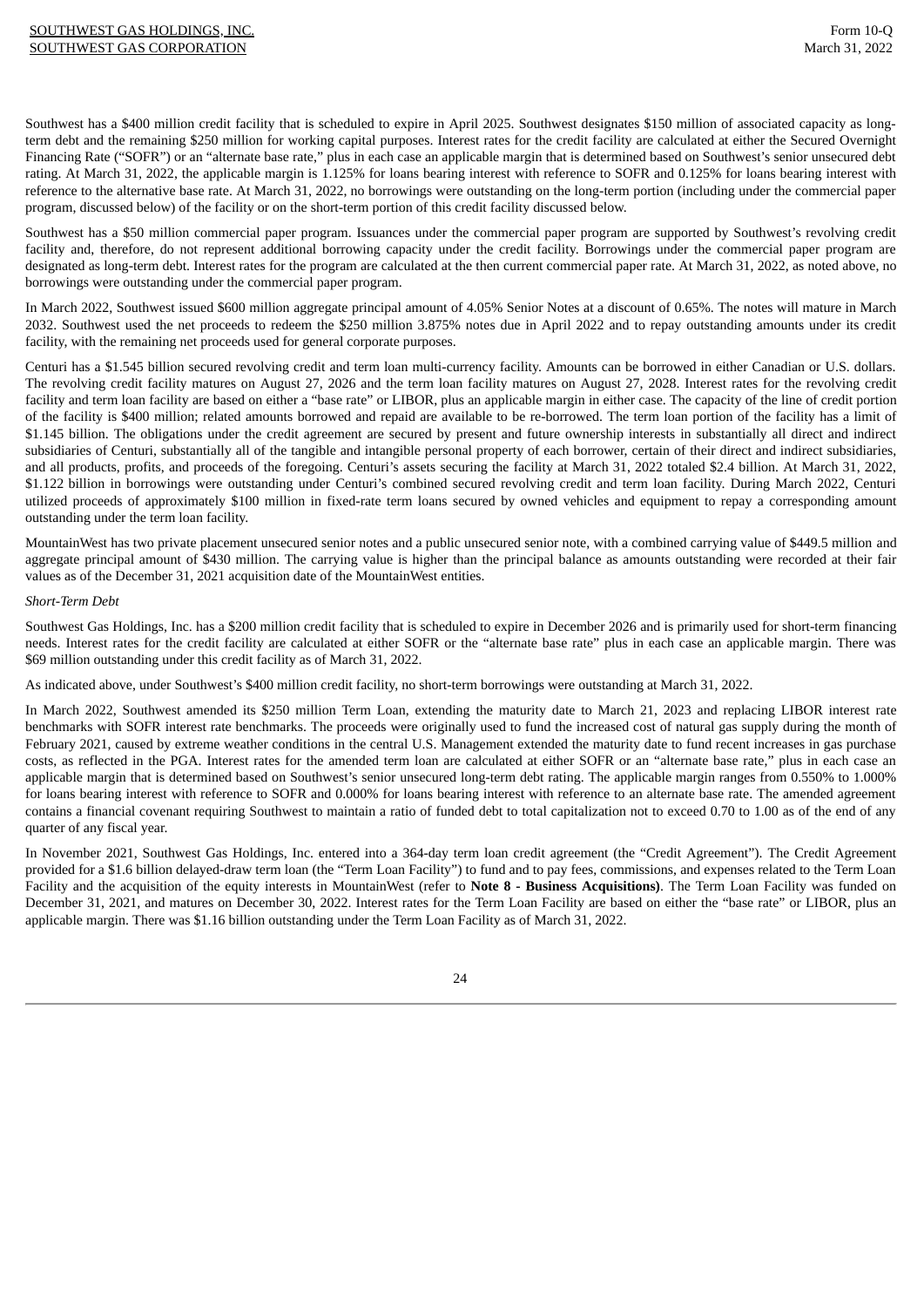The borrowings under the term loan facility to temporarily finance the acquisition of MountainWest created a negative working capital condition for the Company, which as of March 31, 2022 is approximately \$584 million. As of May 10, 2022, the Company does not have sufficient liquidity or capital resources to repay the term loan facility without issuing new debt or equity. Management intends to issue long-term debt to permanently refinance the remaining portion of the term loan facility.

Management believes that its refinancing plan is probable based on the Company's ability to generate consistent cash flows, its current credit ratings, its relationships with its lenders and its prior history of successfully raising debt and equity necessary to fund its acquisitions and operations. As such, management has concluded that the Company can satisfy its obligations for at least the next twelve months from the issuance date of these financial statements.

The Company's ability to access capital markets or to otherwise obtain sufficient financing may be affected by future conditions. If the Company is unable to execute its plan to refinance debt obligations, the Company's credit facility could be terminated, and amounts due under its revolver and other borrowing arrangements could be declared immediately due and payable.

### *LIBOR*

Certain rates established at LIBOR are scheduled to be discontinued as a benchmark or reference rate after 2021, while other LIBOR-based rates are scheduled to be discontinued after June 2023. As of March 31, 2022, the Company had \$2.17 billion in aggregate outstanding borrowings under Centuri's combined facility and Southwest Gas Holdings, Inc.'s Term Loan Facility. Southwest had no outstanding borrowings or variable rate debt agreements with reference to LIBOR as of March 31, 2022. In order to mitigate the impact on the financial condition and results of operations of the Company, management will monitor developments and work with lenders to determine the appropriate replacement/alternative reference rate for variable rate debt. At this time the Company can provide no assurances as to the impact a LIBOR discontinuance will have on their financial condition or results of operations. Any alternative rate may be less predictable or less attractive than LIBOR.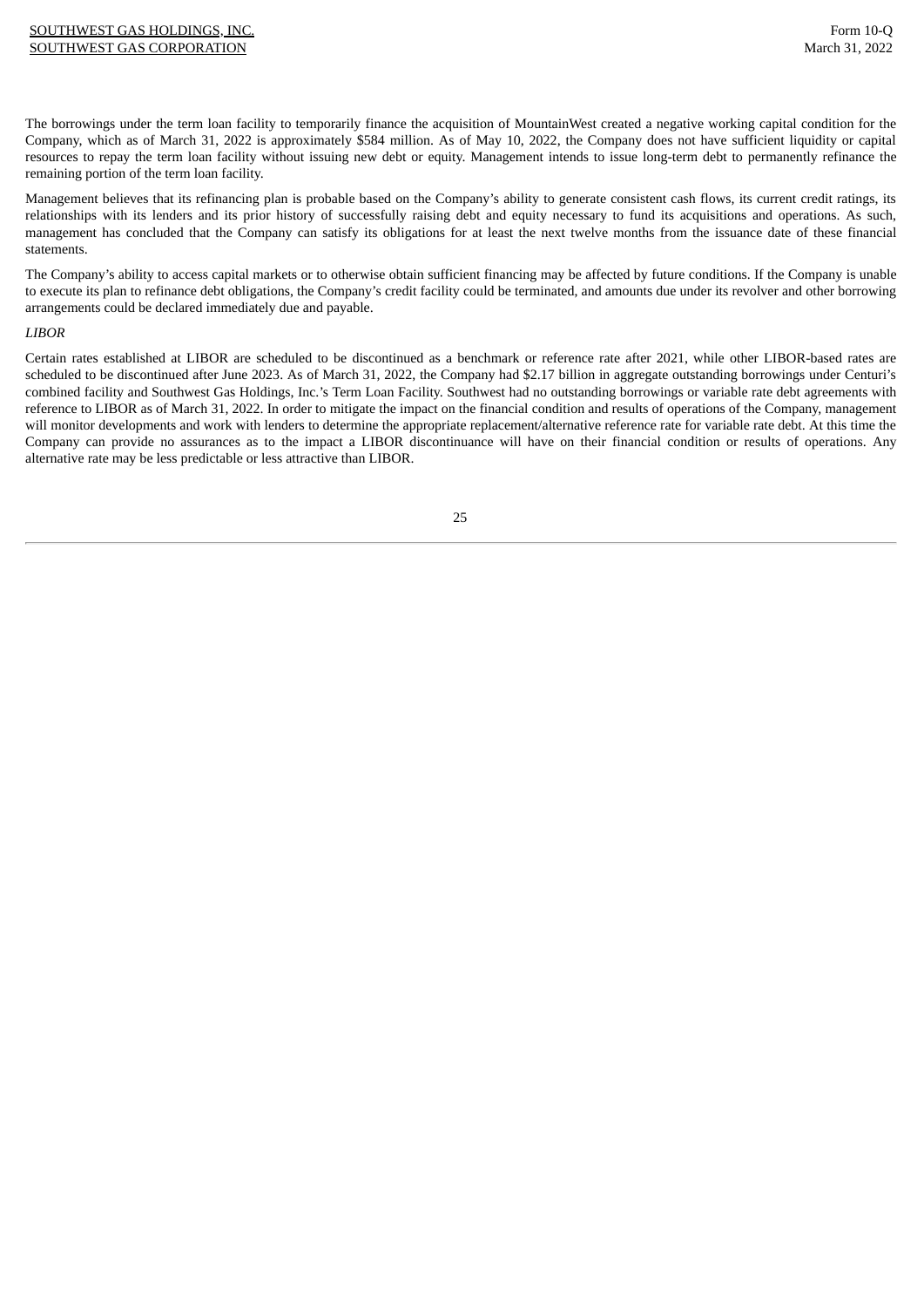### **Note 6 – Other Comprehensive Income and Accumulated Other Comprehensive Income**

The following information presents the Company's Other comprehensive income (loss), both before and after-tax impacts, within the Condensed Consolidated Statements of Comprehensive Income, which also impact Accumulated other comprehensive income ("AOCI") in the Condensed Consolidated Balance Sheets and the Condensed Consolidated Statements of Equity.

#### Related Tax Effects Allocated to Each Component of Other Comprehensive Income (Loss)

|                                                                        |                          | Three Months Ended<br>March 31, 2022 |                          |                          | Three Months Ended                   |                          |
|------------------------------------------------------------------------|--------------------------|--------------------------------------|--------------------------|--------------------------|--------------------------------------|--------------------------|
| (Thousands of dollars)                                                 | Before-<br>Tax<br>Amount | Tax<br>(Expense)<br>or Benefit (1)   | Net-of-<br>Tax<br>Amount | Before-<br>Tax<br>Amount | Tax<br>(Expense)<br>or Benefit $(1)$ | Net-of-<br>Tax<br>Amount |
| Defined benefit pension plans:                                         |                          |                                      |                          |                          |                                      |                          |
| Amortization of prior service cost                                     | 44<br>\$                 | \$<br>(11)                           | 33<br>-\$                | -S<br>240                | (58)<br>S.                           | 182<br>- \$              |
| Amortization of net actuarial (gain)/loss                              | 8,705                    | (2,089)                              | 6,616                    | 11,149                   | (2,675)                              | 8,474                    |
| Regulatory adjustment                                                  | (7,268)                  | 1,745                                | (5,523)                  | (9,575)                  | 2,298                                | (7, 277)                 |
| Pension plans other comprehensive income (loss)                        | 1,481                    | (355)                                | 1,126                    | 1,814                    | (435)                                | 1,379                    |
| FSIRS (designated hedging activities):                                 |                          |                                      |                          |                          |                                      |                          |
| Amounts reclassified into net income                                   | 545                      | (129)                                | 416                      | 544                      | (131)                                | 413                      |
| FSIRS other comprehensive income (loss)                                | 545                      | (129)                                | 416                      | 544                      | (131)                                | 413                      |
| Total other comprehensive income (loss) - Southwest Gas Corporation    | 2,026                    | (484)                                | 1,542                    | 2,358                    | (566)                                | 1,792                    |
| Foreign currency translation adjustments:                              |                          |                                      |                          |                          |                                      |                          |
| <b>Translation adjustments</b>                                         | 1,247                    |                                      | 1,247                    | 823                      |                                      | 823                      |
| Foreign currency other comprehensive income (loss)                     | 1,247                    |                                      | 1,247                    | 823                      |                                      | 823                      |
| Total other comprehensive income (loss) - Southwest Gas Holdings, Inc. | 3,273                    | (484)                                | 2,789                    | 3,181                    | (566)                                | 2,615                    |

|                                                                        |                          |   | <b>Twelve Months Ended</b><br>March 31, 2022 |   |                          |                          |               | <b>Twelve Months Ended</b>         |  |                          |
|------------------------------------------------------------------------|--------------------------|---|----------------------------------------------|---|--------------------------|--------------------------|---------------|------------------------------------|--|--------------------------|
| (Thousands of dollars)                                                 | Before-<br>Tax<br>Amount |   | Tax<br>(Expense)<br>or Benefit (1)           |   | Net-of-<br>Tax<br>Amount | Before-<br>Tax<br>Amount |               | Tax<br>(Expense)<br>or Benefit (1) |  | Net-of-<br>Tax<br>Amount |
| Defined benefit pension plans:                                         |                          |   |                                              |   |                          |                          |               |                                    |  |                          |
| Net actuarial gain/(loss)                                              | \$<br>59,176             | S | (14,202)                                     | S | 44,974                   | S                        | $(57,539)$ \$ | 13,809                             |  | (43,730)                 |
| Amortization of prior service cost                                     | 763                      |   | (183)                                        |   | 580                      |                          | 1,106         | (266)                              |  | 840                      |
| Amortization of net actuarial (gain)/loss                              | 42,153                   |   | (10, 117)                                    |   | 32,036                   |                          | 39,521        | (9,484)                            |  | 30,037                   |
| Regulatory adjustment                                                  | (85, 887)                |   | 20,614                                       |   | (65, 273)                |                          | 6,255         | (1,502)                            |  | 4,753                    |
| Pension plans other comprehensive income (loss)                        | 16,205                   |   | (3,888)                                      |   | 12,317                   |                          | (10,657)      | 2,557                              |  | (8,100)                  |
| FSIRS (designated hedging activities):                                 |                          |   |                                              |   |                          |                          |               |                                    |  |                          |
| Amounts reclassified into net income                                   | 2,175                    |   | (520)                                        |   | 1,655                    |                          | 2,954         | (710)                              |  | 2,244                    |
| FSIRS other comprehensive income (loss)                                | 2,175                    |   | (520)                                        |   | 1,655                    |                          | 2,954         | (710)                              |  | 2,244                    |
| Total other comprehensive income (loss) - Southwest Gas Corporation    | 18,380                   |   | (4, 408)                                     |   | 13,972                   |                          | (7,703)       | 1,847                              |  | (5,856)                  |
| Foreign currency translation adjustments:                              |                          |   |                                              |   |                          |                          |               |                                    |  |                          |
| Translation adjustments                                                | 444                      |   |                                              |   | 444                      |                          | 6,541         |                                    |  | 6,541                    |
| Foreign currency other comprehensive income (loss)                     | 444                      |   |                                              |   | 444                      |                          | 6,541         |                                    |  | 6,541                    |
| Total other comprehensive income (loss) - Southwest Gas Holdings, Inc. | 18,824                   |   | (4, 408)                                     |   | 14,416                   |                          | (1, 162)      | 1,847                              |  | 685                      |

(1) Tax amounts are calculated using a 24% rate. The Company has elected to indefinitely reinvest, in Canada, the earnings of Centuri's Canadian subsidiaries, thus precluding deferred taxes on such earnings. As a result of this assertion, and no repatriation of earnings anticipated, the Company is not recognizing a tax effect or presenting a tax expense or benefit for currency translation adjustments reported in Other comprehensive income (loss).

The remaining balance of realized losses (net of tax) related to Southwest's previously settled forward-starting interest rate swap ("FSIRS"), included in AOCI at March 31, 2022, was reclassified into interest expense during the three months ended March 31, 2022.

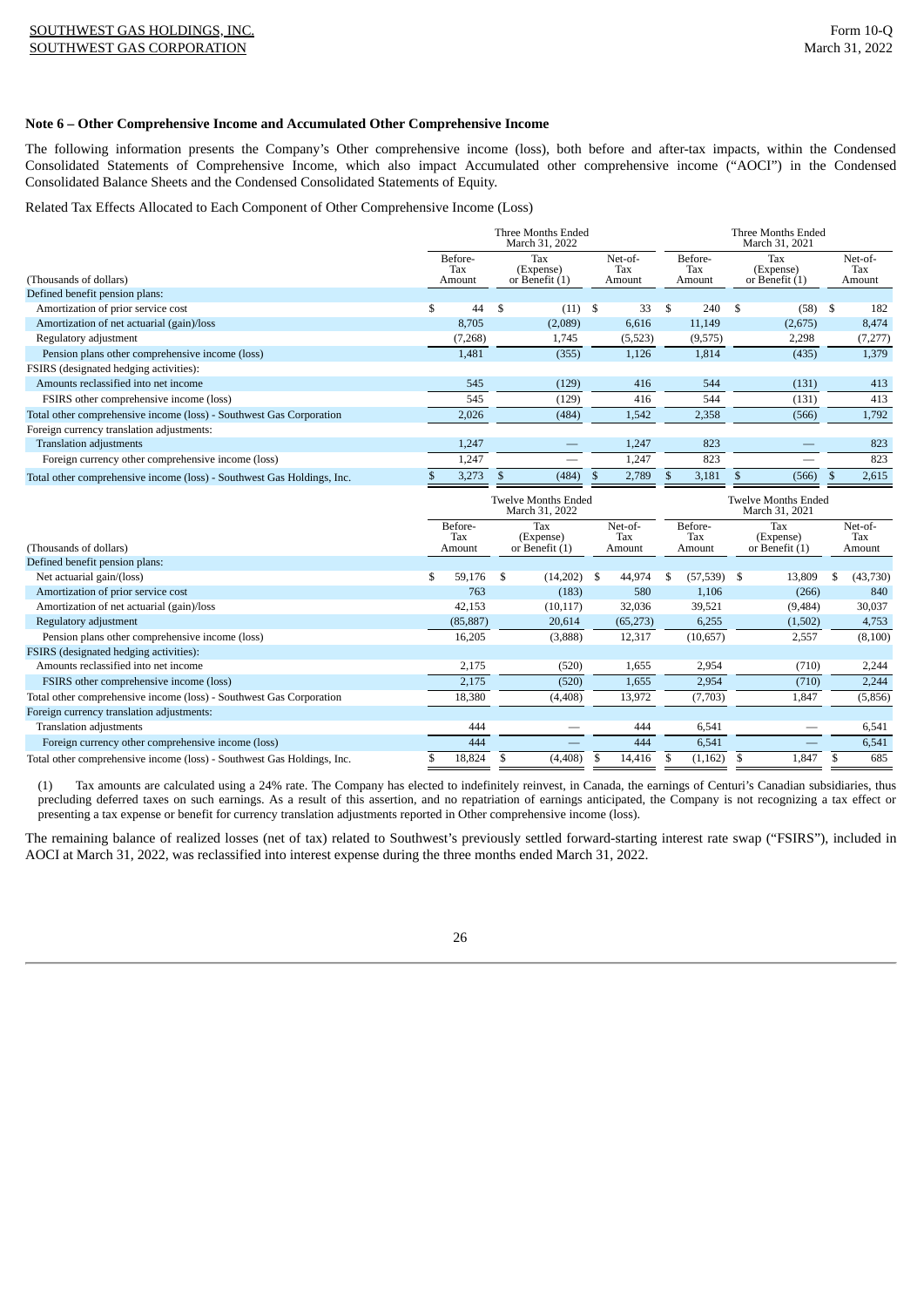The following table represents a rollforward of AOCI, presented on the Company's Condensed Consolidated Balance Sheets and its Condensed Consolidated Statements of Equity:

|                                                                                                         |            | Defined Benefit Plans             |                |                    | <b>FSIRS</b>                      |            | Foreign Currency Items |                             |           |             |
|---------------------------------------------------------------------------------------------------------|------------|-----------------------------------|----------------|--------------------|-----------------------------------|------------|------------------------|-----------------------------|-----------|-------------|
| (Thousands of dollars)                                                                                  | Before-Tax | Tax<br>(Expense)<br>Benefit $(4)$ | After-Tax      | Before-<br>Tax     | Tax<br>(Expense)<br>Benefit $(4)$ | After-Tax  | Before-<br>Tax         | Tax<br>(Expense)<br>Benefit | After-Tax | <b>AOCI</b> |
| <b>Beginning Balance AOCI</b><br>December 31, 2021                                                      | (61, 182)  | 14,685<br>-\$                     | (46, 497)<br>S | $(545)$ \$<br>- \$ | 129                               | (416)<br>S | 152<br>-S              | -\$                         | 152       | (46, 761)   |
| Translation adjustments                                                                                 |            |                                   |                |                    |                                   |            | 1,247                  |                             | 1,247     | 1,247       |
| Other comprehensive income (loss)<br>before reclassifications                                           |            |                                   |                |                    |                                   |            | 1,247                  |                             | 1,247     | 1,247       |
| FSIRS amount reclassified from AOCI (1)                                                                 |            |                                   |                | 545                | (129)                             | 416        |                        |                             |           | 416         |
| Amortization of prior service cost (2)                                                                  | 44         | (11)                              | 33             |                    |                                   |            |                        |                             |           | 33          |
| Amortization of net actuarial loss (2)                                                                  | 8,705      | (2,089)                           | 6,616          |                    |                                   |            |                        |                             |           | 6,616       |
| Regulatory adjustment (3)                                                                               | (7,268)    | 1,745                             | (5,523)        |                    |                                   |            |                        |                             |           | (5, 523)    |
| Net current period other comprehensive<br>income (loss) attributable to Southwest<br>Gas Holdings, Inc. | 1,481      | (355)                             | 1,126          | 545                | (129)                             | 416        | 1,247                  |                             | 1,247     | 2,789       |
| Ending Balance AOCI March 31, 2022                                                                      | (59,701)   | 14,330                            | $(45,371)$ \$  |                    |                                   | --         | 1,399                  |                             | 1,399     | (43, 972)   |

(1) The FSIRS reclassification amount is included in Net interest deductions on the Company's Condensed Consolidated Statements of Income.<br>(2) These AOCI components are included in the computation of net periodic benefit c (2) These AOCI components are included in the computation of net periodic benefit cost (see **Note 2 – Components of Net Periodic Benefit Cost** for additional details).

(3) The regulatory adjustment represents the portion of the activity above that is expected to be recovered through rates in the future (the related regulatory asset is included in Deferred charges and other assets on the Company's Condensed Consolidated Balance Sheets).

(4) Tax amounts are calculated using a 24% rate.

The following table represents a rollforward of AOCI, presented on Southwest's Condensed Consolidated Balance Sheets:

|                                                                                            |                                                            |           | Defined Benefit Plans |         |  |               |                                                            |                   |  |                          |  |                          |           |
|--------------------------------------------------------------------------------------------|------------------------------------------------------------|-----------|-----------------------|---------|--|---------------|------------------------------------------------------------|-------------------|--|--------------------------|--|--------------------------|-----------|
| (Thousands of dollars)                                                                     | Tax<br>(Expense)<br>Before-Tax<br>After-Tax<br>Benefit (8) |           |                       |         |  |               | Tax<br>(Expense)<br>Before-Tax<br>Benefit (8)<br>After-Tax |                   |  |                          |  |                          | AOCI      |
| Beginning Balance AOCI December 31, 2021                                                   |                                                            | (61, 182) |                       | 14,685  |  | (46, 497)     |                                                            | (545)             |  | 129                      |  | (416)                    | (46, 913) |
| FSIRS amount reclassified from AOCI (5)                                                    |                                                            |           |                       |         |  |               |                                                            | 545               |  | (129)                    |  | 416                      | 416       |
| Amortization of prior service cost (6)                                                     |                                                            | 44        |                       | (11)    |  | 33            |                                                            |                   |  |                          |  |                          | 33        |
| Amortization of net actuarial loss (6)                                                     |                                                            | 8.705     |                       | (2,089) |  | 6.616         |                                                            |                   |  |                          |  |                          | 6,616     |
| Regulatory adjustment (7)                                                                  |                                                            | (7,268)   |                       | 1,745   |  | (5, 523)      |                                                            |                   |  |                          |  |                          | (5,523)   |
| Net current period other comprehensive income attributable<br>to Southwest Gas Corporation |                                                            | 1,481     |                       | (355)   |  | 1.126         |                                                            | 545               |  | (129)                    |  | 416                      | 1,542     |
| Ending Balance AOCI March 31, 2022                                                         |                                                            | (59,701)  |                       | 14,330  |  | $(45,371)$ \$ |                                                            | $\qquad \qquad -$ |  | $\overline{\phantom{m}}$ |  | $\overline{\phantom{m}}$ | (45, 371) |

(5) The FSIRS reclassification amount is included in Net interest deductions on Southwest's Condensed Consolidated Statements of Income.<br>(6) These AOCI components are included in the computation of net periodic benefit cos

(6) These AOCI components are included in the computation of net periodic benefit cost (see **Note 2 – Components of Net Periodic Benefit Cost** for additional details).

(7) The regulatory adjustment represents the portion of the activity above that is expected to be recovered through rates in the future (the related regulatory asset is included in Deferred charges and other assets on Southwest's Condensed Consolidated Balance Sheets).

(8) Tax amounts are calculated using a 24% rate.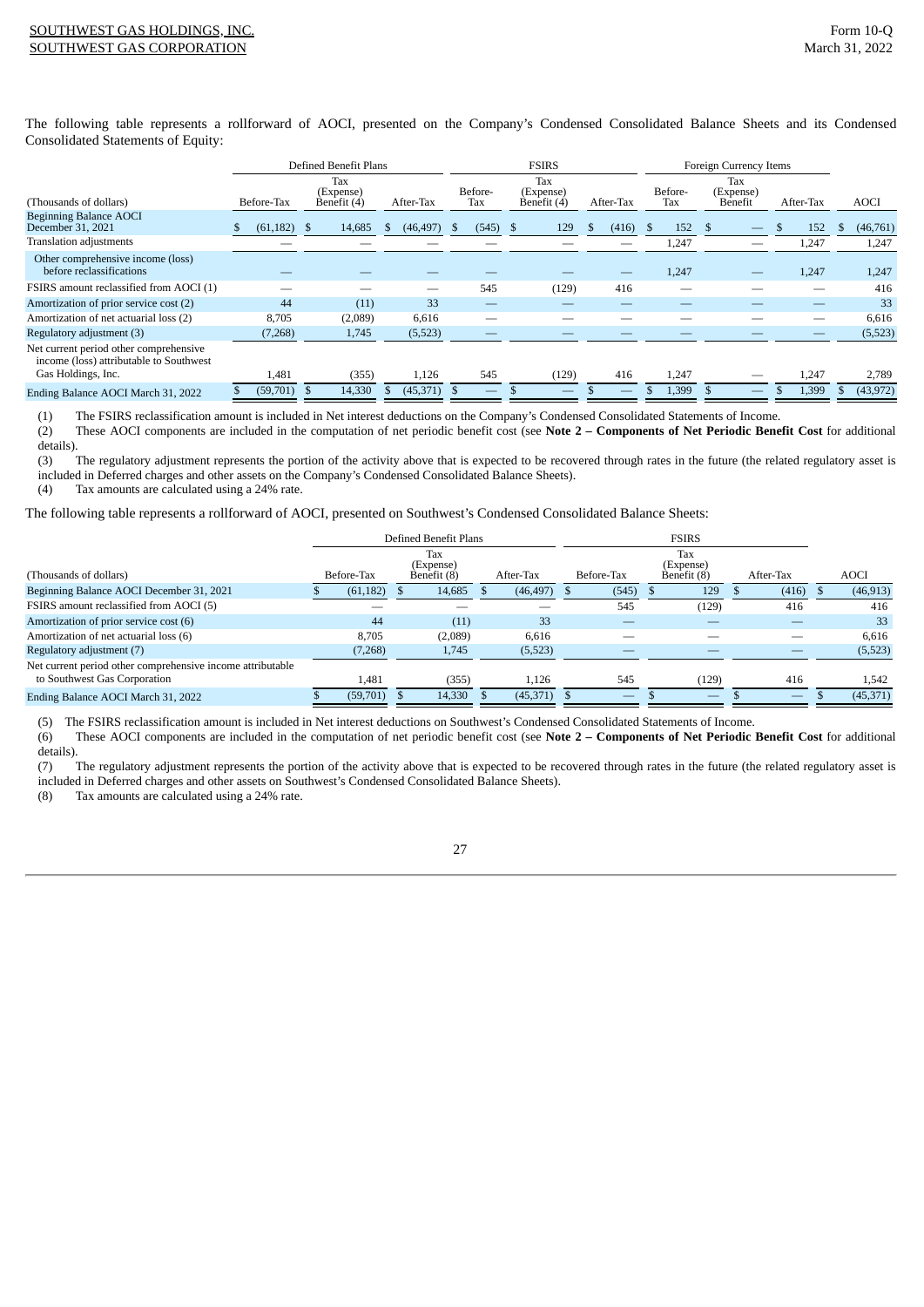The following table represents amounts (before income tax impacts) included in AOCI (in the tables above), that have not yet been recognized in net periodic benefit cost:

| (Thousands of dollars)                       | March 31, 2022 |                | December 31, 2021 |
|----------------------------------------------|----------------|----------------|-------------------|
| Net actuarial loss                           |                | $(390,305)$ \$ | (399,010)         |
| Prior service cost                           |                | (1,484)        | (1,528)           |
| Less: amount recognized in regulatory assets |                | 332,088        | 339,356           |
| Recognized in AOCI                           |                | (59,701)       | (61, 182)         |

#### **Note 7 – Segment Information**

As a result of the MountainWest acquisition on December 31, 2021, management updated its segment reporting from the historical presentation of two reportable segments to three reportable segments, with MountainWest presented as the pipeline and storage segment. Southwest comprises the natural gas distribution segment and Centuri comprises the utility infrastructure services segment.

Centuri accounts for the services provided to Southwest at contractual prices at contract inception. Accounts receivable for these services, which are not eliminated during consolidation, are presented in the table below:

| Thousands of dollars)                                          | 2022<br>March 31 | December 31, 2021 |
|----------------------------------------------------------------|------------------|-------------------|
| Centuri accounts receivable for services provided to Southwest | 15.522           | 15,166            |

In order to reconcile (below) to net income as disclosed in the Condensed Consolidated Statements of Income, an Other column is included associated with impacts of corporate and administrative activities related to Southwest Gas Holdings, Inc. The financial information pertaining to the natural gas distribution, utility infrastructure services, and pipeline and storage segments are as follows:

|                                   |                             |     | Utility                           |      |                         |     |         |    |           |  |  |
|-----------------------------------|-----------------------------|-----|-----------------------------------|------|-------------------------|-----|---------|----|-----------|--|--|
| (Thousands of dollars)            | Natural Gas<br>Distribution |     | Infrastructure<br><b>Services</b> |      | Pipeline and<br>Storage |     | Other   |    | Total     |  |  |
| Three Months Ended March 31, 2022 |                             |     |                                   |      |                         |     |         |    |           |  |  |
| Revenues from external customers  | 676,539                     | \$  | 495.544                           | - \$ | 66,993                  | \$. |         | \$ | 1,239,076 |  |  |
| Intersegment revenues             |                             |     | 28,333                            |      |                         |     |         |    | 28,333    |  |  |
| Total                             | 676,539                     |     | 523,877                           |      | 66,993                  |     |         |    | 1,267,409 |  |  |
| Segment net income (loss)         | 111.795                     | \$. | $(23, 486)$ \$                    |      | 16,930                  |     | (9,061) | -S | 96,178    |  |  |
|                                   |                             |     |                                   |      |                         |     |         |    |           |  |  |
| Three Months Ended March 31, 2021 |                             |     |                                   |      |                         |     |         |    |           |  |  |
| Revenues from external customers  | \$<br>521,932               | \$  | 339.772 \$                        |      |                         |     |         | \$ | 861,704   |  |  |
| Intersegment revenues             |                             |     | 24,203                            |      |                         |     |         |    | 24,203    |  |  |
| Total                             | 521,932                     |     | 363,975                           |      |                         |     |         |    | 885,907   |  |  |
| Segment net income (loss)         | 118,715                     |     | (859)                             |      |                         |     | (563)   |    | 117,293   |  |  |
|                                   |                             |     |                                   |      |                         |     |         |    |           |  |  |

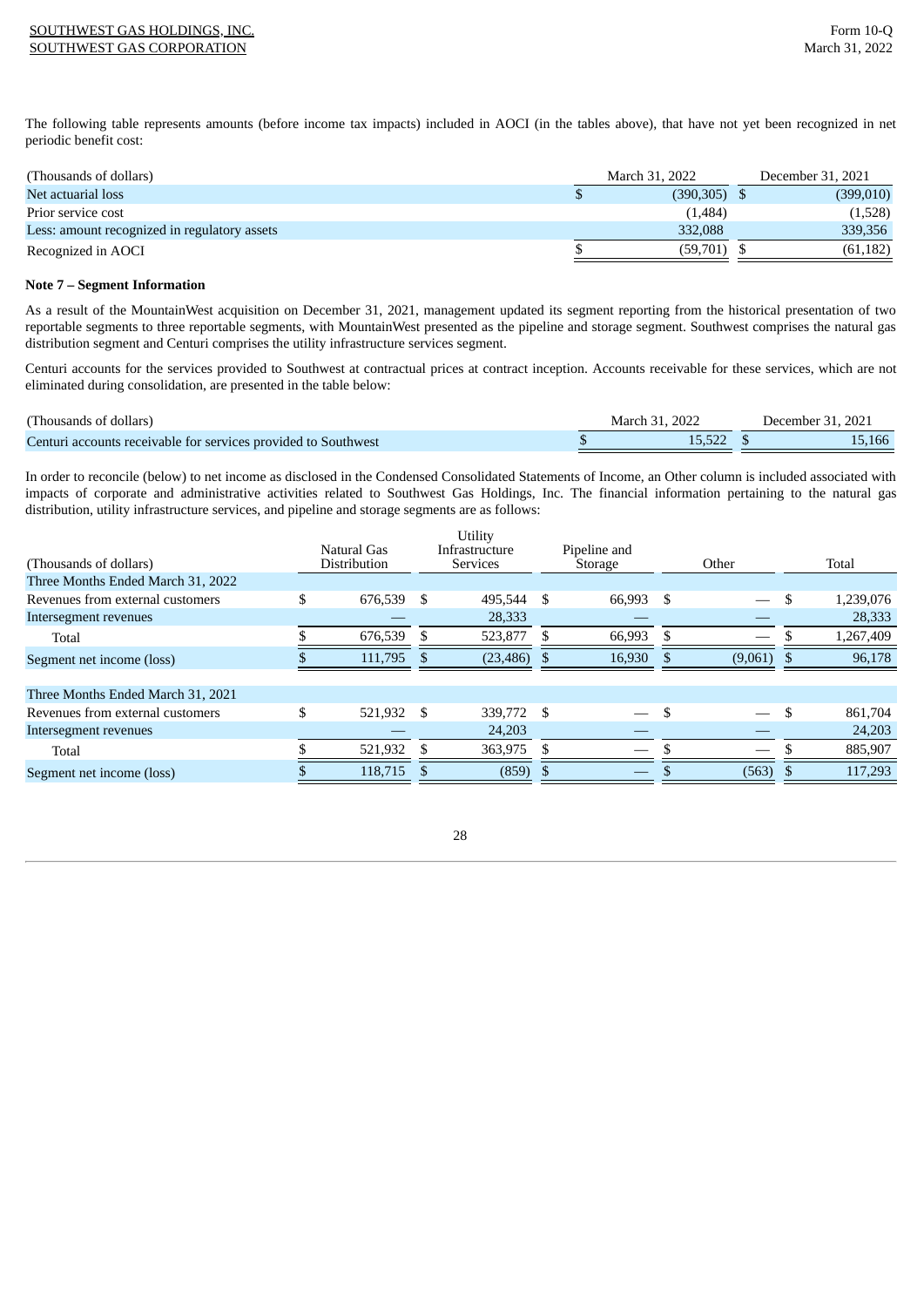### SOUTHWEST GAS HOLDINGS, INC. The state of the state of the state of the state of the state of the state of the state of the state of the state of the state of the state of the state of the state of the state of the state o SOUTHWEST GAS CORPORATION March 31, 2022

| (Thousands of dollars)             | Natural Gas<br>Distribution | Utility<br>Infrastructure<br><b>Services</b> |     | Pipeline and<br>Storage |     | Other     |     | Total     |
|------------------------------------|-----------------------------|----------------------------------------------|-----|-------------------------|-----|-----------|-----|-----------|
| Twelve Months Ended March 31, 2022 |                             |                                              |     |                         |     |           |     |           |
| Revenues from external customers   | 1,676,397                   | \$<br>2,212,087                              | S   | 66,993                  | \$. |           |     | 3,955,477 |
| Intersegment revenues              |                             | 106,476                                      |     |                         |     |           |     | 106,476   |
| Total                              | 1,676,397                   | 2,318,563                                    |     | 66,993                  |     |           |     | 4,061,953 |
| Segment net income (loss)          | 180,215                     | 17,793                                       |     | 16,930                  |     | (35, 274) | -S  | 179,664   |
|                                    |                             |                                              |     |                         |     |           |     |           |
| Twelve Months Ended March 31, 2021 |                             |                                              |     |                         |     |           |     |           |
| Revenues from external customers   | 1,369,690                   | \$<br>1,852,910                              | -\$ |                         |     |           | \$. | 3,222,600 |
| Intersegment revenues              |                             | 125,860                                      |     |                         |     |           |     | 125,860   |
| Total                              | 1,369,690                   | 1,978,770                                    |     |                         |     |           |     | 3,348,460 |
| Segment net income (loss)          | 194.234                     | 84,207                                       |     |                         |     | (1, 366)  |     | 277,075   |

The corporate and administrative activities for Southwest Gas Holdings, Inc. in the three- and twelve-month periods ended March 31, 2022 include expenses incurred related to shareholder activism, in addition to expenses and financing costs for the MountainWest acquisition, as well as expenses for services performed following December 31, 2021, but related to the acquisition.

#### **Note 8 - Business Acquisitions**

In August 2021, the Company, through its subsidiaries, led principally by Centuri, completed the acquisition of Drum, including its primary subsidiary, Riggs Distler. In November 2021, certain members of Riggs Distler management acquired a 1.42% interest in Drum. See the Company's 2021 Form 10-K for additional information about this acquisition.

Assets acquired and liabilities assumed in the transaction were recorded at their acquisition date fair values. Transaction costs associated with the acquisition were expensed as incurred. The Company's allocation of the purchase price was based on an evaluation of the appropriate fair values and represented management's best estimate based on available data (including market data, data regarding customers of the acquired businesses, terms of acquisition-related agreements, analysis of historical and projected results, and other types of data). The analysis included consideration of types of intangibles that were acquired, including customer relationships, trade name, and backlog. Certain payments were estimated as of the acquisition date and were adjusted when amounts were finalized. Further adjustments may still occur. Due to the estimations made, the final purchase accounting has not yet been completed and further refinements may occur, including potential changes to income taxes.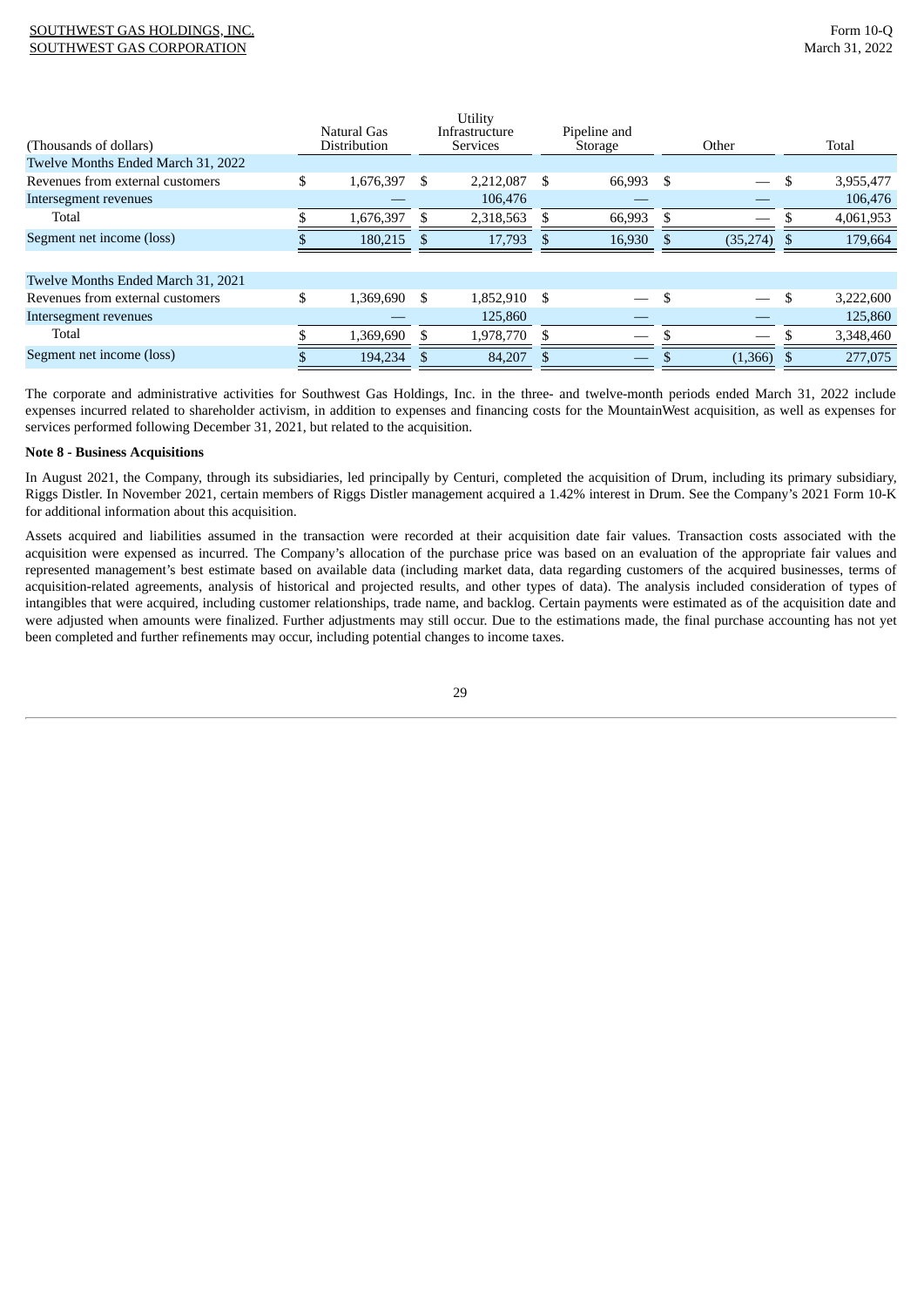### SOUTHWEST GAS HOLDINGS, INC. The state of the state of the state of the state of the state of the state of the state of the state of the state of the state of the state of the state of the state of the state of the state o SOUTHWEST GAS CORPORATION March 31, 2022

The preliminary estimated fair values of assets acquired and liabilities assumed as of August 27, 2021, and as updated through March 31, 2022, are as follows:

| (Millions of dollars)                                 | <b>Acquisition Date</b> |      | <b>Measurement Period</b><br>Adjustments | <b>Revised Acquisition</b><br>Date |
|-------------------------------------------------------|-------------------------|------|------------------------------------------|------------------------------------|
| Cash and cash equivalents                             | \$<br>1.9               | \$   |                                          | $\mathbb{S}$<br>1.9                |
| Accounts receivable                                   | 69.1                    |      | (8.6)                                    | 60.5                               |
| <b>Contract assets</b>                                | 40.1                    |      | 7.4                                      | 47.5                               |
| Income taxes receivable, net                          | 0.7                     |      |                                          | 0.7                                |
| Right of use assets under operating leases            | 1.5                     |      |                                          | 1.5                                |
| Prepaid expenses                                      | 5.2                     |      |                                          | 5.2                                |
| Property and equipment                                | 118.1                   |      | 1.2                                      | 119.3                              |
| Intangible assets                                     | 335.0                   |      | (31.5)                                   | 303.5                              |
| Goodwill                                              | 446.8                   |      | 2.1                                      | 448.9                              |
| Total assets acquired                                 | 1,018.4                 | - \$ | $(29.4)$ \$                              | 989.0                              |
|                                                       |                         |      |                                          |                                    |
| Trade and other payables                              | 46.2                    |      |                                          | 46.2                               |
| Finance lease obligations                             | 27.5                    |      | 1.2                                      | 28.7                               |
| <b>Contract liabilities</b>                           | 12.7                    |      |                                          | 12.7                               |
| Operating lease obligations                           | 1.5                     |      |                                          | 1.5                                |
| Other liabilities                                     | 5.3                     |      | (0.9)                                    | 4.4                                |
| Deferred tax liabilities                              | 94.8                    |      | (23.4)                                   | 71.4                               |
| Total liabilities assumed and noncontrolling interest | 188.0                   |      | (23.1)                                   | 164.9                              |
| Net assets acquired                                   | 830.4                   |      | (6.3)                                    | 824.1<br>- \$                      |

The Company incurred and expensed acquisition costs of \$14 million, included in Utility infrastructure services expenses in the Company's Condensed Consolidated Statement of Income for the twelve months ended March 31, 2022. No acquisition-related costs were incurred during the three months ended March 31, 2022, and no significant impacts to earnings resulted from the measurement-period adjustments reflected above.

In December 2021 Southwest Gas Holdings, Inc. completed the acquisition of Dominion Energy Questar Pipeline, LLC and related entities (subsequently rebranded as "MountainWest"), which resulted in MountainWest becoming a wholly owned subsidiary of the Company. See the Company's 2021 Form 10- K for additional information about this acquisition.

Assets acquired and liabilities assumed in the transaction were recorded at their acquisition date fair values. Transaction costs associated with the acquisition were expensed as incurred. The majority of the operations acquired are subject to FERC rate-regulation and therefore are accounted for pursuant to ASC 980, Regulated Operations. The fair values of MountainWest's assets and liabilities, subject to rate making and cost recovery provisions, provide revenues derived from costs of service, including a return on investment of assets and liabilities included in rate base. Accordingly, the carrying values of such assets and liabilities were deemed to approximate their fair values. The fair value of the MountainWest assets and liabilities assumed that are not subject to the rate-regulation provisions discussed above include a 50% equity method investment, non-regulated property, plant and equipment, and long-term debt assumed; related fair values were determined using a market approach, income approach, or cost approach, as appropriate. Amounts related to post-closing payments were estimated as of the acquisition date and adjusted when determined during the period ended March 31, 2022. No other measurement period adjustments occurred during the period. However, the final purchase accounting has not yet been completed and further refinements may occur, including finalization of income tax-related amounts.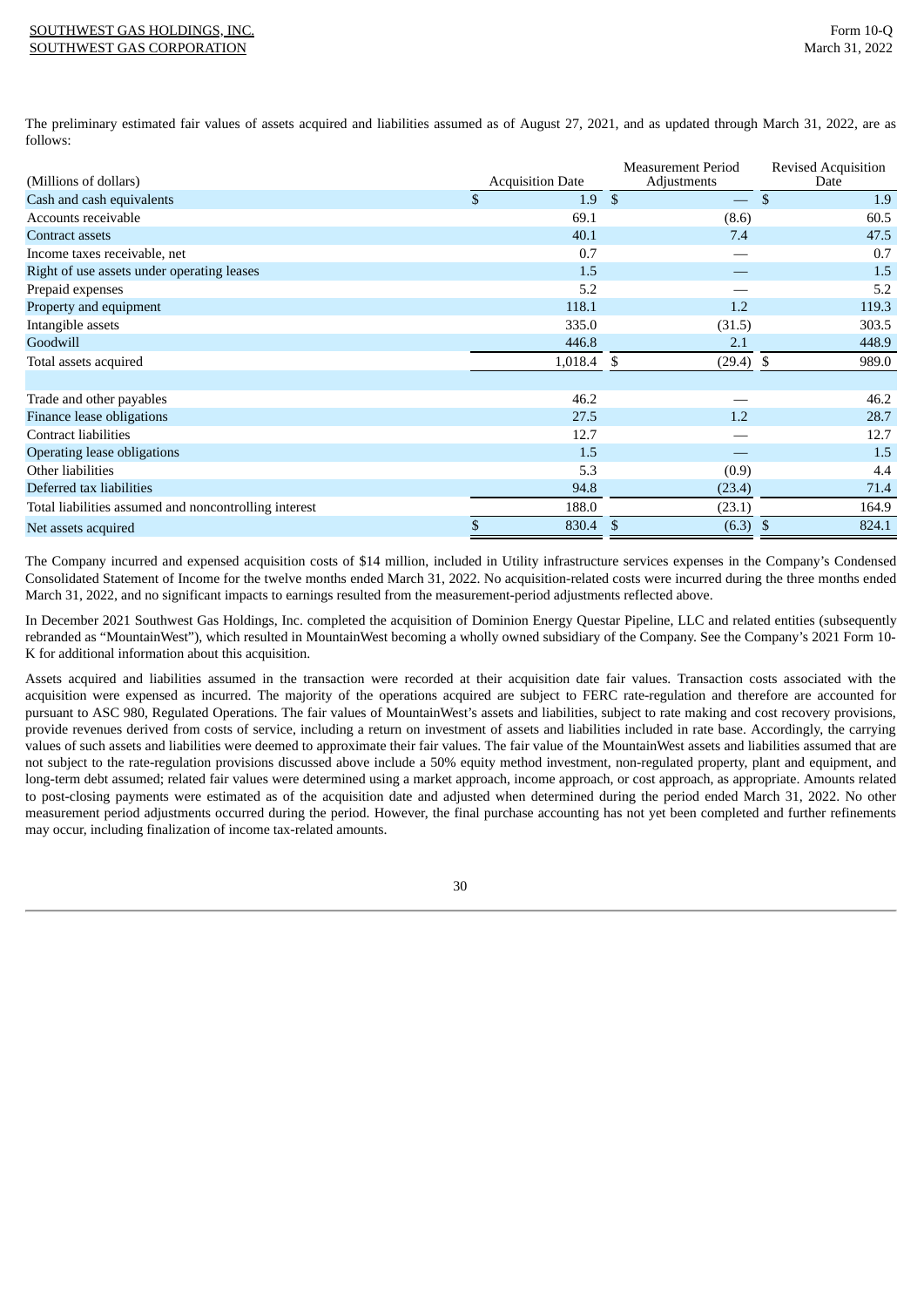The preliminary estimated fair values of assets acquired and liabilities assumed as of December 31, 2021, and as updated through March 31, 2022, are as follows:

| (Millions of dollars)                  | <b>Acquisition Date</b> | <b>Measurement Period</b><br>Adjustments | <b>Revised Acquisition</b><br>Date |  |
|----------------------------------------|-------------------------|------------------------------------------|------------------------------------|--|
| Gas plant, net                         | \$<br>$1,047.4$ \$      |                                          | \$<br>1,047.4                      |  |
| Other property and investments         | 51.3                    |                                          | 51.3                               |  |
| Cash and cash equivalents              | 17.6                    |                                          | 17.6                               |  |
| Accounts receivable, net of allowances | 26.6                    | 2.9                                      | 29.5                               |  |
| Prepaid and other current assets       | 27.4                    |                                          | 27.4                               |  |
| Deferred charges and other assets      | 31.1                    |                                          | 31.1                               |  |
| Goodwill                               | 986.2                   | (8.7)                                    | 977.5                              |  |
| Deferred income taxes                  | 15.4                    | (1.3)                                    | 14.1                               |  |
| Total assets acquired                  | 2,203.0                 | (7.1)                                    | 2,195.9                            |  |
|                                        |                         |                                          |                                    |  |
| Long-term debt                         | 449.7                   |                                          | 449.7                              |  |
| Accounts payable                       | 7.0                     |                                          | 7.0                                |  |
| Deferred purchased gas costs           | 5.7                     |                                          | 5.7                                |  |
| Customer deposits                      | 3.2                     |                                          | 3.2                                |  |
| Accrued general taxes                  | 0.4                     |                                          | 0.4                                |  |
| <b>Accrued</b> interest                | 4.7                     |                                          | 4.7                                |  |
| Other current liabilities              | 14.5                    |                                          | 14.5                               |  |
| Accumulated removal costs              | 56.6                    |                                          | 56.6                               |  |
| Other deferred credits                 | 85.6                    |                                          | 85.6                               |  |
| Total liabilities assumed              | 627.4                   |                                          | 627.4                              |  |
| Net assets acquired                    | \$<br>1,575.6           | (7.1)<br>\$                              | \$<br>1,568.5                      |  |

The Company incurred and expensed acquisition costs of \$18.5 million for the twelve months ended March 31, 2022, which are included in Operations and maintenance expense on the Company's Condensed Consolidated Statement of Income. No acquisition-related costs were incurred during the three months ended March 31, 2022 and no impacts to earnings resulted from the measurement-period adjustments reflected above. The Company has a transition services agreement with the sellers for a period of up to twelve months from the acquisition date of December 31, 2021, to continue certain corporate and administrative functions for the entities acquired while MountainWest is established as an independent enterprise.

### **Note 9 - Subsequent Events**

On May 6, 2022, the Company entered into a Cooperation Agreement (the "Cooperation Agreement") with Carl Icahn and the persons and entities listed therein (collectively, the "Icahn Group"). In accordance with the Cooperation Agreement, John P. Hester, the President and Chief Executive Officer of the Company and Southwest and a member of the Board and the Southwest Board (the "SWG Board" and, together with the Board, the "Southwest Boards"), retired as President and Chief Executive Officer of the Company and resigned from the Southwest Boards, effective as of May 6, 2022. Karen S. Haller, the Company's former Executive Vice President / Chief Legal & Administrative Officer, was appointed as President and Chief Executive Officer of Southwest, effective as of May 6, 2022, and as a member of the Board, effective immediately following the completion of the Company's 2022 annual meeting of stockholders (the "2022 Annual Meeting").

In addition, pursuant to the Cooperation Agreement, the Company has agreed to appoint three new directors, Andrew W. Evans, H. Russell Frisby, Jr. and Henry P. Linginfelter (collectively, the "Icahn Designees"), to the Board, effective immediately following the 2022 Annual Meeting, and, unless within 90 days of the date of the Cooperation Agreement, the Board has determined to pursue a spin-off of Centuri to the exclusion of other strategic alternatives, the Icahn Group has the ability to designate a fourth director, Andrew J. Teno, unless Mr. Teno has previously replaced one of the other Icahn Designees, in which case the fourth director will be such Icahn Designee. The Icahn Group's ability to designate directors to the Board is subject to certain ownership thresholds following the closing of the previously announced tender offer by the Icahn Group to purchase any and all shares of common stock of the Company (the "Offer").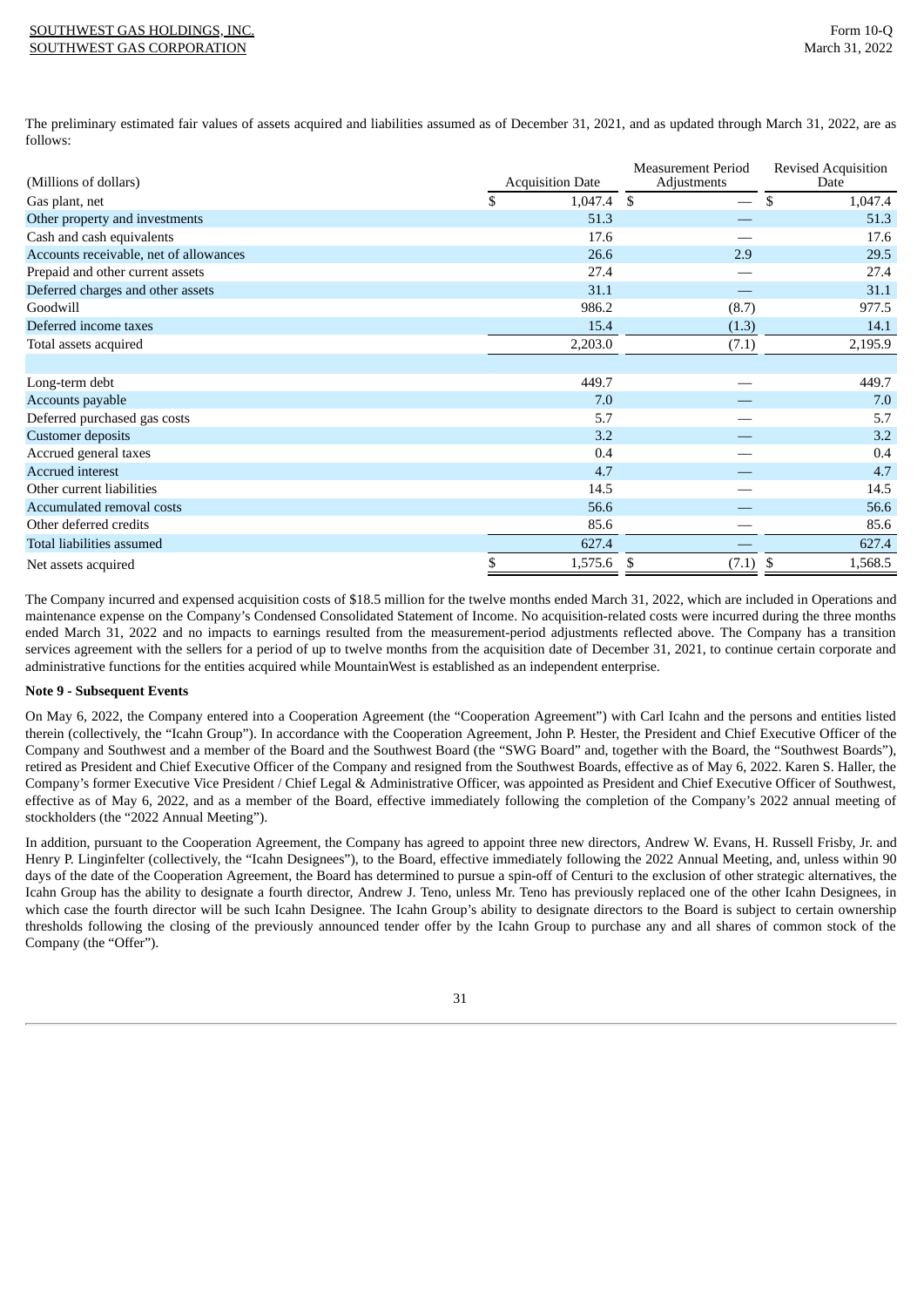The Cooperation Agreement requires the Board to expand the Strategic Transactions Committee from three directors to six directors, comprised of the current members of the Strategic Transactions Committee and the three Icahn Designees. For so long as the Icahn Group has the ability to designate at least three members of the Board, three of such designees shall be included on the Strategic Transactions Committee. If the Icahn Group may only designate two members of the Board, then both of such designees shall serve on the Strategic Transactions Committee.

In addition, the Cooperation Agreement provides that the Icahn Group will amend the Offer, to (i) provide that the number of shares of common stock to be purchased in the Offer shall not exceed that number of shares of common stock which, together with the shares of Common Stock beneficially owned by the Icahn Group, would exceed 24.9% of the then outstanding shares of Common Stock, (ii) extend the expiration date of the Offer (the "Expiration Date") to May 19, 2022 and that the Expiration Date shall not be further extended, and (iii) to waive any conditions to the Offer that have not been satisfied and consummate the Offer and pay for the tendered shares of Common Stock as promptly as practicable after the Expiration Date.

Pursuant to the Cooperation Agreement, the Icahn Group caused the parties to the action filed by Icahn Partners LP and Icahn Partners Master Fund LP in the Court of Chancery of the State of Delaware on November 29, 2021 (Civil Action No. 2021-1031-KSJM), naming as defendants the Company and certain directors and officers of the Company, to file a stipulation of dismissal with prejudice, which was entered by the court on May 9, 2022

In connection with the entry into the Cooperation Agreement, the Company entered into Amendment No. 1 to Rights Agreement (the "Rights Agreement Amendment") by and between the Company and Equiniti Trust Company. The Rights Agreement Amendment amends the Rights Agreement, dated October 10, 2021, to increase the beneficial ownership percentage included in the definition of "Acquiring Person" from 10% to 24.9% and to delete the concept of a "Passive Institutional Investor."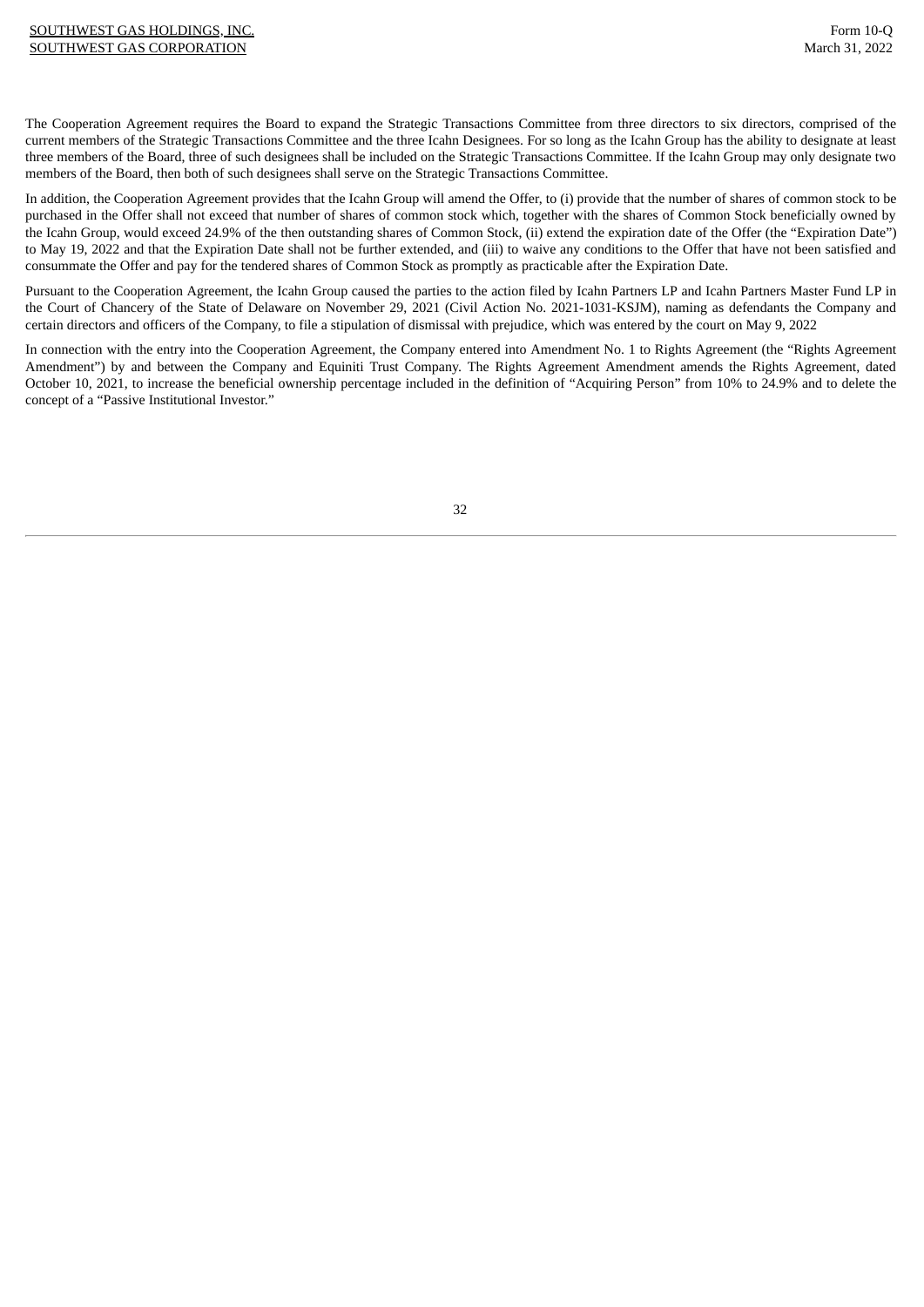#### **ITEM 2. MANAGEMENT'S DISCUSSION AND ANALYSIS OF FINANCIAL CONDITION AND RESULTS OF OPERATIONS**

Southwest Gas Holdings, Inc. is a holding company that owns all of the shares of common stock of Southwest Gas Corporation ("Southwest" or the "natural gas distribution" segment), all of the shares of common stock of Centuri Group, Inc. ("Centuri," or the "utility infrastructure services" segment), as well as all of the membership interests in the newly formed MountainWest Pipelines Holding Company ("MountainWest," or the "pipeline and storage" segment). Southwest Gas Holdings, Inc. and its subsidiaries are collectively referred to as the "Company."

The Company completed the acquisition of Dominion Energy Questar Pipeline, LLC ("Questar Pipelines") and related entities in December 2021. Following the acquisition, the Company formed MountainWest which owns all of the membership interests of Questar Pipelines. In April 2022, the Company completed a general rebranding of the Questar Pipelines entities under the MountainWest name. The acquired operations further diversify the Company's business including an essential Rocky Mountain energy hub with over 2,000 miles of highly contracted, FERC-regulated interstate natural gas pipelines providing transportation and underground storage services in Utah, Wyoming, and Colorado.

In October 2021, our Board of Directors (the "Board") authorized and declared a dividend of one preferred stock purchase right for each share of common stock outstanding to stockholders of record at the close of business on October 21, 2021.

In March 2022, the Company announced that the Board had determined to separate Centuri from the Company and authorized management to complete the separation within nine to twelve months from the date of such announcement. Management evaluated various alternatives to determine the optimal structure to maximize stockholder value and subsequently announced the separation structure is expected to be a tax-free spin-off in which stockholders of the Company would receive a prorated dividend of Centuri shares in association with the completion. Then, in April 2022, as a result of interest in the Company well in excess of a tender offer by an activist stockholder (Carl Icahn) to other stockholders, the Board authorized the review of a full range of strategic alternatives intended to maximize stockholder value. As part of this process, a strategic review committee of the Board, consisting entirely of independent directors, will evaluate a sale of the Company, as well as a range of alternatives, including, but not limited to, a separate sale of its business units and/or pursuing the spin-off of Centuri. There can be no assurances that the Company will be able to successfully separate Centuri on the anticipated timeline or at all, nor assurances that other strategic alternatives considered will be executed or maximize value as intended. See "Item 1A - Risk Factors" included elsewhere in this Quarterly Report on Form 10-Q.

As described in Note 9 - Subsequent Events, on May 6, 2022, the Company entered into a Cooperation Agreement with Carl C. Icahn and the persons and entities named therein (the "Icahn Group"). In accordance with the Cooperation Agreement, among other things, (i) Karen S. Haller has replaced John C. Hester as the Company's President and Chief Executive Officer, (ii) the Icahn Group has certain board designation rights, (iii) the Icahn Group has agreed to terminate its previously announced tender offer, and (iv) the Icahn Group caused its affiliates to file a stipulation of dismissal with prejudice dismissing the action filed by them on November 29, 2021, which was entered by the Delaware Court of Chancery on May 9, 2022. See **Note 9 - Subsequent Events** for more information.

Southwest is engaged in the business of purchasing, distributing, and transporting natural gas for customers in portions of Arizona, Nevada, and California. Southwest is the largest distributor of natural gas in Arizona, selling and transporting natural gas in most of central and southern Arizona, including the Phoenix and Tucson metropolitan areas. In January 2022, Southwest completed the purchase of the Graham County Utilities, Inc. ("GCU") gas distribution system, located in Graham County, Arizona. Southwest is also the largest distributor of natural gas in Nevada, serving the majority of southern Nevada, including the Las Vegas metropolitan area, and portions of northern Nevada. In addition, Southwest distributes and transports natural gas for customers in portions of California, including the Lake Tahoe area and the high desert and mountain areas in San Bernardino County. Through its subsidiaries, Southwest operates two federally regulated interstate pipelines serving portions of the foregoing northern territories of Nevada and California.

As of March 31, 2022, Southwest had 2,171,000 residential, commercial, industrial, and other natural gas customers, of which 1,161,000 customers were located in Arizona, 806,000 in Nevada, and 204,000 in California. In January 2022, approximately 5,300 customers became part of Southwest's gas distribution operations that were formerly served by GCU. Over the past twelve months, first-time meter sets were approximately 38,000, compared to 37,000 for the twelve months ended March 2021. Residential and small commercial customers represented over 99% of the total customer base. During the twelve months ended March 31, 2022, 54% of operating margin (Regulated operations revenues less the net cost of gas sold) was earned in Arizona, 34% in Nevada, and 12% in California. During this same period, Southwest earned 85% of its operating margin from residential and small commercial customers, 4% from other sales customers, and 11% from transportation customers. These patterns are expected to remain materially consistent for the foreseeable future.

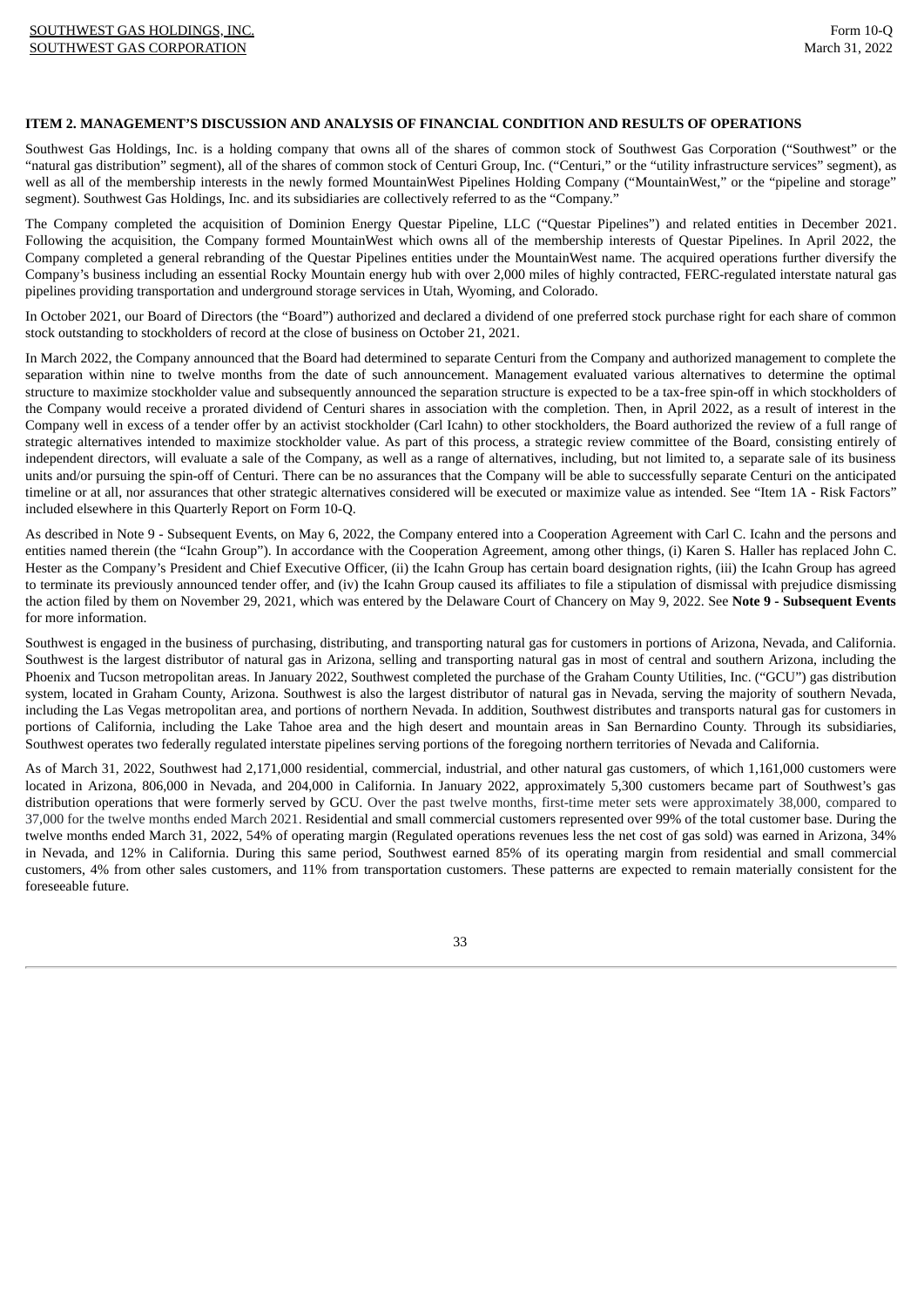Southwest recognizes operating revenues from the distribution and transportation of natural gas (and related services) to customers. Operating margin is a financial measure defined by management as Regulated operations revenues less the net cost of gas sold. However, operating margin is not specifically defined in accounting principles generally accepted in the United States ("U.S. GAAP"). Thus, operating margin is considered a non-GAAP measure. Management uses this financial measure because Regulated operations revenues include the net cost of gas sold, which is a tracked cost that is passed through to customers without markup under purchased gas adjustment ("PGA") mechanisms. Fluctuations in the net cost of gas sold impact revenues on a dollar-for-dollar basis, but do not impact operating margin or operating income. Therefore, management believes operating margin provides investors and other interested parties with useful and relevant information to analyze Southwest's financial performance in a rate-regulated environment. The principal factors affecting changes in operating margin are general rate relief (including impacts of infrastructure trackers) and customer growth. Commission decisions on the amount and timing of such relief may impact our earnings. Refer to the Summary Operating Results table below for a reconciliation of gross margin to operating margin, and refer to *Rates and Regulatory Proceedings* in this Management's Discussion and Analysis, for details of various rate proceedings.

The demand for natural gas is seasonal, with greater demand in the colder winter months and decreased demand in the warmer summer months. All of Southwest's service territories have decoupled rate structures (alternative revenue programs), which are designed to eliminate the direct link between volumetric sales and revenue, thereby mitigating the impacts of unusual weather variability and conservation on operating margin, allowing Southwest to pursue energy efficiency initiatives.

Centuri is a strategic infrastructure services company that partners with regulated utilities to build and maintain the energy network that powers millions of homes and businesses across the United States ("U.S.") and Canada. With an unwavering commitment to serve as long-term partners to customers and communities, Centuri's employees enable regulated utilities to safely and reliably deliver natural gas and electricity, as well as achieve their goals for environmental sustainability. Centuri operates in 70 primary locations across 44 states and provinces in the U.S. and Canada. Centuri operates in the U.S., primarily as NPL, Neuco, Linetec, and Riggs Distler, and in Canada, primarily as NPL Canada.

Utility infrastructure services activity can be impacted by changes in infrastructure replacement programs of utilities, weather, and local and federal regulation (including tax rates and incentives). Utilities continue to implement or modify system integrity management programs to enhance safety pursuant to federal and state mandates. These programs have resulted in multi-year utility system replacement projects throughout the U.S. Generally, Centuri revenues are lowest during the first quarter of the year due to less favorable winter weather conditions. Revenues typically improve as more favorable weather conditions occur during the summer and fall months. In cases of severe weather, such as following a regional storm, Centuri may be engaged to perform restoration activities related to above-ground utility infrastructure, and related results impacts are not solely within the control of management. In addition, in certain circumstances, such as with large bid contracts (especially those of a longer duration), or unit-price contracts with revenue caps, results may be impacted by differences between costs incurred and those anticipated when the work was originally bid. Work awarded, or failing to be awarded, by individual large customers can impact operating results.

MountainWest is an interstate natural gas transmission pipeline company that provides transportation and underground storage services to customers in Utah, Wyoming, and Colorado. A substantial portion of its revenue results from reservation charges, but variable rates are also included as part of its primarily rate-regulated rate structures.

While the novel coronavirus ("COVID-19") pandemic has been ongoing since the first quarter of 2020, the Company continues to facilitate administration, communication, and all critical functions. To date, there has not been a significant disruption in the Company's supply chains, transportation network, or ability to serve customers. The extent to which COVID-19 may adversely impact the Company's business depends on future developments; however, management does not currently expect impacts to be material to the Company's liquidity or financial position overall.

This Management's Discussion and Analysis ("MD&A") of Financial Condition and Results of Operations should be read in conjunction with the unaudited condensed consolidated financial statements and notes thereto included in this Quarterly Report on Form 10-Q and the audited financial statements and notes thereto, as well as MD&A, included in the 2021 Annual Report to Stockholders, which is incorporated by reference into the 2021 Form 10-K.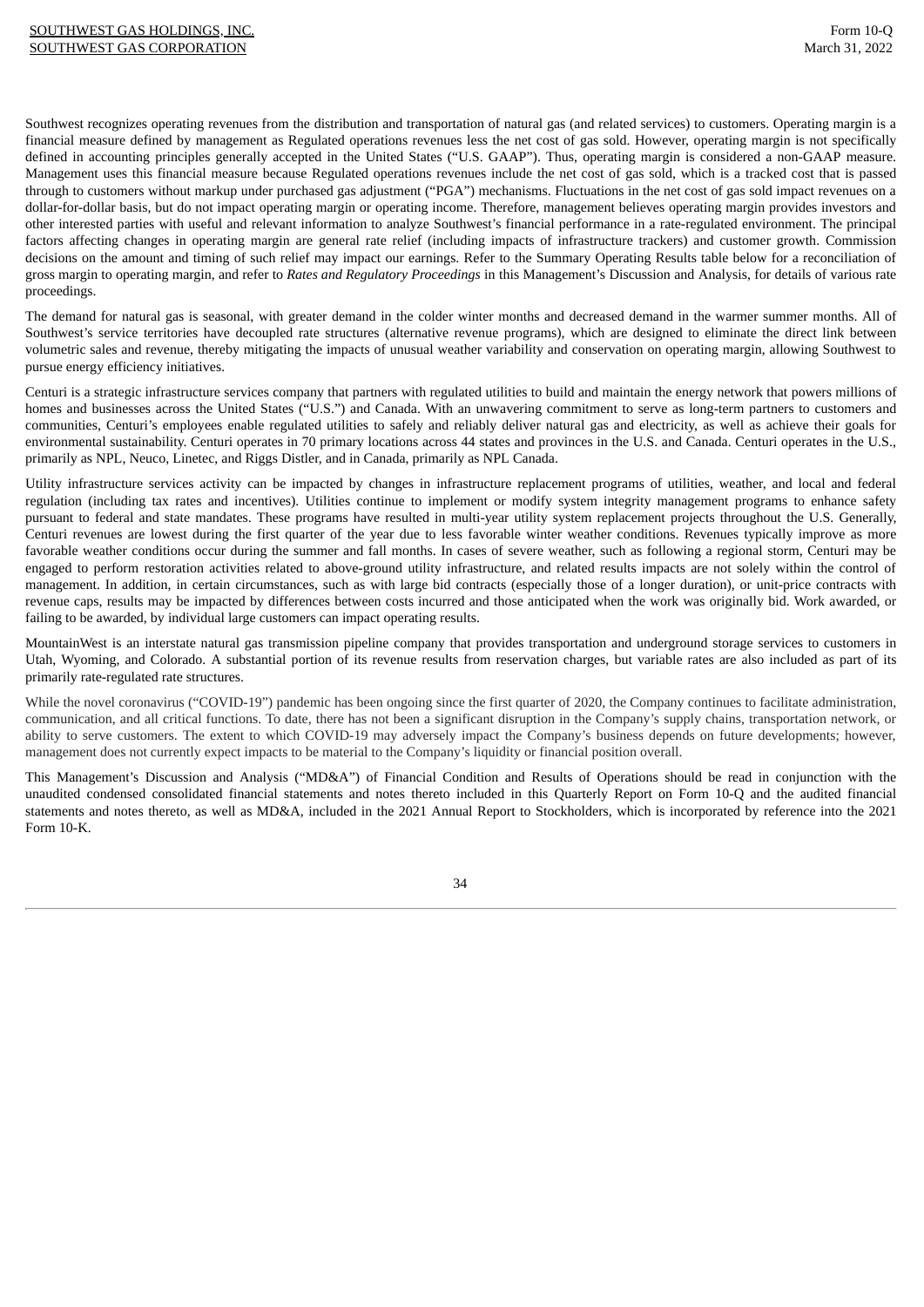### Executive Summary

The items discussed in this Executive Summary are intended to provide an overview of the results of the Company's and Southwest's operations **and are covered in greater detail in later sections of MD&A.**

Summary Operating Results

|                                                                       | Period Ended March 31, |              |    |         |                      |           |      |           |  |
|-----------------------------------------------------------------------|------------------------|--------------|----|---------|----------------------|-----------|------|-----------|--|
|                                                                       | Three Months           |              |    |         | <b>Twelve Months</b> |           |      |           |  |
| (In thousands, except per share amounts)                              |                        | 2022<br>2021 |    |         | 2022                 |           | 2021 |           |  |
| Contribution to net income                                            |                        |              |    |         |                      |           |      |           |  |
| Natural gas distribution                                              | \$                     | 111,795      | \$ | 118,715 | \$.                  | 180,215   | -S   | 194,234   |  |
| Utility infrastructure services                                       |                        | (23, 486)    |    | (859)   |                      | 17,793    |      | 84,207    |  |
| Pipeline and storage                                                  |                        | 16,930       |    |         |                      | 16,930    |      |           |  |
| Corporate and administrative                                          |                        | (9,061)      |    | (563)   |                      | (35, 274) |      | (1,366)   |  |
| Net income                                                            |                        | 96,178       |    | 117,293 | \$.                  | 179,664   | -S   | 277,075   |  |
|                                                                       |                        |              |    |         |                      |           |      |           |  |
| Weighted average common shares                                        |                        | 60,737       |    | 57,600  |                      | 59,919    |      | 56,564    |  |
| Basic earnings per share                                              |                        |              |    |         |                      |           |      |           |  |
| Consolidated                                                          | \$.                    | 1.58         | S. | 2.04    | \$                   | 3.00      | \$   | 4.90      |  |
|                                                                       |                        |              |    |         |                      |           |      |           |  |
| <b>Natural Gas Distribution</b>                                       |                        |              |    |         |                      |           |      |           |  |
| Reconciliation of Gross Margin to Operating Margin (Non-GAAP measure) |                        |              |    |         |                      |           |      |           |  |
| Utility Gross Margin                                                  | \$                     | 233,882      | \$ | 233,156 | S.                   | 571,051   | -S   | 546,171   |  |
| Plus:                                                                 |                        |              |    |         |                      |           |      |           |  |
| Operations and maintenance (excluding Admin. & General) expense       |                        | 73,422       |    | 64,057  |                      | 276,525   |      | 246,214   |  |
| Depreciation and amortization expense                                 |                        | 72,114       |    | 68,698  |                      | 256,814   |      | 239,268   |  |
| Operating margin                                                      | \$                     | 379,418      | S  | 365,911 | \$.                  | 1,104,390 | -S   | 1,031,653 |  |

### *1st Quarter 2022 Overview*

Southwest Gas Holdings highlights include the following:

- Announced the Board's evaluation of strategic alternatives, including a potential sale of the Company, sale of business segments, and/or spin-off of Centuri
- Issued 6,325,000 shares of common stock, raising \$452 million in net proceeds
- Corporate and administrative expenses include impact of interest on \$1.6 billion term loan and activism costs

Natural gas distribution highlights include the following:

- 38,000 first-time meters sets occurred over the past 12 months
- Operating margin increased \$14 million
- Issued \$600 million in 4.05% 10-year Notes
- Nevada general rate case finalized with rate relief effective April 2022

Utility infrastructure services highlights include the following:

- Record revenues of \$524 million in the first quarter of 2022, an increase of \$160 million, or 44%, compared to the first quarter of 2021
- Results impacted by inflationary pressures and incremental interest and amortization associated with Riggs Distler

Pipeline and storage highlights include the following:

- Recognized revenue of \$67 million
- Contributed \$17 million to consolidated net income, which is net of \$8.7 million of one-time stand-up and integration costs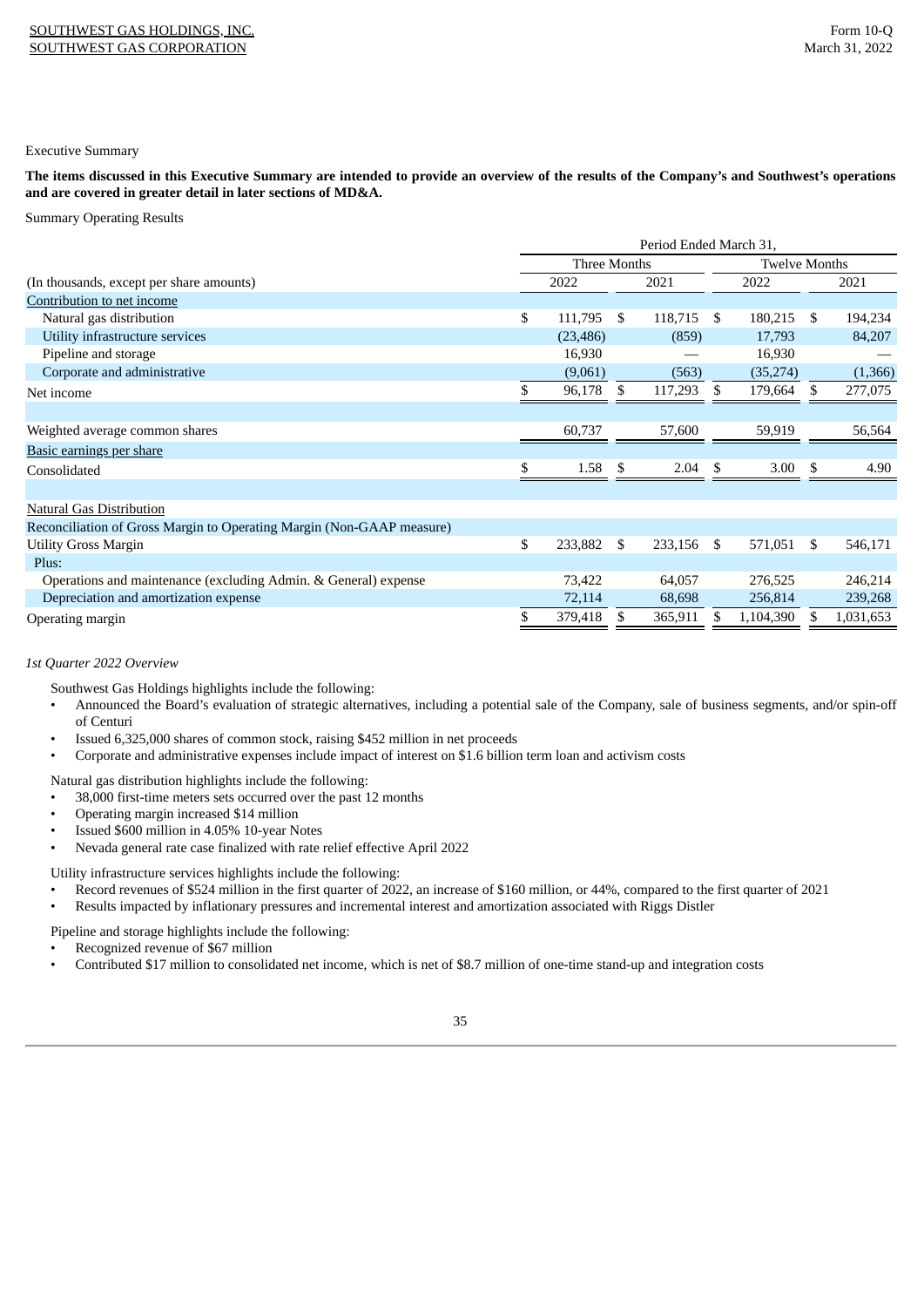#### Results of Natural Gas Distribution

#### Quarterly Analysis

|                                         | Three Months Ended<br>March 31, |         |  |  |  |  |
|-----------------------------------------|---------------------------------|---------|--|--|--|--|
| (Thousands of dollars)                  | 2022                            | 2021    |  |  |  |  |
| Regulated operations revenues           | \$<br>676,539<br>- \$           | 521,932 |  |  |  |  |
| Net cost of gas sold                    | 297,121                         | 156,021 |  |  |  |  |
| Operating margin                        | 379,418                         | 365,911 |  |  |  |  |
| Operations and maintenance expense      | 119,636                         | 106,135 |  |  |  |  |
| Depreciation and amortization           | 72,114                          | 68,698  |  |  |  |  |
| Taxes other than income taxes           | 21,652                          | 20,687  |  |  |  |  |
| Operating income                        | 166,016                         | 170,391 |  |  |  |  |
| Other income (deductions)               | 1,315                           | 550     |  |  |  |  |
| Net interest deductions                 | 26,610                          | 22,166  |  |  |  |  |
| Income before income taxes              | 140,721                         | 148,775 |  |  |  |  |
| Income tax expense                      | 28,926                          | 30,060  |  |  |  |  |
| Contribution to consolidated net income | 111,795                         | 118,715 |  |  |  |  |

Contribution from natural gas distribution operations decreased \$6.9 million between the first quarters of 2022 and 2021. The decline was primarily due to an increase in Operations and maintenance expense, higher Depreciation and amortization, and an increase in Net interest deductions, partially offset by an increase in Operating margin.

Operating margin increased \$14 million quarter over quarter. Approximately \$7 million of incremental margin was attributable to customer growth including 38,000 first-time meter sets during the last twelve months. Rate relief in California added \$1 million of margin. Also contributing to the increase were customer late fees that were \$2.8 million greater in the current quarter due to the lifting of the moratorium in 2021 on such fees in Arizona, Nevada, and California. The moratorium was previously in place beginning in March 2020 to provide temporary relief to customers during the COVID-19 pandemic. Amounts collected from and returned to customers associated with regulatory account balances and programs, including \$6.2 million in incremental (previously unrecovered) revenue associated with Vintage Steel Pipe ("VSP") and Customer-Owned Yard Line ("COYL") programs in Arizona, also contributed to the improvement. Refer to Rates and Regulatory Proceedings below. Other differences in miscellaneous revenue and margin from customers outside the decoupling mechanisms contributed to the remaining net variance between quarters.

Operations and maintenance expense increased \$13.5 million between quarters. In addition to general inflationary impacts, other increases occurred in the service-related component of employee pension costs (see \$775,000 increase reflected in service cost for the three plans in **Note 2 - Components of Net Periodic Benefit Cost**) and \$3.5 million specifically related to customer service, system support, and billing. Other increases included employee and benefit-related costs (\$1.2 million) and increased general business insurance (\$800,000). The prior year period expense levels included more modest expense levels overall due to COVID-environment reduced training, travel and related amounts.

Depreciation and amortization expense increased \$3.4 million, or 5%, between quarters, primarily due to a \$564 million, or 7%, increase in average gas plant in service compared to the corresponding quarter a year ago. Offsetting the increase, amortization related to regulatory account recoveries decreased approximately \$700,000 between quarters, which is also reflected in Operating margin above. The increase in plant was attributable to pipeline capacity reinforcement work, franchise requirements, scheduled pipe replacement activities, and new infrastructure.

Other income increased \$765,000. The current quarter reflects a \$2 million decline in COLI policy cash surrender values, while the prior-year quarter reflected a \$2.7 million increase. These fluctuations primarily result from changes in the portion of the cash surrender values that are associated with equity securities, and are directionally consistent with the broader securities markets. This decrease was offset by non-service-related components of employee pension and other postretirement benefit costs, which decreased \$3.3 million between quarters. Interest income increased \$2.1 million between quarters due to the increased receivable position of the Purchased Gas Adjustment. A gain of \$1.5 million was recognized on the sale of non-regulated property in the first quarter of 2022.

Net interest deductions increased \$4.4 million in the first quarter of 2022, as compared to the prior-year quarter, primarily related to lower interest in the prior-year quarter, as a carrying amount related to an annual excess accumulated deferred tax

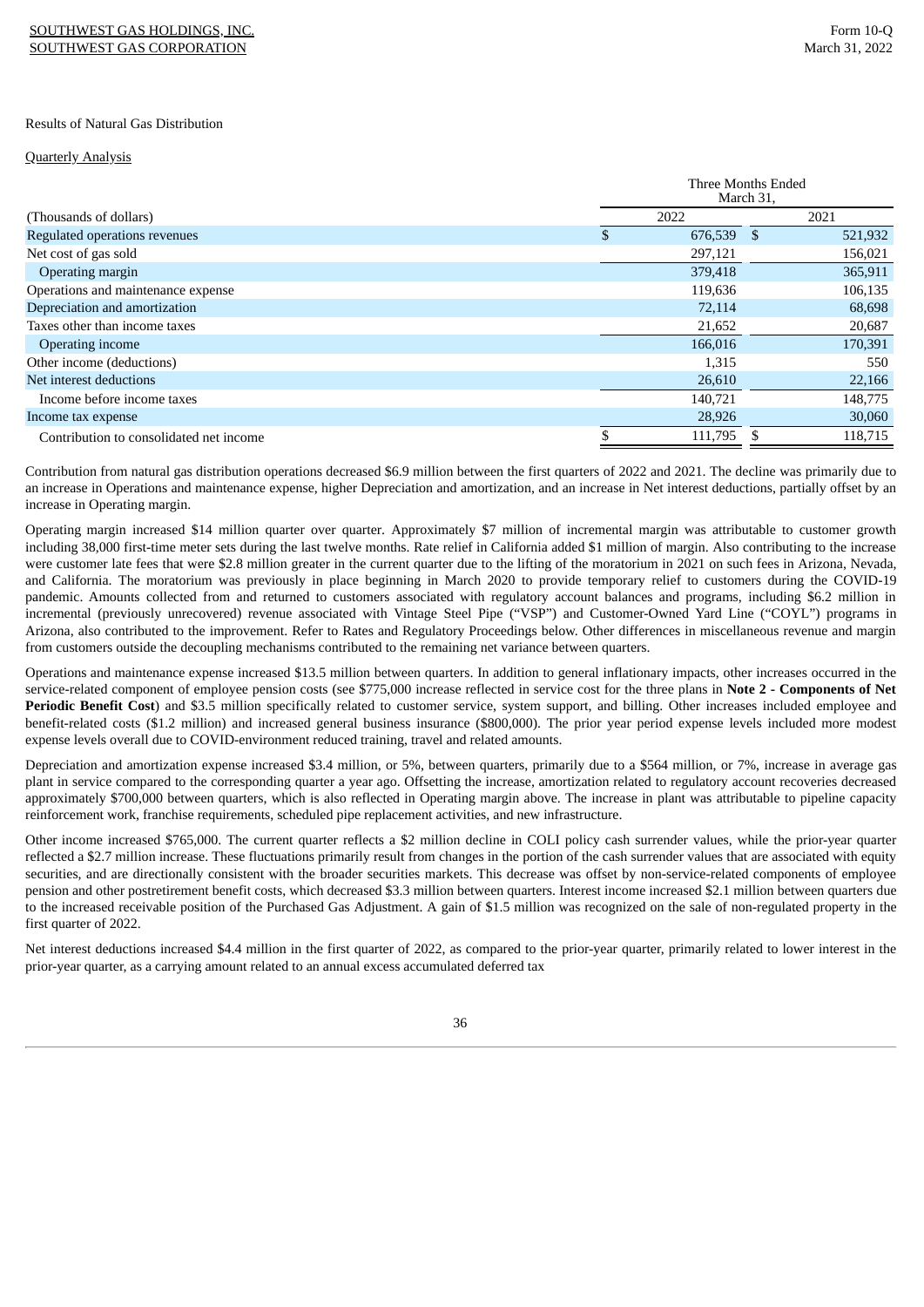("EADIT") balance in Arizona was required to be returned to customers, thereby reducing interest when the carrying charge regulatory liability balance was amortized for the return (\$1.5 million), and due to higher interest in the current period due to \$300 million of Senior Notes issued in August 2021, and to a lesser extent, \$600 million of Senior Notes issued in March 2022.

Results of Natural Gas Distribution

#### Twelve-Month Analysis

|                                         |     | Twelve Months Ended March 31, |      |           |  |
|-----------------------------------------|-----|-------------------------------|------|-----------|--|
| (Thousands of dollars)                  |     | 2022                          | 2021 |           |  |
| Regulated operations revenues           | \$. | 1,676,397                     | -S   | 1,369,690 |  |
| Net cost of gas sold                    |     | 572,007                       |      | 338,037   |  |
| Operating margin                        |     | 1,104,390                     |      | 1,031,653 |  |
| Operations and maintenance expense      |     | 452.051                       |      | 409,429   |  |
| Depreciation and amortization           |     | 256,814                       |      | 239,268   |  |
| Taxes other than income taxes           |     | 81,308                        |      | 67,769    |  |
| Operating income                        |     | 314.217                       |      | 315,187   |  |
| Other income (deductions)               |     | (3,794)                       |      | 14,496    |  |
| Net interest deductions                 |     | 102,004                       |      | 98,256    |  |
| Income before income taxes              |     | 208,419                       |      | 231,427   |  |
| Income tax expense                      |     | 28,204                        |      | 37,193    |  |
| Contribution to consolidated net income |     | 180.215                       |      | 194.234   |  |

Contribution to consolidated net income from natural gas distribution operations decreased \$14 million between the twelve-month periods ended March 2022 and 2021. The decline was due primarily to increases in Operations and maintenance expense, Depreciation and amortization, and Taxes other than income taxes, and a decrease in Other income (deductions), offset by an increase in Operating margin.

Operating margin increased \$73 million between periods. Customer growth provided \$14 million, and combined rate relief provided \$44 million of incremental operating margin. Also contributing to the increase were customer late fees that were \$8 million greater in the current period due to lifting the moratorium on such fees in all jurisdictions, which was initially instituted in March 2020 to provide temporary relief to customers during the pandemic. Additionally, regulatory account balance returns and recoveries increased approximately \$2.1 million between periods. Incremental (previously unrecovered) VSP and COYL revenue in Arizona (\$5.2 million combined, between twelve-month periods) also contributed to the variance between periods.

Operations and maintenance expense increased \$43 million, or 10%, between periods. In addition to general inflationary impacts, Southwest also experienced \$7 million of higher legal-claim related costs (including a \$5 million legal reserve as described in **Note 1 – Background, Organization, and Summary of Significant Accounting Policies**), higher levels of service-related pension costs (\$6.1 million), customer service, system support, and billing costs (\$7.9 million), increased expenditures for pipeline damage prevention programs (\$4 million) and general business insurance (\$2.7 million), as well as increased medical and other employee benefit costs. Prior year expense levels were uncharacteristically low due to COVID-period reduced training/travel and other cost savings.

Depreciation and amortization expense increased \$17.5 million, or 7%, between periods primarily due to a \$562 million, or 7%, increase in average gas plant in service since the corresponding period in the prior year. The increase in gas plant was attributable to pipeline capacity reinforcement work, franchise requirements, scheduled pipe replacement activities, and new infrastructure, as well as the implementation of a new customer information system placed into production in the second quarter of 2021. Amortization of regulatory account balances impacted expense in both periods, which is offset in Operating margin above.

Taxes other than income taxes increased \$13.5 million between periods primarily due to an increase in property taxes in Arizona, and to a lesser extent, in California and Nevada jurisdictions.

Other income decreased \$18.3 million between the twelve-month periods of 2022 and 2021, primarily due to current-period income of \$4.1 million related to COLI policy cash surrender values and net death benefits recognized, compared to the twelve months ended March 31, 2021 which reflected an exceptionally large increase in values of \$27.4 million (including \$3.7 million of net death benefits). Additionally, equity AFUDC was lower by \$5.6 million, due to the impact short-term borrowings have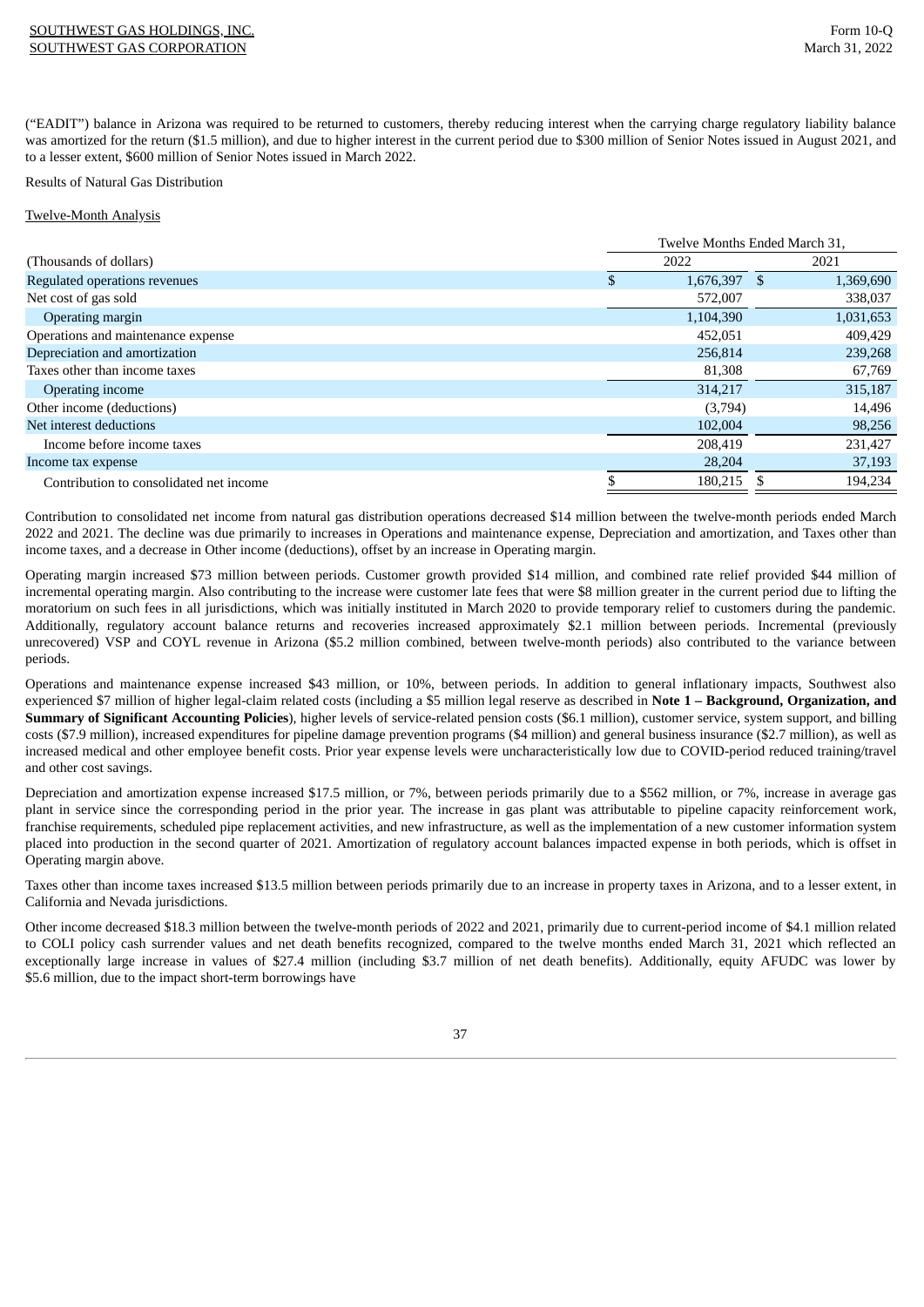on AFUDC rates. Offsetting these impacts were non-service cost components of employee pension and other postretirement benefit costs which were \$7.8 million lower between periods, and interest income which increased \$3.9 million between periods. A gain on sale of non-regulated property in the most recent twelve-month period also impacted the variance between periods.

Net interest deductions increased \$3.7 million between periods primarily due to increased interest associated with \$300 million of Senior Notes issued in August 2021, and to a lesser extent, \$600 million of Senior Notes issued in March 2022.

Income tax expense decreased \$9 million between the twelve-month period ended March 31, 2022 and 2021, primarily due to a reduction in pre-tax book income, additional amortization of EADIT (\$5 million), and to a lesser extent, changes in Arizona and California state apportionment percentages of \$2.8 million. Income tax expense in both periods reflects that COLI results are recognized without tax consequences.

Results of Utility Infrastructure Services

Quarterly Analysis

|                                                              | Three Months Ended<br>March 31, |  |         |  |  |
|--------------------------------------------------------------|---------------------------------|--|---------|--|--|
| (Thousands of dollars)                                       | 2022                            |  |         |  |  |
| Utility infrastructure services revenues                     | 523,877 \$                      |  | 363,975 |  |  |
| Operating expenses:                                          |                                 |  |         |  |  |
| Utility infrastructure services expenses                     | 503,232                         |  | 335,614 |  |  |
| Depreciation and amortization                                | 37,612                          |  | 24,744  |  |  |
| Operating income (loss)                                      | (16,967)                        |  | 3,617   |  |  |
| Other income (deductions)                                    | (486)                           |  | (102)   |  |  |
| Net interest deductions                                      | 11,131                          |  | 1,622   |  |  |
| Income (loss) before income taxes                            | (28, 584)                       |  | 1,893   |  |  |
| Income tax expense (benefit)                                 | (6,170)                         |  | 1,200   |  |  |
| Net income (loss)                                            | (22, 414)                       |  | 693     |  |  |
| Net income attributable to noncontrolling interests          | 1,072                           |  | 1,552   |  |  |
| Contribution to consolidated results attributable to Centuri | (23, 486)                       |  | (859)   |  |  |

Utility infrastructure services revenues increased \$159.9 million, or 44%, in the first quarter of 2022 when compared to the prior-year quarter, including \$113.8 million from Riggs Distler. Revenues from electric infrastructure services increased \$88 million in the first quarter of 2022 when compared to the prior-year quarter, of which \$67.5 million was recorded by Riggs Distler. Included in electric infrastructure services revenues overall was \$14 million from emergency restoration services performed by Linetec and Riggs Distler following tornado and other storm damage to customers' above-ground utility infrastructure in and around the Gulf Coast and eastern regions of the U.S., compared to \$9 million in the prior-year quarter. Centuri's revenues derived from storm-related services vary from period to period due to the unpredictable nature of weather-related events, and when this type of work is performed, it typically generates a higher profit margin than core infrastructure services, due to improved operating efficiencies related to equipment utilization and absorption of fixed costs. The current quarter increase also included approximately \$38.8 million in gas infrastructure services revenues, including \$13.6 million recorded by Riggs Distler, primarily from increased volumes under master service agreements.

Utility infrastructure services expenses increased \$167.6 million in the first quarter of 2022 when compared to the prior-year quarter. The overall increase includes \$104.1 million incurred by Riggs Distler, and incremental costs related to the higher volume of infrastructure services provided. Changes in mix of work and inflationary pressures led to higher input costs including fuel and subcontractor expenses, while higher rental and tooling costs were incurred in support of growth in our electric infrastructure business. The incremental impact of fuel costs in the current environment is estimated at \$5 million. These impacts are in contrast to the first quarter of 2021, when favorable weather and mix of work provided improved efficiencies and relative favorable results were uncustomary compared to first quarters that typically bring higher losses, given the seasonal nature of the business and winter-weather hampering effects on construction efforts. Also included in total Utility infrastructure services expenses were general and administrative costs, which increased approximately \$7.1 million between quarters, including \$4 million of general and administrative costs incurred by Riggs Distler. Other administrative costs increased due to the continued growth in the business. Gains on sale of equipment in the first quarter of 2022 and 2021 (reflected as an offset to Utility infrastructure services expenses) were approximately \$413,000 and \$1.5 million, respectively.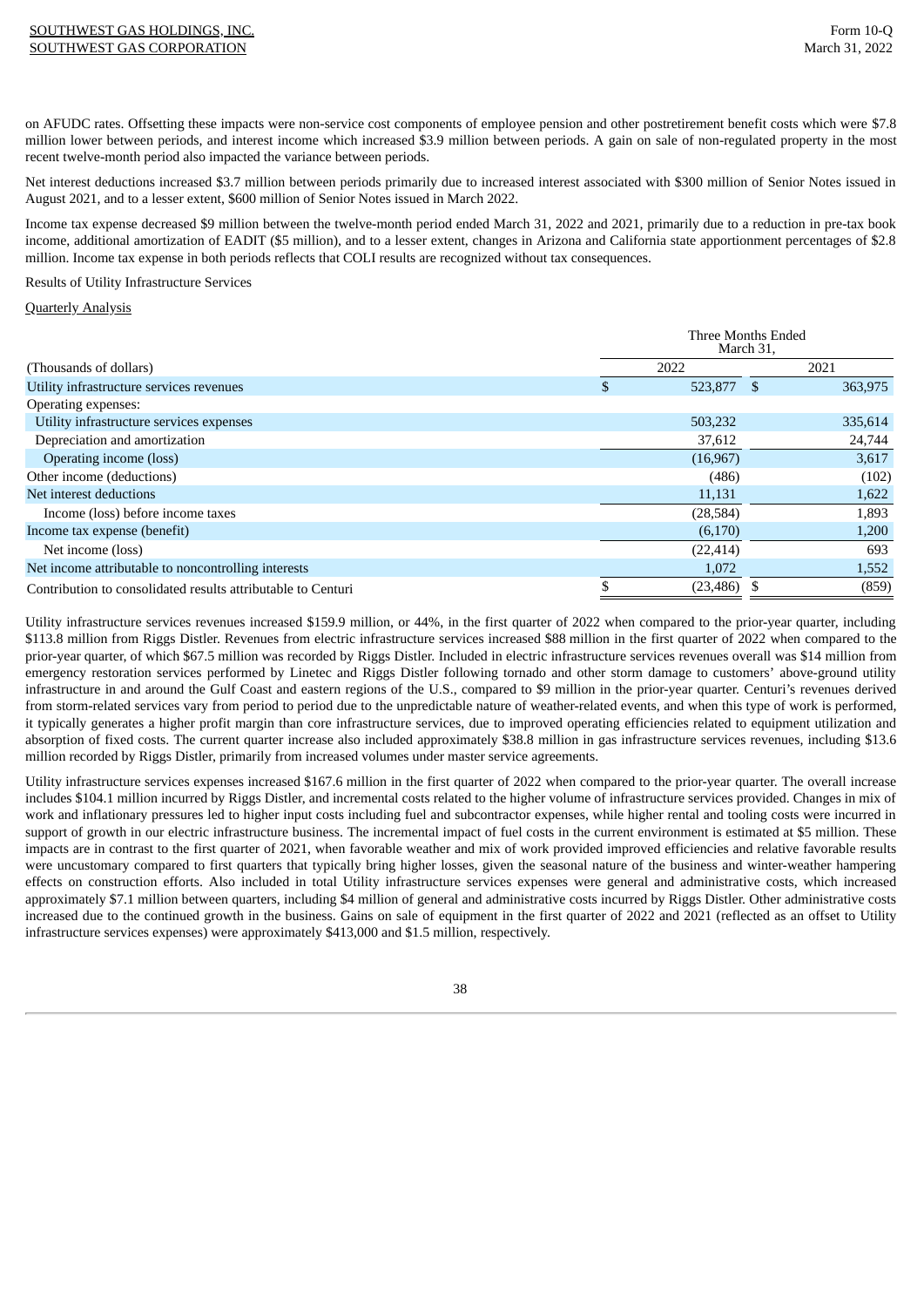Depreciation and amortization expense increased \$12.9 million between quarters, of which \$12.3 million was recorded by Riggs Distler. The remaining increase was attributable to equipment and computer systems purchased to support the growing volume of infrastructure work.

The increase in Net interest deductions of \$9.5 million was primarily due to incremental interest related to outstanding borrowings under Centuri's \$1.545 billion amended and restated secured revolving credit and term loan facility in conjunction with the acquisition of Riggs Distler.

Results of Utility Infrastructure Services

# Twelve-Month Analysis

|                                                                 |  | Twelve Months Ended March 31, |  |           |  |  |
|-----------------------------------------------------------------|--|-------------------------------|--|-----------|--|--|
| (Thousands of dollars)                                          |  | 2022                          |  | 2021      |  |  |
| Utility infrastructure services revenues                        |  | 2,318,563                     |  | 1,978,770 |  |  |
| Operating expenses:                                             |  |                               |  |           |  |  |
| Utility infrastructure services expenses                        |  | 2,123,085                     |  | 1,745,729 |  |  |
| Depreciation and amortization                                   |  | 130,511                       |  | 98,548    |  |  |
| Operating income                                                |  | 64.967                        |  | 134,493   |  |  |
| Other income (deductions)                                       |  | 683                           |  | (67)      |  |  |
| Net interest deductions                                         |  | 30,508                        |  | 7,992     |  |  |
| Income before income taxes                                      |  | 35,142                        |  | 126,434   |  |  |
| Income tax expense                                              |  | 11,406                        |  | 34,477    |  |  |
| Net income                                                      |  | 23,736                        |  | 91,957    |  |  |
| Net income attributable to noncontrolling interests             |  | 5,943                         |  | 7,750     |  |  |
| Contribution to consolidated net income attributable to Centuri |  | 17.793                        |  | 84.207    |  |  |

Utility infrastructure services revenues increased \$339.8 million, or 17%, in the current twelve-month period compared to the corresponding period of 2021, including \$277.7 million recorded by Riggs Distler subsequent to its acquisition on August 27, 2021. Revenues from electric infrastructure services increased \$179.7 million in 2022 when compared to the prior year, of which \$175.5 million was recorded by Riggs Distler. Included in the incremental electric infrastructure revenues during the twelve-month period of 2022 was \$70.5 million from emergency restoration services performed by Linetec and Riggs Distler, following hurricane, tornado, and other storm damage to customers' above-ground utility infrastructure in and around the Gulf Coast and eastern regions of the U.S., as compared to \$90.5 million in similar services during the twelve-month period in 2021. The remaining increase in revenue was attributable to continued growth with existing gas infrastructure customers under master service and bid agreements, partially offset by reduced work with two significant customers during the 2022 twelve-month period (totaling \$60.6 million), due to the mix of projects under each customer's multi-year capital spending programs.

Utility infrastructure services expenses increased \$377.4 million, or 22%, between periods (including \$14 million of professional fees related to the acquisition of Riggs Distler). The increase overall includes \$249 million incurred by Riggs Distler subsequent to the acquisition, as well as incremental costs related to electric infrastructure services work and costs necessary for the completion of additional gas infrastructure work. Higher fuel costs, equipment rental expense, and subcontractor expenses were also incurred in support of growth in our electric infrastructure business. Expenses in relation to revenues, and therefore, profit margins, can be impacted by the mix of work and inefficiencies from equipment and facility utilization and underabsorption of other fixed costs, which occurred due to the reduced work from the two large customers and lower revenues from emergency restoration services as noted above. Also included in total Utility infrastructure services expenses were general and administrative costs, which increased approximately \$26.5 million between comparative periods, including the noted \$14 million of acquisition-related professional fees and an additional \$13.3 million of general and administrative costs incurred by Riggs Distler subsequent to the acquisition. Other administrative costs increased due to the growth in the business. Gains on sale of equipment (reflected as an offset to Utility infrastructure services expenses) were approximately \$5.8 million and \$3.3 million for the twelve-month periods of 2022 and 2021, respectively.

Depreciation and amortization expense increased \$32 million between the current and prior-year twelve-month periods, of which \$29.1 million was recorded by Riggs Distler subsequent to the acquisition. The remaining increase was attributable to equipment and computer systems purchased to support the growing volume of infrastructure work.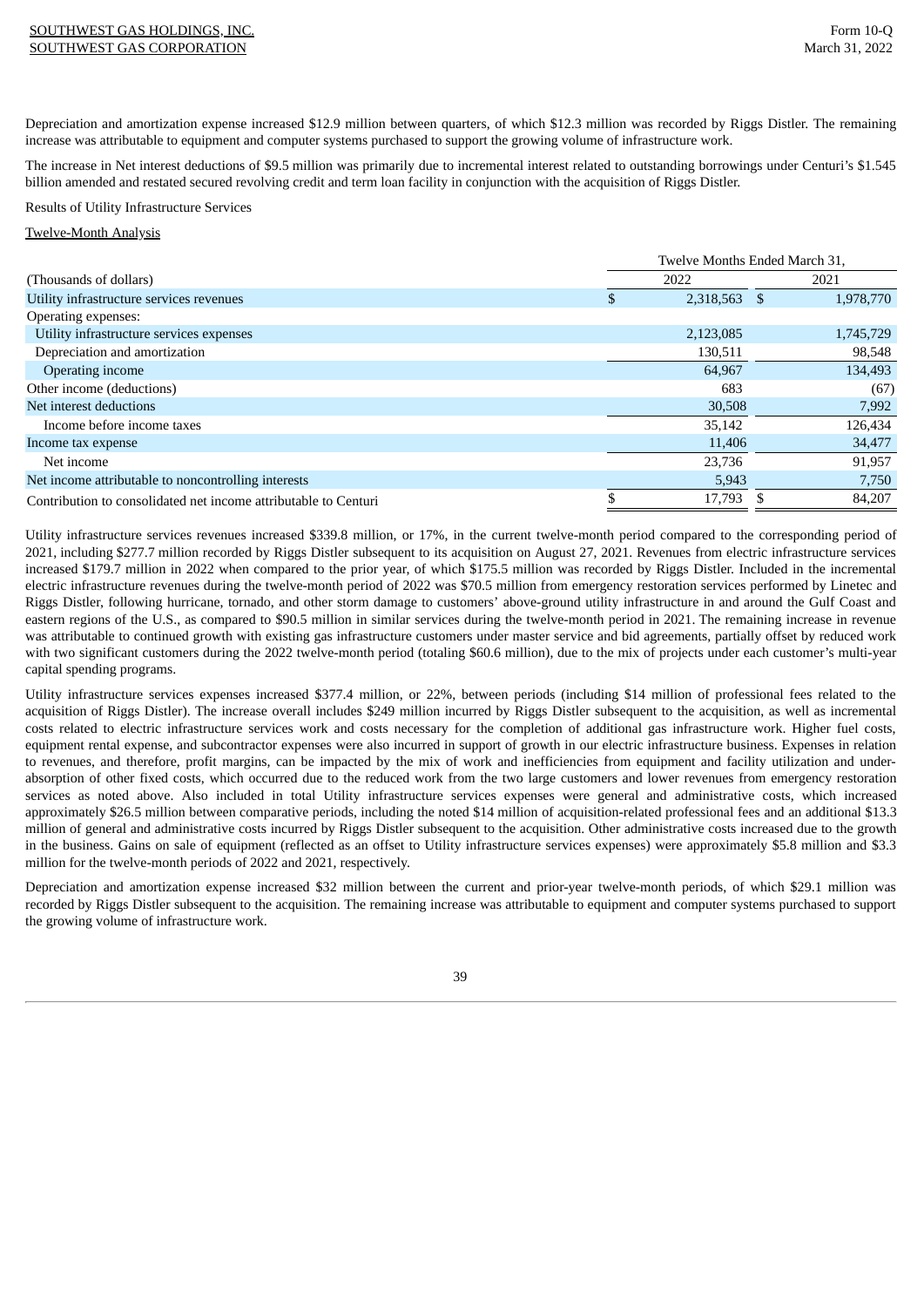Net interest deductions increased \$22.5 million between periods due to incremental interest related to outstanding borrowings under Centuri's \$1.545 billion amended and restated secured revolving credit and term loan facility in conjunction with the acquisition of Riggs Distler.

Results of Pipeline and Storage

# Quarterly Analysis

The first quarter of 2022 was the first reporting period of post-acquisition operating results for the pipeline and storage segment.

|                                                                    | Three Months Ended<br>March 31, |  |
|--------------------------------------------------------------------|---------------------------------|--|
| (Thousands of dollars)                                             | 2022                            |  |
| Regulated operations revenues                                      | 66,993                          |  |
| Operating expenses:                                                |                                 |  |
| Net cost of gas sold                                               | 1,797                           |  |
| Operations and maintenance expense                                 | 24,312                          |  |
| Depreciation and amortization                                      | 12,920                          |  |
| Taxes other than income taxes                                      | 3,164                           |  |
| Operating income                                                   | 24,800                          |  |
| Other income (deductions)                                          | 543                             |  |
| Net interest deductions                                            | 4,382                           |  |
| Income before income taxes                                         | 20,961                          |  |
| Income tax expense                                                 | 4,031                           |  |
| Contribution to consolidated results attributable to Mountain West | 16,930                          |  |

Current period operating results include rate-regulated transmission and subscription storage revenues of \$61.1 million. Operating expenses include \$8.7 million of costs associated with integrating MountainWest, including employee retention payments. Additional integration costs will be incurred in future periods until integration efforts are completed.

### Rates and Regulatory Proceedings

Southwest is subject to the regulation of the Arizona Corporation Commission (the "ACC"), the Public Utilities Commission of Nevada (the "PUCN"), the California Public Utilities Commission (the "CPUC"), and the Federal Energy Regulatory Commission (the "FERC"). Due to the size of Southwest's regulated operations and the frequency of rate cases and other procedural activities with its commissions, the following discussion focuses primarily on the proceedings within its natural gas distribution operations.

### *General Rate Relief and Rate Design*

Rates charged to customers vary according to customer class and rate jurisdiction and are set by the individual state and federal regulatory commissions that govern Southwest's service territories. Southwest makes periodic filings for rate adjustments as the cost of providing service changes (including the cost of natural gas purchased), and as additional investments in new or replacement pipeline and related facilities are made. Rates are intended to provide for recovery of all commission-approved costs and a reasonable return on investment. The mix of fixed and variable components in rates assigned to various customer classes (rate design) can significantly impact the operating margin actually realized by Southwest. Management has worked with its regulatory commissions in designing rate structures that strive to provide affordable and reliable service to its customers while mitigating volatility in prices to customers and stabilizing returns to investors. Such rate structures were in place in all of Southwest's operating areas during all periods for which results of natural gas distribution operations are disclosed above.

#### *Arizona Jurisdiction*

*Arizona General Rate Case.* In December 2021, Southwest filed a general rate case application proposing a revenue increase of approximately \$90.7 million. Although updated rates related to the previous rate case became effective in January 2021, the most significant driver for the new request is the necessity to reflect in rates the substantial capital investments that have been made since the end of the test year in the previous case, including the customer information system implemented in May 2021. The current filing is based on a test year ended August 31, 2021 and proposes a return on common equity of 9.90% relative to a target equity ratio of 51%. Recovery (over three years) of the approximately \$12 million related to the outstanding deferral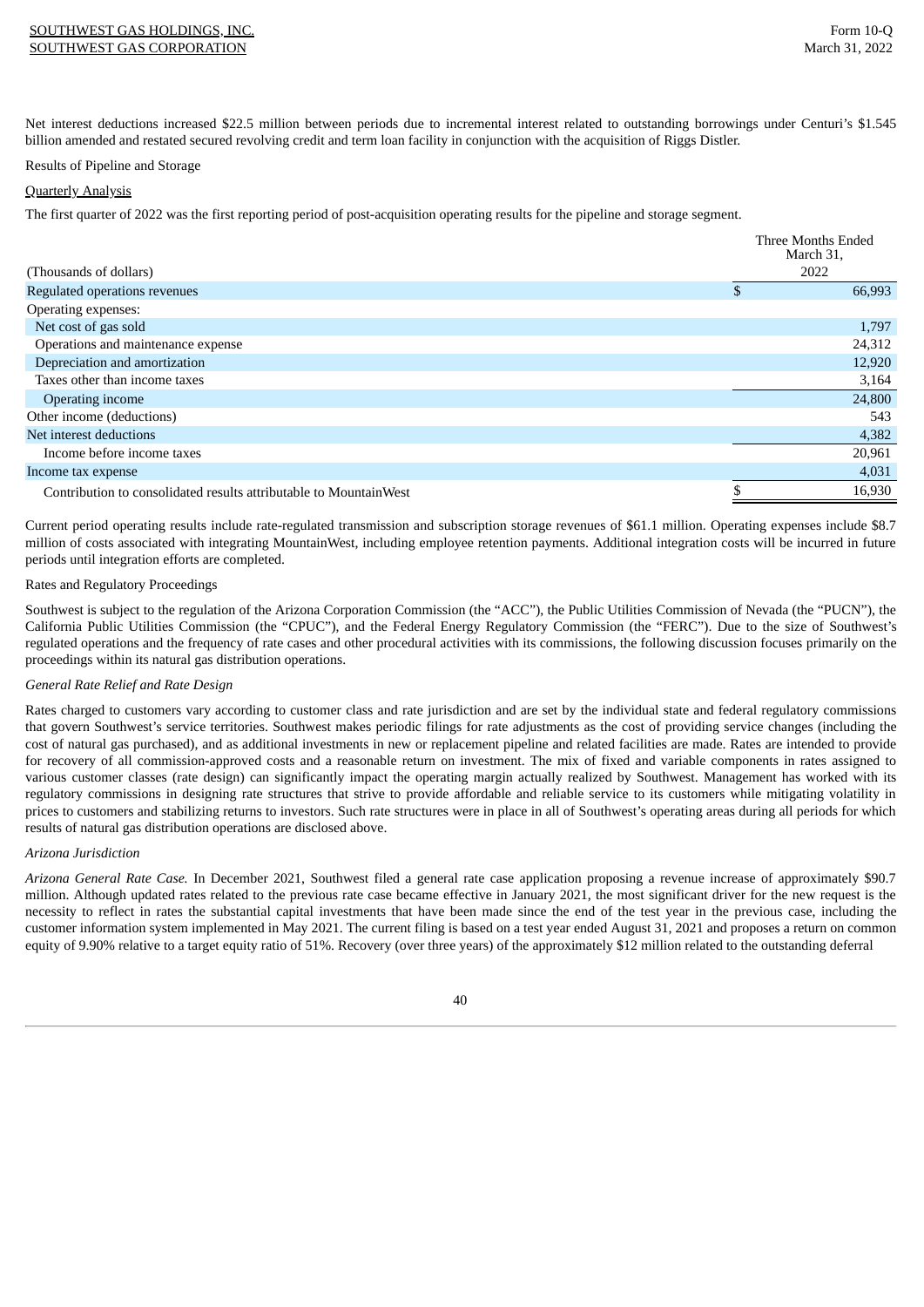### SOUTHWEST GAS HOLDINGS, INC. The state of the state of the state of the state of the state of the state of the state of the state of the state of the state of the state of the state of the state of the state of the state o SOUTHWEST GAS CORPORATION March 31, 2022

balance associated with the LNG facility (see below) is included in the request, along with the approximately \$2.5 million (also over three years) in late payment charges that were suppressed from customer accounts during the COVID-19 pandemic. A request to continue the Delivery Charge Adjustment ("DCA"), Southwest's full-revenue decoupling mechanism, is also included, while no changes to Southwest's existing rate design are proposed. A decision is anticipated by the end of 2022, with new rates expected to be effective in the first quarter of 2023.

*Delivery Charge Adjustment.* The DCA is filed each April, which along with other reporting requirements, contemplates a rate to recover the over- or under-collected margin tracker (decoupling mechanism) amounts based on the balance at the end of the reporting period. An April 2022 filing proposes a rate to return \$10.5 million, the over-collected balance existing at the end of the first quarter 2022.

*Tax Reform.* In the most recently concluded Arizona general rate proceeding, a Tax Expense Adjustor Mechanism ("TEAM") was approved to timely recognize any future tax rate changes resulting from federal or state tax legislation. In addition, the TEAM tracks and returns/recovers the revenue requirement impact of changes in EADIT amortization compared to the amount authorized in the most recently concluded rate case. In December 2021, Southwest filed its inaugural TEAM rate application for the recovery of approximately \$4.3 million associated with the mechanism. The commission staff is expected to issue its report on the filing in the second quarter of 2022 for ACC consideration at a subsequent open meeting.

*Liquefied Natural Gas ("LNG") Facility*. In 2014, Southwest sought ACC preapproval to construct, operate, and maintain a 233,000 dekatherm LNG facility in southern Arizona. This facility is intended to enhance service reliability and flexibility related to natural gas deliveries in the southern Arizona area by providing a local storage option, connecting directly to Southwest's distribution system. Southwest was ultimately granted approval for construction and deferral of costs. The facility was placed in service in December 2019. The capital costs and the operating expenses associated with plant operation were approved and considered as part of Southwest's previous general rate case. Approximately \$12 million in costs, incurred following the inservice date of the facility and after the period considered as part of the previous general rate case, were deferred in the previously authorized regulatory asset account and are included for consideration in the current general rate case application.

*Customer-Owned Yard Line ("COYL") Program*. Southwest originally received approval, in connection with its 2010 Arizona general rate case, to implement a program to conduct leak surveys, and if leaks were present, to replace and relocate service lines and meters for Arizona customers whose meters were set off from the customer's home, representing a non-traditional configuration. A filing in May 2021 proposed the recovery of previously unrecovered surcharge revenue from 2019 and 2020 (collectively, \$13.7 million) over a one-year period. In November 2021, the ACC approved full recovery within the proposed timeline, the rate for which was implemented the same month. In a February 2022 filing, Southwest requested to increase its surcharge revenue by \$3.4 million to recover the revenue requirement associated with previous investments made since August 2020 and through calendar year 2021, with a proposed rate implementation of June 2022.

*Vintage Steel Pipe ("VSP") Program.* Southwest received approval, in connection with its 2016 Arizona general rate case, to implement a VSP replacement program, due to having a substantial amount of pre-1970s vintage steel pipe in Arizona. However, as part of Southwest's most recent rate case decision in 2020, the ACC ultimately decided to discontinue the accelerated VSP program. A filing in May 2021 proposed the recovery of previously unrecovered surcharge revenue relating to investments during 2019 and 2020, with approximately \$60 million to be recovered over a three-year period. In November 2021, the ACC approved full recovery over the proposed three-year timeline, updated rates for which were implemented in March 2022.

*Graham County Utilities.* In April 2021, Southwest and Graham County Utilities, Inc. ("GCU") filed a joint application with the ACC for approval to transfer assets of GCU to Southwest and extend Southwest's Certificate of Public Convenience and Necessity to serve the more than 5,000 associated customers, for a purchase price of \$3.5 million. Approval of the application by the ACC was received in December 2021 with final transfer in mid-January 2022. Former GCU customers continue to be served under existing GCU rates until such time as they are rolled into Southwest's rates, which is proposed to take place in conjunction with the effective date of rates resulting from the currently pending Arizona general rate case.

# *California Jurisdiction*

*California General Rate Case.* In August 2019, Southwest filed a general rate case based on a 2021 test year, seeking authority to increase rates in its California rate jurisdictions, after being granted earlier permission to extend the rate case cycle by two years and continue its 2.75% previously approved Post-Test Year ("PTY") attrition adjustments for 2019 and 2020.

Southwest reached an agreement in principle with the Public Advocate's Office, which was unanimously approved by the CPUC on March 25, 2021, including a \$6.4 million total combined revenue increase with a 10% return on common equity, relative to a 52% equity ratio. Approximately \$4 million of the original proposed increase was associated with a North Lake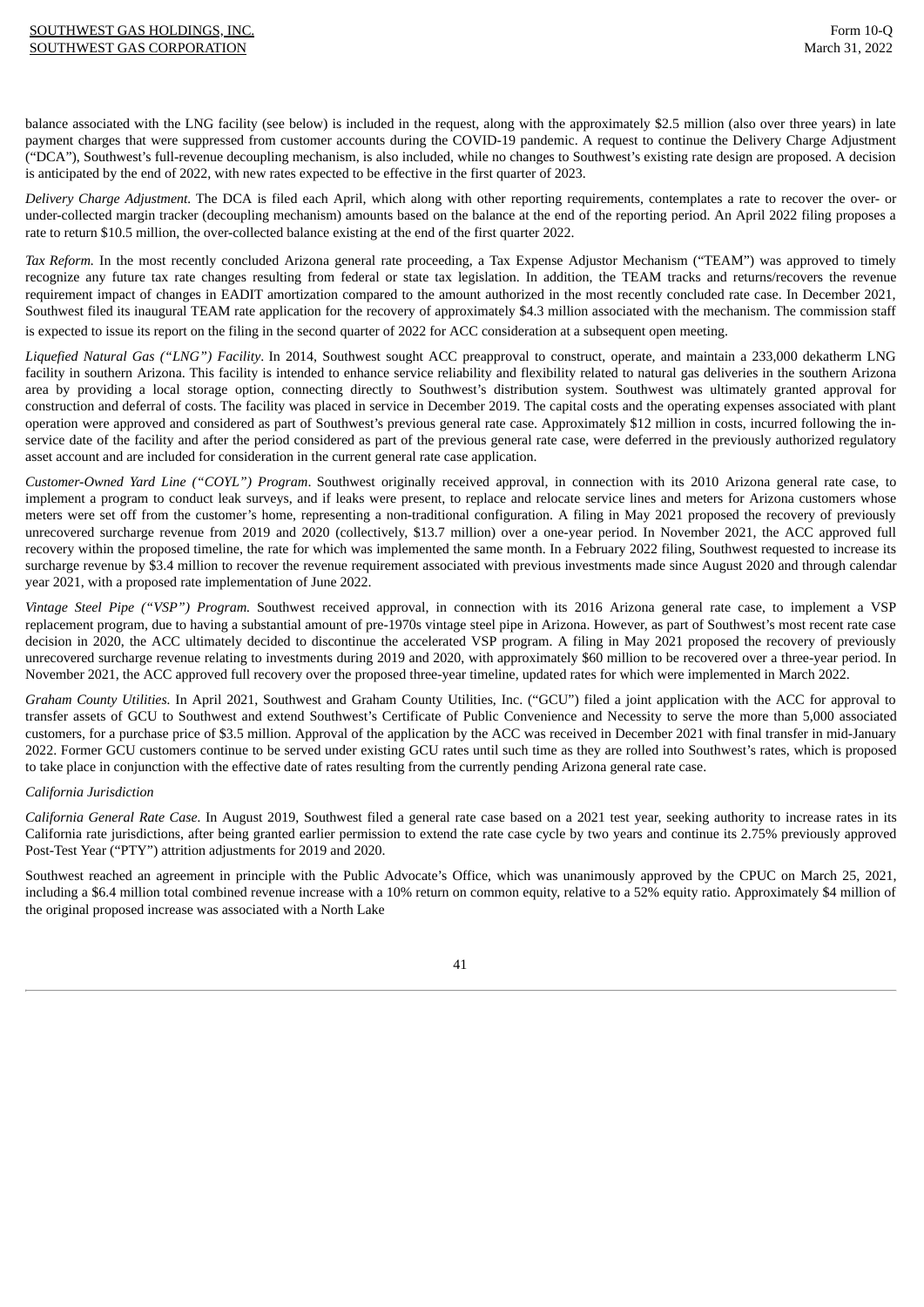Tahoe project that would not ultimately be completed by the beginning of 2021; consequently, the parties agreed to provide for recovery of the cost of service impacts of the project through a future surcharge. The rate case decision maintains Southwest's existing 2.75% annual attrition adjustments and the continuation of the pension balancing account. It also includes cumulative expenditures totaling \$119 million over the five-year rate cycle to implement risk-informed proposals, consisting of a school COYL replacement, meter protection, and pipe replacement programs. Although new rates were originally anticipated to be in place by January 1, 2021, in light of an administrative delay, Southwest was granted authority to establish a general rate case memorandum account to track the impacts related to the delay in the implementation of new rates for purposes of later recovery. New rates were ultimately implemented April 1, 2021.

*Attrition Filing.* Following the 2021 implementation of rates approved as part of the general rate case, Southwest is also authorized to implement annual PTY attrition increases of 2.75%, the first annual adjustment of which began in January 2022.

*Customer Data Modernization Initiative ("CDMI").* In April 2019, Southwest filed an application with the CPUC seeking authority to establish a two-way, interest-bearing balancing account to record costs associated with the CDMI to mitigate adverse financial implications associated with this multi-year project (including a new customer information system, ultimately implemented in May 2021). Effective October 2019, the CPUC granted a memorandum account, which allowed Southwest to track costs, including operations and maintenance costs and capital-related costs, such as depreciation, taxes, and return associated with California's portion of the CDMI (initially estimated at \$19 million). The balance tracked in the memorandum account was transferred to the two-way balancing account in July 2020. A rate to begin recovering the balance accumulated through June 30, 2020 was established and made effective September 1, 2020, and updated in January 2021, August 2021, and January 2022. This rate is expected to be updated at least annually.

*Carbon Offset Program.* In March 2022, Southwest filed an application to seek approval to offer a voluntary program to California customers to purchase carbon offsets in an effort to provide customers additional options to reduce their respective GHG emissions. A request to establish a two-way balancing account to track program-related costs and revenues was included as part of the application. Southwest anticipates a decision in 2023.

### *Nevada Jurisdiction*

*Nevada General Rate Case*. On August 31, 2021, Southwest filed its most recent general rate case, which was further updated by a certification filing on December 17, 2021. The request proposed a combined revenue increase of approximately \$28.7 million (as of certification); the most significant driver for the new request is the necessity to reflect in rates the substantial capital investments that have been made since the end of the test year in the previous case, including the customer information system that was implemented in May 2021. The filing included a proposed return on common equity of 9.90% with a target equity ratio of 51%; recovery over two years of approximately \$6.6 million in previously deferred late payment charges related to a regulatory asset associated with COVID-19; and continuation of full revenue decoupling under the General Revenues Adjustment ("GRA") mechanism. The filing utilized a test year ended May 31, 2021 with certification-period adjustments through November 30, 2021. On February 7, 2022, the parties filed a stipulation with the PUCN, providing for a statewide revenue increase of \$14.05 million, a return on common equity of 9.40% relative to a 50% target equity ratio, and continuation of Southwest's full revenue decoupling mechanism. The stipulation was approved by the commission, and new rates became effective April 1, 2022. The commission's order did not include recovery of the approximate \$6.6 million in previously deferred late payment charges related to a regulatory asset associated with COVID 19 (as noted below).

*General Revenues Adjustment.* As noted above, the continuation of the GRA was affirmed as part of Southwest's most recent general rate case with an expansion to include a large customer class (with average monthly throughput requirements greater than 15,000 therms), effective April 2022. Southwest makes Annual Rate Adjustment ("ARA") filings to update rates to recover or return amounts associated with various regulatory mechanisms, including the GRA. Southwest made its most recent ARA filing in November 2021 related to balances as of September 30, 2021. New rates related to that filing will be effective July 1, 2022. While there is no impact to net income overall from adjustments to recovery rates associated with the related regulatory balances, operating cash flows are impacted by such changes.

*COYL Program.* In August 2021, Southwest filed a joint petition with the Regulatory Operations Staff of the PUCN proposing a Nevada COYL replacement program to include residential COYLs, public school COYLs, and any other COYLs that are identified to be a safety concern. The petition was approved in January 2022 and provides for capital investments up to \$5 million per year for five years and the establishment of a regulatory asset to track the capital-related costs. After five years, the program will be reassessed to determine if it should be continued.

*Infrastructure Replacement Mechanism.* In 2014, the PUCN approved final rules for the Gas Infrastructure Replacement ("GIR") mechanism, which provided for the deferral and recovery of certain costs associated with accelerated replacement of qualifying infrastructure that would not otherwise provide incremental revenues between general rate cases. Associated with the replacement of various types of pipe infrastructure under the mechanism (Early Vintage Plastic Pipe, COYL, and VSP), the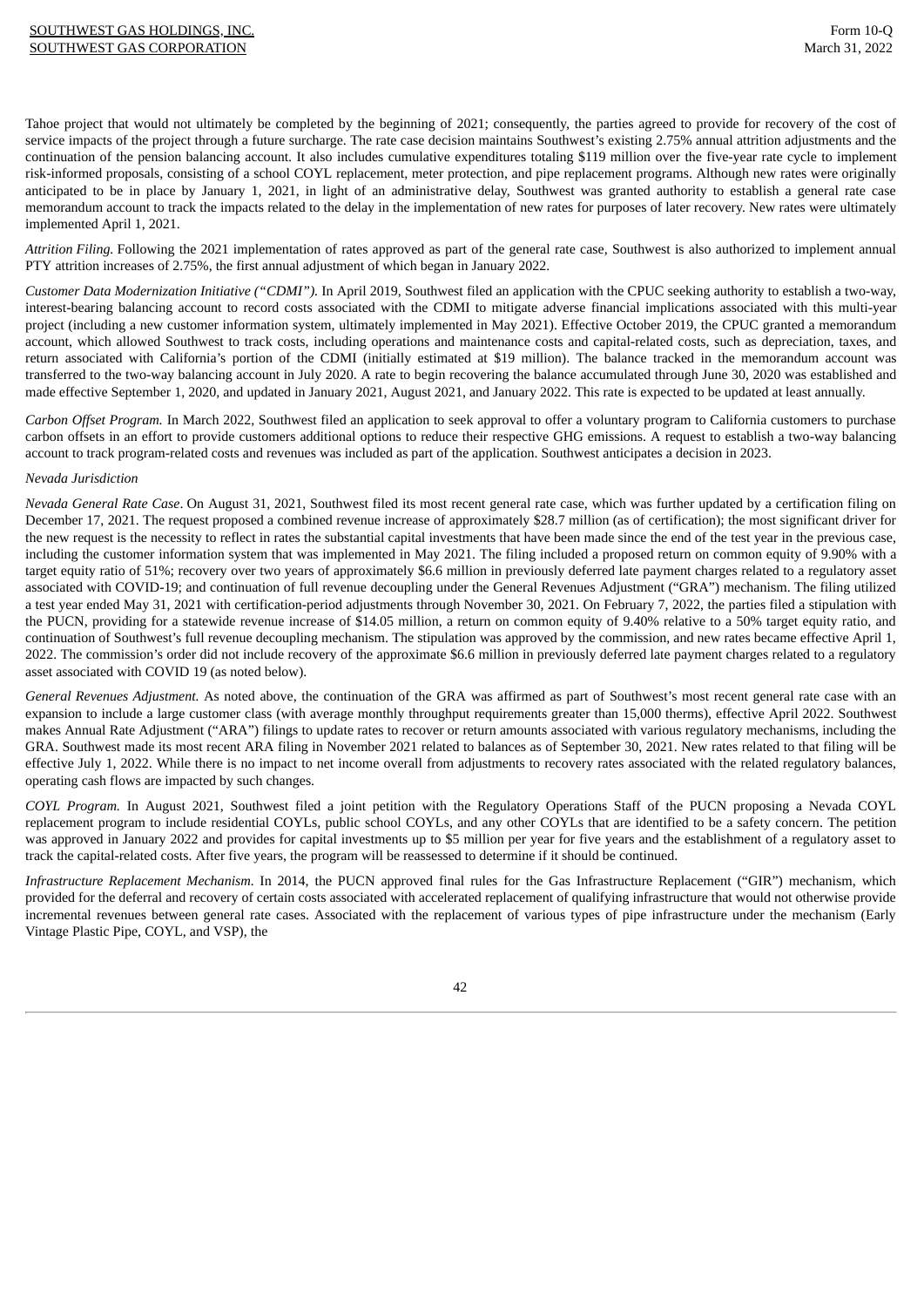related regulations provide Southwest with the opportunity to file a GIR "Advance Application" annually to seek preapproval of qualifying replacement projects.

In cases where preapproval of projects is requested and granted, a GIR rate application is separately filed to reset the GIR recovery surcharge rate related to previously approved and completed projects. On September 30, 2021, Southwest filed its latest rate application to reset the recovery surcharge to include cumulative deferrals through August 31, 2021. The updated surcharge rate is expected to result in an annual revenue decrease of approximately \$1.4 million in southern Nevada and an annual revenue increase of \$66,000 in northern Nevada. The parties reached a stipulation that was approved by the commission and new rates became effective January 1, 2022.

*Conservation and Energy Efficiency.* The PUCN allows deferral (and later recovery) of approved conservation and energy efficiency costs, recovery rates for which are adjusted in association with ARA filings. In its November 2021 ARA filing, Southwest proposed annualized margin decreases of \$574,000 and \$434,700 for southern and northern Nevada, respectively, requested to become effective in July 2022. In May 2021, Southwest filed its Conservation and Energy Efficiency plan for the years 2022 – 2024, with a proposed annual budget amount of approximately \$3 million. A PUCN decision received in the fourth quarter 2021 authorized the continuation of Southwest's currently authorized programs and an annual budget of approximately \$1.3 million.

*Expansion and Economic Development Legislation*. In January 2016, final regulations were approved by the PUCN associated with legislation ("SB 151") previously introduced and signed into law in Nevada. The legislation authorized natural gas utilities to expand their infrastructure to provide service to unserved and underserved areas in Nevada.

In November 2017, Southwest filed for preapproval of a project to extend service to Mesquite, Nevada, in accordance with the SB 151 regulations. Ultimately, the PUCN issued an order approving Southwest's proposal for the expansion, and Southwest provides periodic updates and adjusts the rates to recover the revenue requirement associated with the investments to serve customers as part of the ARA filings and rate case proceedings. As of March 2022, approximately 40 miles of natural gas infrastructure has been installed throughout the Mesquite expansion area.

In June 2019, Southwest filed for preapproval to construct the infrastructure necessary to expand natural gas service to Spring Creek, near Elko, Nevada, and to implement a cost recovery methodology to recover the associated revenue requirement consistent with the SB 151 regulations. The expansion facilities consist of a high-pressure approach main and associated regulator stations, an interior backbone, and an extension of the distribution system from the interior backbone. The total capital investment was estimated to be \$61.9 million. A stipulation was reached with the parties and approved by the PUCN in December 2019, including in regard to the rate recovery allocation amongst northern Nevada, Elko, and Spring Creek expansion customers. Construction began in the third quarter of 2020, and service commenced to the first Spring Creek customers in December 2020. As of March 31, 2022, approximately 28 miles of natural gas infrastructure has been installed throughout the Spring Creek expansion area, and is anticipated to be completed in 2026.

*Regulatory Asset Related to COVID-19.* The PUCN issued an order directing utilities within the state to establish regulatory asset accounts, effective March 12, 2020, the date the Governor declared a state of emergency related to COVID-19, to track the financial impacts associated with maintaining service for customers affected by COVID-19, including those whose service would have been otherwise terminated/disconnected. These amounts, totaling approximately \$6.6 million, were included in Southwest's recently concluded general rate case request. The commission ultimately decided that the deferred late payment charges that made up the \$6.6 million did not qualify as costs of maintaining service and denied recovery. However, this amount was previously fully reserved by management pending the outcome of the ultimate proceeding.

*Carbon Offset Program.* In June 2021, Southwest filed an application to seek approval to offer a voluntary program to northern and southern Nevada customers to purchase carbon offsets in an effort to provide customers additional options to reduce their respective GHG emissions. A request to establish a regulatory asset to track program-related costs and revenues was included as part of the application. The parties reached a stipulation that was approved by the commission in December 2021 approving Southwest's proposal. Implementation of the program is expected in the second quarter of 2022.

### *FERC Jurisdiction*

*General Rate Case.* In 2020, Great Basin Gas Transmission Company ("Great Basin"), a wholly owned subsidiary of Southwest, reached an agreement in principle with the FERC Staff providing that its three largest transportation customers and all storage customers would be required to have primary service agreement terms of at least five years, that term-differentiated rates would continue generally, and included a 9.90% pre-tax rate of return. Interim rates were made effective February 2020. As part of the settlement, Great Basin will not file a rate case later than May 31, 2025.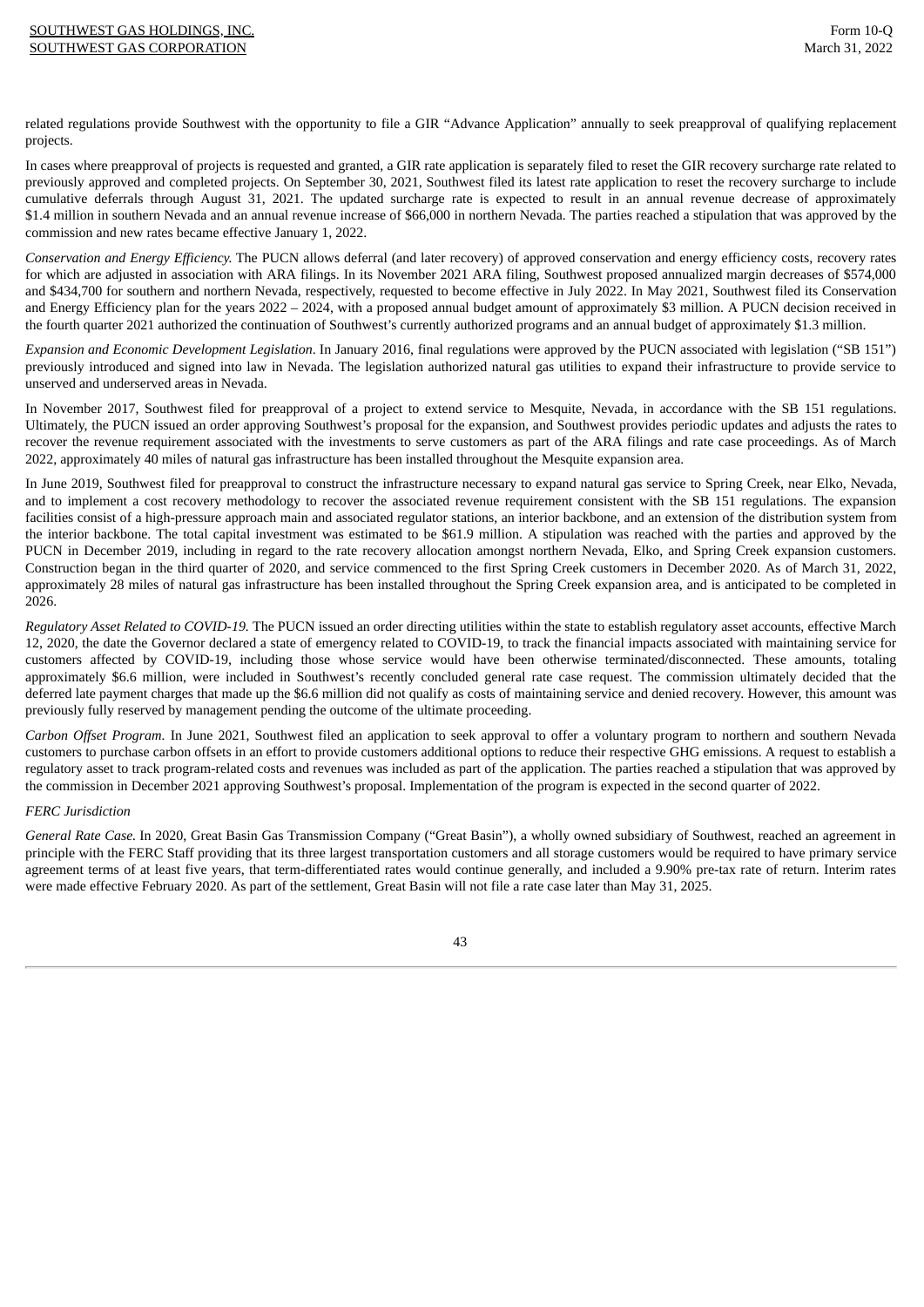### PGA Filings

The rate schedules in all of Southwest's service territories contain provisions that permit adjustment to rates as the cost of purchased gas changes. These deferred energy provisions and purchased gas adjustment clauses are collectively referred to as "PGA" clauses. Differences between gas costs recovered from customers and amounts paid for gas by Southwest result in over- or under-collections. Balances are recovered from or refunded to customers on an ongoing basis with interest. As of March 31, 2022, under-collections in each of Southwest's service territories resulted in an asset of \$368 million on the Company's and Southwest's Condensed Consolidated Balance Sheets. The increase in the PGA balance during the first quarter of 2022 includes nearly \$400 million in commodity and transmission costs incurred during this period. See also *Deferred Purchased Gas Costs* in **Note 1 – Background, Organization, and Summary of Significant Accounting Policies** in this quarterly report on Form 10-Q**.**

Filings to change rates in accordance with PGA clauses are subject to audit by state regulatory commission staffs. PGA changes impact cash flows but have no direct impact on operating margin. However, gas cost deferrals and recoveries can impact comparisons between periods of individual consolidated income statement components. These include Regulated operations revenues, Net cost of gas sold, Net interest deductions, and Other income (deductions).

The following table presents Southwest's outstanding PGA balances receivable/(payable):

| (Thousands of dollars) | March 31, 2022 |         | December 31, 2021 |  | March 31, 2021 |
|------------------------|----------------|---------|-------------------|--|----------------|
| Arizona                |                | 255,472 | 214,387           |  | 194,446        |
| Northern Nevada        |                | 13,700  | 12,632            |  | 3,036          |
| Southern Nevada        |                | 93,153  | 55,967            |  | 31,849         |
| California             |                | 5.629   | 8,159             |  | 9,555          |
|                        |                | 367,954 | 291,145           |  | 238,886        |

Not included in the PGA balances table above are \$297,000 at March 31, 2022 and \$5.7 million at December 31, 2021 in deferred purchased gas cost liabilities for MountainWest.

### Capital Resources and Liquidity

Historically, cash on hand and cash flows from operations have provided a substantial portion of cash used in investing activities (primarily for construction expenditures and property additions). In recent years, Southwest has undertaken significant pipe replacement activities to fortify system integrity and reliability, including on an accelerated basis in association with certain gas infrastructure replacement programs. This activity has necessitated the issuance of both debt and equity securities to supplement cash flows from operations. The Company, in executing on its plans to fund the MountainWest acquisition, initially funded the transaction through short-term borrowings, which would be refinanced through a multi-pronged permanent financing plan by the second quarter of 2022, some of which was executed during the first quarter of 2022 as the Company used \$452 million in net proceeds from its underwritten offering of common stock to repay a portion of such short-term borrowings. In the interim, its working capital resources are necessarily low compared to its short-term obligations, which will be alleviated once management completes its execution on the remainder of its plan. The Company's capitalization strategy is to maintain an appropriate balance of equity and debt to preserve investment-grade credit ratings, which help minimize interest costs. Investment-grade credit ratings have been maintained following the acquisition.

The Company's Cash and cash equivalents as of March 31, 2022 and December 31, 2021 were \$625 million and \$223 million, respectively. The increase in Cash and cash equivalents between periods is largely attributable to Southwest's net proceeds received from the \$600 million 4.05% Senior Notes issuance in March 2022, which were partially used in March 2022 to pay down amounts then outstanding on the credit facility, and in April 2022, to redeem the \$250 million 3.875% Senior Notes then maturing, in addition to funding interest payments on various debt (\$23 million), with the remaining cash available for general corporate purposes. Additionally, the Company received a \$34 million dividend from MountainWest in March 2022, which was partially used in April 2022 to pay a post-closing payment adjustment to the sellers in connection with the MountainWest acquisition (see **Note 8 - Business Acquisitions**).

# *Cash Flows*

### Southwest Gas Holdings, Inc.:

*Operating Cash Flows.* Cash flows from consolidated operating activities increased \$239 million in the first three months of 2022 as compared to the same period of 2021. The improvement in cash flows primarily resulted from the change in purchased gas costs, including amounts incurred and deferred, as well as when amounts are incorporated in customer bills to recover or return deferred balances. The prior period included a \$50 million incremental contribution to the noncontributory qualified

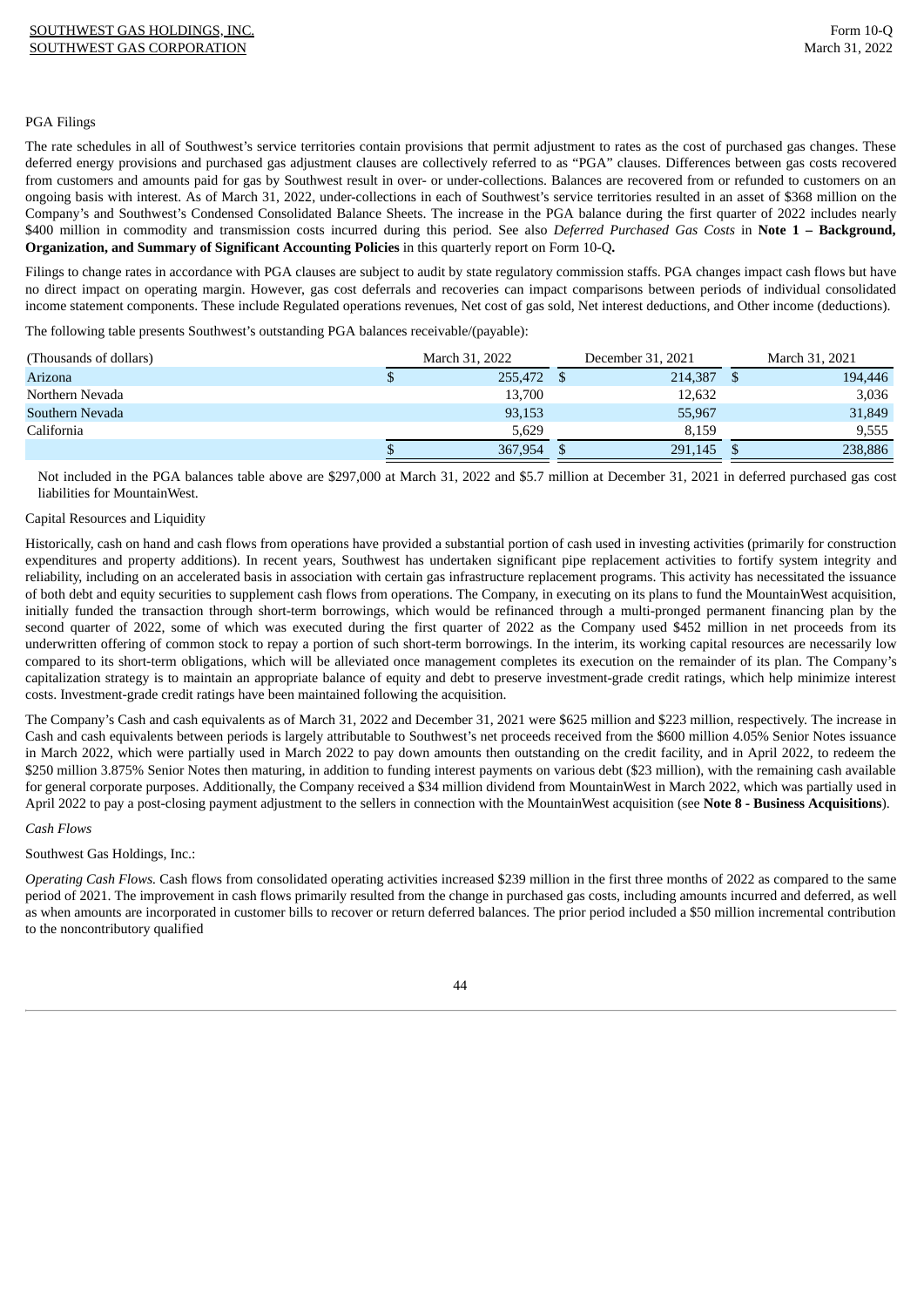retirement plan (reflected as a change in other liabilities and deferred credits). Other impacts include benefits from depreciation and changes in components of working capital overall, including collections of accounts receivable balances in the utility infrastructure services segment.

The corporate and administrative expenses/outflows for Southwest Gas Holdings, Inc. in the three- and twelve-month periods ended March 31, 2022 include expenses incurred related to shareholder activism, in addition to expenses and financing costs for the MountainWest acquisition, as well as expenses for services performed following December 31, 2021, but related to the acquisition.

*Investing Cash Flows.* Cash used in consolidated investing activities increased \$9 million in the first three months of 2022 as compared to the same period of 2021. The change was primarily due to an increase in capital expenditures in the natural gas distribution segment.

*Financing Cash Flows.* Net cash provided by consolidated financing activities increased \$163 million in the first three months of 2022 as compared to the same period of 2021. The change was primarily due to Southwest's issuance of \$600 million in notes, in addition to the Company's \$452 million in net proceeds from the issuance of common stock in an underwritten public offering in the current period. Part of the proceeds of Southwest's notes issuance was used to pay down the amounts then outstanding under the long-term portion of its credit facility. The Company used the net proceeds from the common stock issuance to repay a portion of its 364-day Term Loan Facility that was funded in December 2021. In February 2022, Southwest also redeemed \$25 million 7.78% series Medium-term notes then maturing. By comparison, the prior period included \$203 million net proceeds from the short-term portion of Southwest's credit facility and the Company's credit facility, all of which is considered short-term.

The capital requirements and resources of the Company generally are determined independently for the individual business segments. Each business segment is generally responsible for securing its own financing sources. However, the holding company may raise funds through stock issuances or other external financing sources in support of each business segment.

#### Southwest Gas Corporation:

*Operating Cash Flows.* Cash flows provided by operating activities increased \$260 million in the first three months of 2022 as compared to the same period of 2021. The improvement in operating cash flows was primarily attributable to the impacts related to deferred purchased gas costs, as well as to other working capital changes.

*Investing Cash Flows.* Cash used in investing activities increased \$10 million in the first three months of 2022 as compared to the same period of 2021. The change was primarily due to increases in capital expenditures in 2022 as compared to the same period in the prior year. See also *Gas Segment Construction Expenditures and Financing* below.

*Financing Cash Flows.* Net cash provided by financing activities increased \$179 million in the first three months of 2022 as compared to the same period of 2021. The increase was primarily due to Southwest's issuance of \$600 million in notes in the first quarter of 2022 that was not used until April 2022 to redeem \$250 million in maturing notes, but was used to repay the then outstanding amounts on its credit facility. Offsetting this increase was the redemption of \$25 million 7.78% series Medium-term notes that matured in February 2022, parent contributions received in the first quarter of 2021 that did not recur in 2022, and proceeds in the prior year from a \$250 million Term Loan issued to fund increased gas purchased costs during the 2021 freeze. See **Note 5 – Debt**.

### *Gas Segment Construction Expenditures, Debt Maturities, and Financing*

During the twelve-month period ended March 31, 2022, construction expenditures for the natural gas distribution segment were \$615 million (not including amounts incurred for capital expenditures but not yet paid). The majority of these expenditures represented costs associated with the replacement of existing transmission, distribution, and general plant to fortify system integrity and reliability.

Management estimates natural gas segment construction expenditures during the five-year period ending December 31, 2026 will be approximately \$2.5 to \$3.5 billion. Of this amount, approximately \$650 million to \$700 million is scheduled to be incurred in 2022. Southwest plans to continue to request regulatory support to undertake projects, or to accelerate projects as necessary, for the improvement of system flexibility and reliability, or to expand, where relevant, to unserved or underserved areas. Southwest may expand existing, or initiate new, programs. Significant replacement activities are expected to continue well beyond the next few years. See also **Rates and Regulatory Proceedings**. During the three-year period, cash flows from operating activities of Southwest are expected to provide approximately 69% of the funding for gas operations of Southwest and total construction expenditures and dividend requirements. As of March 31, 2022, Southwest had \$250 million, 3.875% notes maturing (repaid in April 2022), and a \$250 million Term Loan due in March 2023. Any additional cash requirements, including construction-related, and pay down or refinancing of debt, are expected to be provided by existing credit facilities,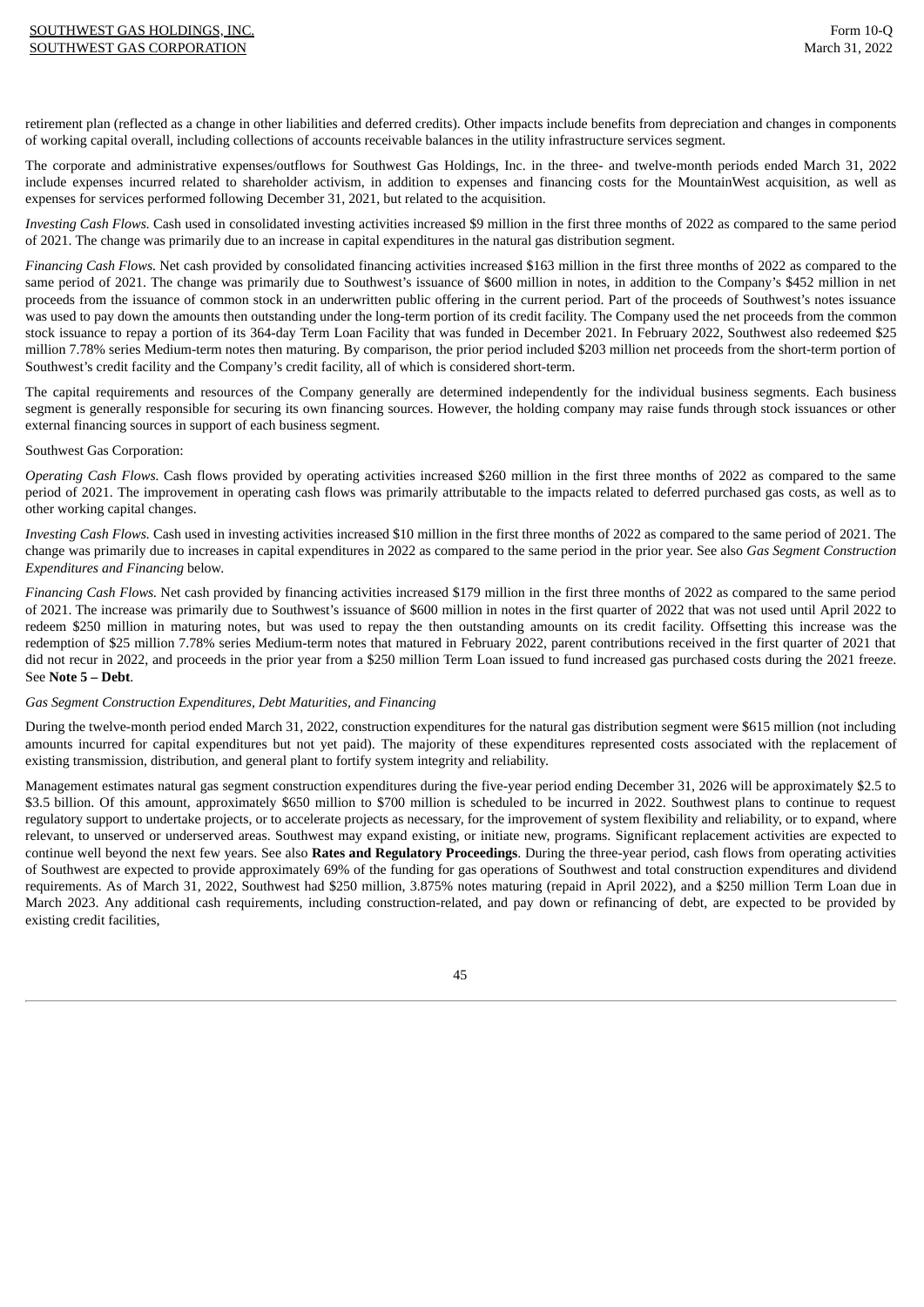equity contributions from the Company, and/or other external financing sources. The timing, types, and amounts of additional external financings will be dependent on a number of factors, including the cost of gas purchases, conditions in the capital markets, timing and amounts of rate relief, timing and amounts of surcharge collections from, or amounts returned to, customers related to other regulatory mechanisms and programs, as well as growth levels in Southwest's service areas and earnings. External financings may include the issuance of debt securities, bank and other short-term borrowings, and other forms of financing.

#### *Bonus Depreciation*

In 2017, with the enactment of U.S. tax reform, the bonus depreciation deduction percentage changed from 50% to 100% for "qualified property" placed in service after September 27, 2017 and before 2023. The bonus depreciation tax deduction phases out starting in 2023, by 20% for each of the five following years. Qualified property excludes public regulated operations property. The Company estimates bonus depreciation will defer the payment of approximately \$27 million (which relates to utility infrastructure services operations) of federal income taxes for 2022.

### *Dividend Policy*

Dividends are payable on the Company's common stock at the discretion of the Board. In setting the dividend rate, the Board currently targets a payout ratio of 55% to 65% of consolidated earnings per share and considers, among other factors, current and expected future earnings levels, our ongoing capital expenditure plans, expected external funding needs, and our ability to maintain strong investment-grade credit ratings and liquidity. The Company has paid dividends on its common stock since 1956 and has increased that dividend each year since 2007. In February 2022, the Board elected to increase the quarterly dividend from \$0.595 to \$0.62 per share, representing a 4.2% increase, effective with the June 2022 payment.

#### *Liquidity*

Liquidity refers to the ability of an enterprise to generate sufficient amounts of cash through its operating activities and external financing to meet its cash requirements. Several factors (some of which are out of the control of the Company) that could significantly affect liquidity in the future include: variability of natural gas prices, changes in ratemaking policies of regulatory commissions, regulatory lag, customer growth in the natural gas distribution segment, the ability to access and obtain capital from external sources, interest rates, changes in income tax laws, pension funding requirements, inflation, and the level of earnings. Natural gas prices and related gas cost recovery rates, as well as plant investment, have historically had the most significant impact on liquidity.

On an interim basis, Southwest defers over- or under-collections of gas costs to PGA balancing accounts. In addition, Southwest uses this mechanism to either refund amounts over-collected or recoup amounts under-collected as compared to the price paid for natural gas during the period since the last PGA rate change went into effect. At March 31, 2022, the combined balance in the PGA accounts totaled an under-collection of \$368 million. See **PGA Filings** for more information.

In March 2022, Southwest amended its \$250 million Term Loan, extending the maturity date to March 21, 2023. The proceeds were originally used to fund the increased cost of natural gas supply during the month of February 2021 caused by extreme weather conditions in the central U.S. The Term Loan was extended as a result of the current gas cost environment and management's funding plans for purchases.

In March 2022, Southwest issued \$600 million aggregate principal amount of 4.05% Senior Notes at a discount of 0.65%. The notes will mature in March 2032. Southwest used the net proceeds to redeem \$250 million 3.875% notes due in April 2022 and to repay outstanding amounts under its credit facility, with the remaining net proceeds used for general corporate purposes.

Southwest has a credit facility, with a borrowing capacity of \$400 million, which expires in April 2025. Southwest designates \$150 million of the facility for long-term borrowing needs and the remaining \$250 million for working capital purposes. The maximum amount outstanding on the long-term portion of the credit facility (including a commercial paper program) during the first three months of 2022 was \$150 million. The maximum amount outstanding on the short-term portion of the credit facility during the first three months of 2022 was \$85 million. As of March 31, 2022, no borrowings were outstanding on the short-term or long-term portions of this credit facility. The credit facility can be used as necessary to meet liquidity requirements, including temporarily financing under-collected PGA balances, or meeting the refund needs of over-collected balances. The credit facility has been adequate for Southwest's working capital needs outside of funds raised through operations and other types of external financing. As indicated, any additional cash requirements would include the existing credit facility, equity contributions from the Company, and/or other external financing sources.

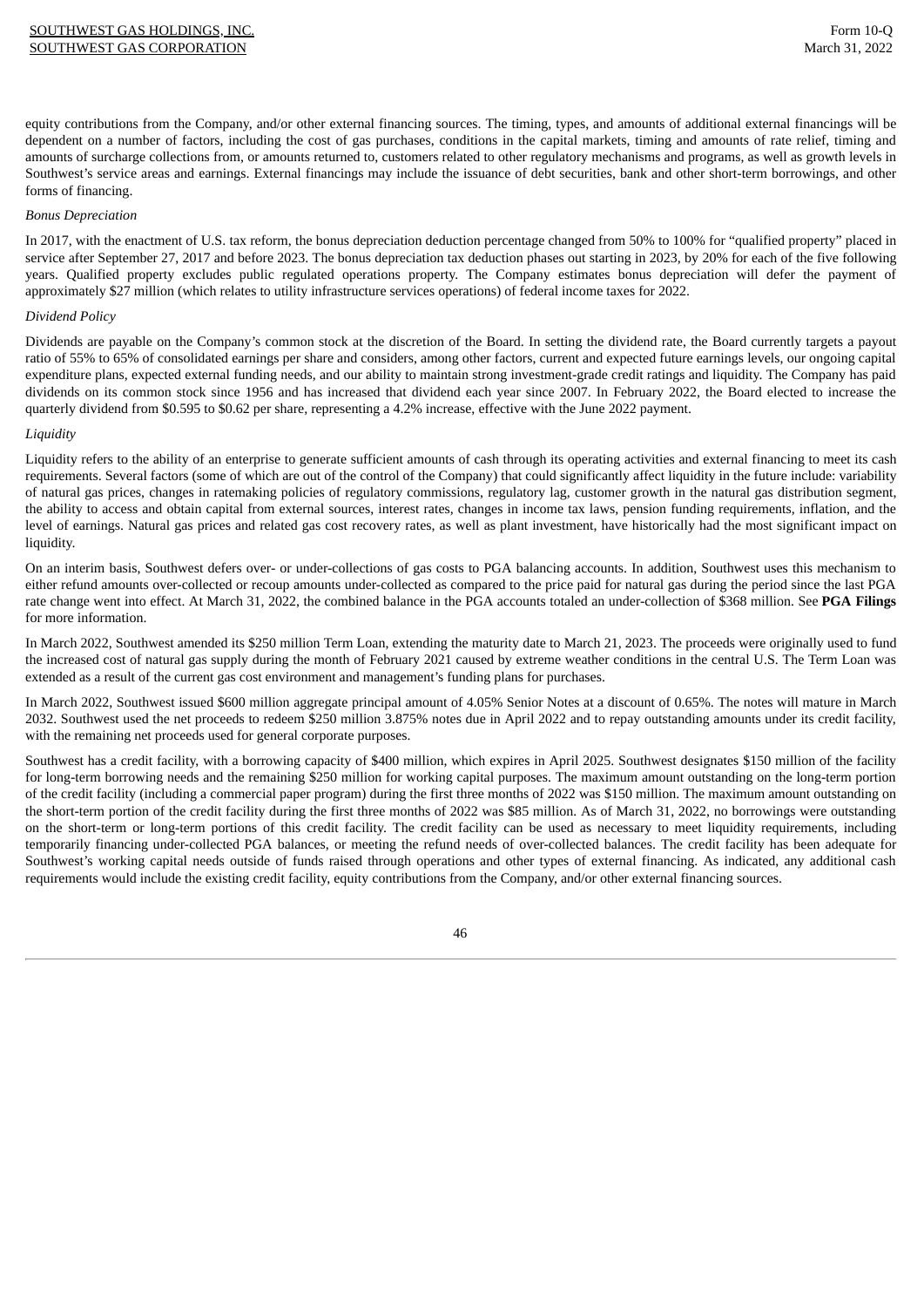Southwest has a \$50 million commercial paper program. Any issuance under the commercial paper program is supported by Southwest's current revolving credit facility and, therefore, does not represent additional borrowing capacity. Any borrowing under the commercial paper program during 2022 will be designated as long-term debt. Interest rates for the commercial paper program are calculated at the current commercial paper rate during the borrowing term. At March 31, 2022, there were no borrowings outstanding under this program.

Centuri has a senior secured revolving credit and term loan facility. The line of credit portion comprises \$400 million; associated amounts borrowed and repaid are available to be re-borrowed. The term loan facility portion provided approximately \$1.145 billion. The term loan facility expires on August 27, 2028 and the revolving credit facility expires on August 27, 2026. This multi-currency facility allows the borrower to request loan advances in either Canadian dollars or U.S. dollars. The obligations under the credit agreement are secured by present and future ownership interests in substantially all direct and indirect subsidiaries of Centuri, substantially all of the tangible and intangible personal property of each borrower, certain of their direct and indirect subsidiaries, and all products, profits, and proceeds of the foregoing. Centuri assets securing the facility at March 31, 2022 totaled \$2.4 billion. The maximum amount outstanding on the combined facility during the first three months of 2022 was \$1.2 billion. As of March 31, 2022, \$108 million was outstanding on the revolving credit facility, in addition to \$1.01 billion that was outstanding on the term loan portion of the facility. Also at March 31, 2022, there was approximately \$239 million, net of letters of credit, available for borrowing under the line of credit.

Southwest Gas Holdings, Inc. has a credit facility with a borrowing capacity of \$200 million that expires in December 2026. This facility is intended for short-term financing needs. At March 31, 2022, \$69 million was outstanding under this facility.

In November 2021, the Company entered into a \$1.6 billion delayed-draw Term Loan Facility that was funded on December 31, 2021 in connection with the acquisition of MountainWest. This term loan matures on December 30, 2022. There was \$1.16 billion outstanding under this Term Loan Facility as of March 31, 2022, included in the total of \$1.474 billion of total short-term debt and current maturities of \$291 million. This contributed to a negative working capital position of \$584 million as of March 31, 2022, and the Company does currently not have sufficient liquidity or capital resources to repay this debt at maturity without issuing new debt or equity. In April 2022, the Company used a portion of proceeds from the issuance of \$600 million Senior Notes issued in March 2022 to redeem \$250 million in Senior Notes then maturing and included in current maturities as of March 31, 2022. In March 2022, the Company used net proceeds from the issuance of a common stock offering (see below) to repay a portion of borrowings under the Term Loan Facility. Management intends to satisfy the remainder of this obligation through the issuance of long-term debt. However, management maintains the discretion to seek alternative sources, and can provide no assurances as to its ability to refinance this obligation with the intended method or on attractive terms.

In March 2022, the Company sold, through a prospectus supplement under its Universal Shelf program, an aggregate of 6,325,000 shares of common stock, with an underwritten public offering price of \$74.00 per share, resulting in proceeds to the Company of \$452.2 million, net of the underwriters' discount of \$15.8 million. The Company used the net proceeds to repay a portion of the outstanding borrowings under the 364-day term loan credit agreement that was used to initially fund the MountainWest acquisition.

In April 2021, the Company entered into a Sales Agency Agreement between the Company and BNY Mellon Capital Markets, LLC and J.P. Morgan Securities LLC (the "Equity Shelf Program") for the offer and sale of up to \$500 million of common stock from time to time in at-the-market offerings under the related prospectus supplement filed with the Securities and Exchange Commission (the "SEC") the same month. There was no activity under this multi-year program during the first quarter of 2022. Net proceeds from the sales of shares of common stock under the Equity Shelf Program are intended for general corporate purposes, including the acquisition of property for the construction, completion, extension, or improvement of pipeline systems and facilities located in and around the communities served by Southwest, as well as for repayment or repurchase of indebtedness (including amounts outstanding from time to time under the credit facilities, senior notes, Term Loan or future credit facilities), and to provide for working capital. The Company had approximately \$341.8 million available under the program as of March 31, 2022.

During the twelve months ended March 31, 2022, 2,302,407 shares were issued in at-the-market offerings under the foregoing program at an average price of \$68.70 per share with gross proceeds of \$158.2 million, agent commissions of \$1.6 million, and net proceeds of \$156.6 million under the equity shelf program noted above. See **Note 4 – Common Stock** for more information.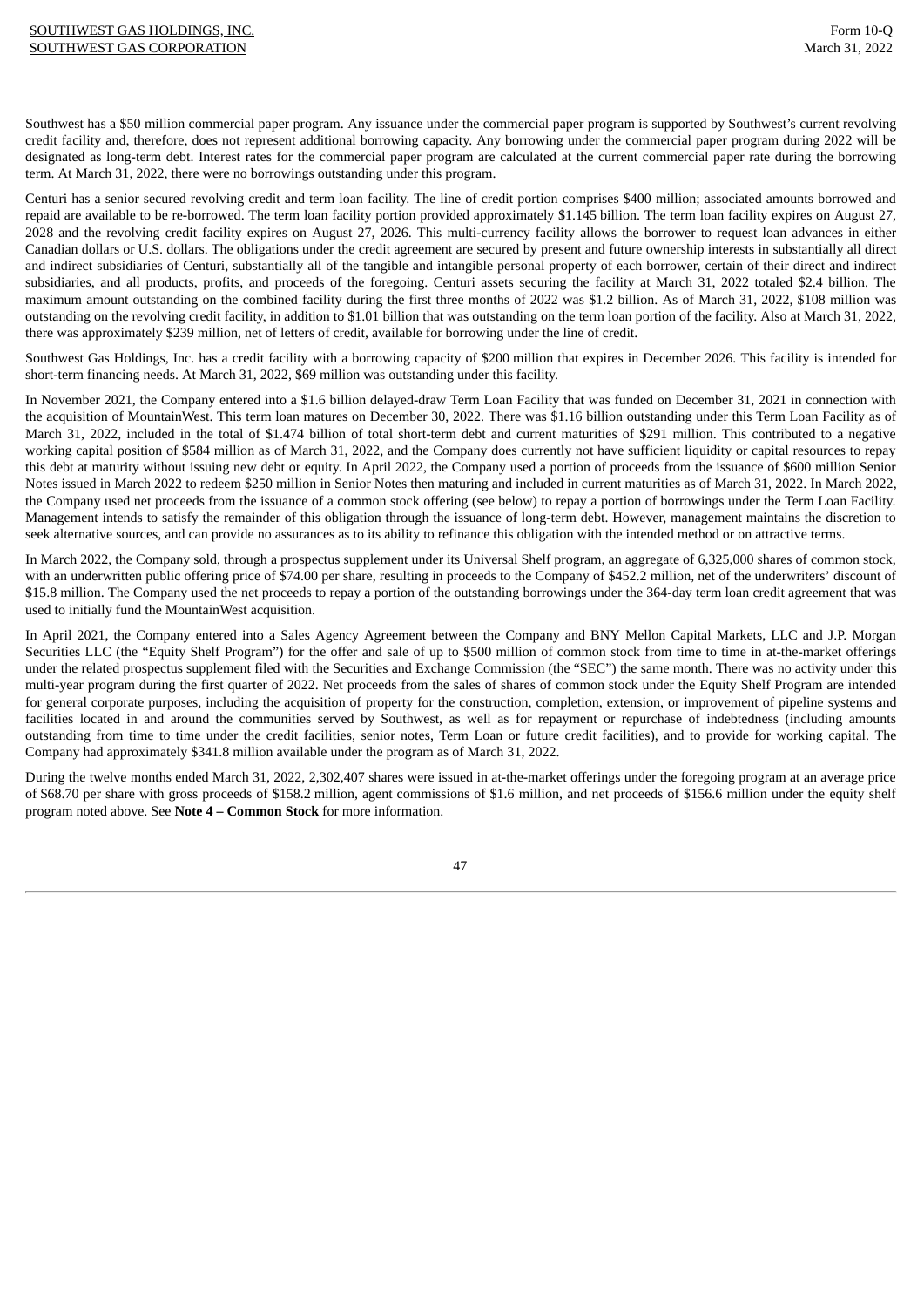Interest rates for the Company's Term Loan Facility and Centuri's credit facility contain LIBOR-based rates. Certain LIBOR-based rates are scheduled to be discontinued as a benchmark or reference rate after 2021, while other LIBOR-based rates are scheduled to be discontinued after June 2023. As of March 31, 2022, the Company had \$2.17 billion billion in aggregate outstanding borrowings under Centuri's credit facility and the Company's Term Loan Facility. In order to mitigate the impact of a LIBOR discontinuance on the Company's financial condition and results of operations, management will monitor developments and work with lenders, where relevant, to determine the appropriate replacement/alternative reference rate for variable rate debt. At this time the Company can provide no assurances as to the impact a LIBOR discontinuance will have on its financial condition or results of operations. Any alternative rate may be less predictable or less attractive than LIBOR.

### Forward-Looking Statements

This quarterly report contains statements which constitute "forward-looking statements" within the meaning of the Private Securities Litigation Reform Act of 1995 ("Reform Act"). All statements other than statements of historical fact included or incorporated by reference in this quarterly report are forwardlooking statements, including, without limitation, statements regarding the Company's plans, objectives, goals, intentions, projections, strategies, future events or performance, negotiations, and underlying assumptions. The words "may," "if," "will," "should," "could," "expect," "plan," "anticipate," "believe," "estimate," "predict," "project," "continue," "forecast," "intend," "endeavor," "promote," "seek," and similar words and expressions are generally used and intended to identify forward-looking statements. For example, statements regarding plans to review a full range of strategic alternatives to maximize stockholder value, refinance near-term maturities, to separate Centuri from the Company, those regarding operating margin patterns, customer growth, the composition of our customer base, price volatility, seasonal patterns, payment of debt, the Company's COLI strategy, replacement market and new construction market, our intent and ability to complete planned acquisitions and at amounts originally set out, impacts from the COVID-19 pandemic, including on our employees, customers, or otherwise, our financial position, revenue, earnings, cash flows, debt covenants, operations, regulatory recovery, work deployment or resumption and related uncertainties stemming from this pandemic or otherwise, expected impacts of valuation adjustments associated with any redeemable noncontrolling interest, the profitability of storm work, mix of work, or absorption of fixed costs by larger infrastructure services customers including Southwest, the impacts of U.S. tax reform including disposition in any regulatory proceeding and bonus depreciation tax deductions, the impact of recent Pipeline and Hazardous Materials Safety Administration rulemaking, the amounts and timing for completion of estimated future construction expenditures, plans to pursue infrastructure programs or programs under SB 151 legislation, forecasted operating cash flows and results of operations, net earnings impacts or recovery of costs from gas infrastructure replacement and COYL programs and surcharges, funding sources of cash requirements, amounts generally expected to be reflected in future period revenues from regulatory rate proceedings including amounts requested or settled from recent and ongoing general rate cases or other regulatory proceedings, rates and surcharges, PGA administration and recovery, and other rate adjustments, sufficiency of working capital and current credit facilities, bank lending practices, the Company's views regarding its liquidity position, ability to raise funds and receive external financing capacity and the intent and ability to issue various financing instruments and stock under the existing at-themarket equity program or otherwise, future dividend increases and the Board's current target dividend payout ratio, pension and postretirement benefits, certain impacts of tax acts, the effect of any other rate changes or regulatory proceedings, contract or construction change order negotiations, impacts of accounting standard updates, statements regarding future gas prices, gas purchase contracts and pipeline imbalance charges or claims related thereto, recoverability of regulatory assets, the impact of certain legal proceedings or claims, and the timing and results of future rate hearings, including any ongoing or future general rate cases and other proceedings, and the final resolution for recovery of the CDMI-related amounts and balances in any jurisdiction, and statements regarding pending approvals are forward-looking statements. All forward-looking statements are intended to be subject to the safe harbor protection provided by the Reform Act.

A number of important factors affecting the business and financial results of the Company could cause actual results to differ materially from those stated in the forward-looking statements. These factors include, but are not limited to, customer growth rates, conditions in the housing market, the impacts of COVID-19 including that which may result from a continued or sustained restriction by government officials or otherwise, including impacts on employment in our territories, the health impacts to our customers and employees due to the persistence of the virus or virus variants or efficacy of vaccines, the ability to collect on customer accounts due to the suspension or lifted moratorium on late fees or service disconnection in any or all jurisdictions, the ability to obtain regulatory recovery of all costs and financial impacts resulting from this pandemic, the ability of the infrastructure services business to resume or continue work with all customers and the impact of a delay or termination of work as a result thereof, the impacts of future restrictions placed on our business by government regulation or otherwise (such as self-imposed restrictions for the safety of employees and customers), including related to personal distancing, investment in personal protective equipment and other protocols, the impact of a resurgence of the virus or its variants, and decisions of Centuri customers (including Southwest) as to whether to pursue capital projects due to economic impacts resulting from the pandemic or otherwise, the ability to recover and timing thereof related to costs associated with the PGA mechanisms or other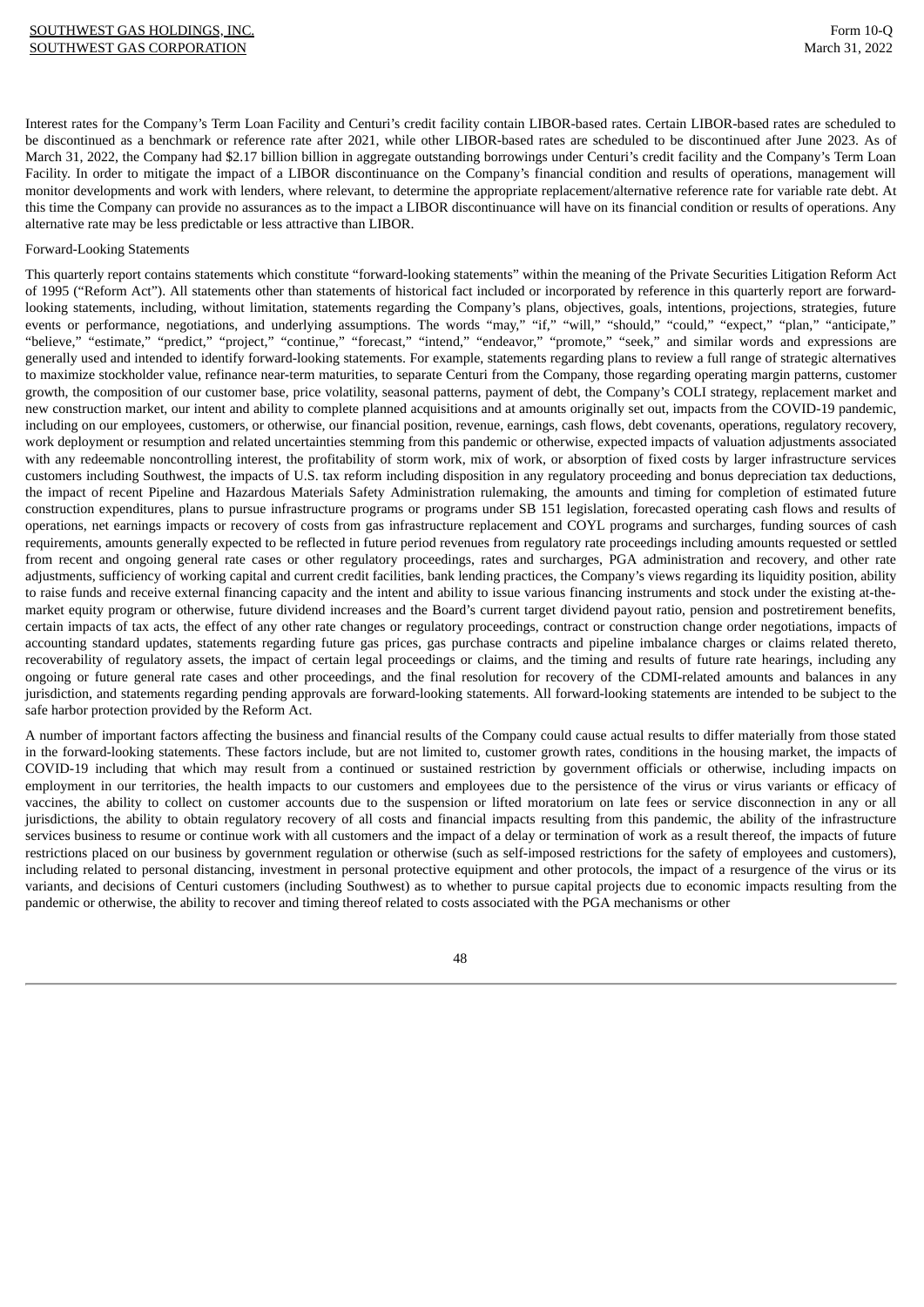regulatory assets or programs, the effects of regulation/deregulation, governmental or regulatory policy regarding pipeline safety, greenhouse gas emissions, natural gas or alternative energy, the regulatory support for ongoing infrastructure programs or expansions, the timing and amount of rate relief, the timing and methods determined by regulators to refund amounts to customers resulting from U.S. tax reform, changes in rate design, variability in volume of gas or transportation service sold to customers, changes in gas procurement practices, changes in capital requirements and funding, the impact of credit rating actions and conditions in the capital markets on financing costs, the impact of variable rate indebtedness with or without a discontinuance of LIBOR including in relation to amounts of indebtedness then outstanding, changes in construction expenditures and financing, levels of or changes in operations and maintenance expenses, or other costs, including fuel costs and other costs impacted by inflation or otherwise, geopolitical influences on the business or its costs, effects of pension or other postretirement benefit expense forecasts or plan modifications, accounting changes and regulatory treatment related thereto, currently unresolved and future liability claims and disputes, changes in pipeline capacity for the transportation of gas and related costs, results of Centuri bid work, the impact of weather on Centuri's operations, projections about acquired business' earnings or those planned (including accretion within the first twelve months or other periods) and future acquisition-related costs, the timing and magnitude of costs necessary to integrate and stand up newly acquired operations, administration, and systems, and the ability to complete stand-up for MountainWest prior to the expiration of the transition services agreement, the ability to attract, hire, and maintain necessary staff and management for our collective operations, impacts of changes in value of any redeemable noncontrolling interest if at other than fair value, Centuri utility infrastructure expenses, differences between actual and originally expected outcomes of Centuri bid or other fixed-price construction agreements, outcomes from contract and change order negotiations, ability to successfully procure new work and impacts from work awarded or failing to be awarded from significant customers (collectively, including from Southwest), the mix of work awarded, the amount of work awarded to Centuri following the lifting of work stoppages or reduction, the result of productivity inefficiencies from regulatory requirements or otherwise, delays in commissioning individual projects, acquisitions and management's plans related thereto, the ability of management to successfully finance, close, and assimilate acquired businesses, the impact on our stock price or our credit ratings due to undertaking or failing to undertake acquisition activity or other strategic endeavors, the impact on our stock price, costs, or businesses from the stock rights program, actions or disruptions of significant shareholders and costs related thereto, competition, our ability to raise capital in external financings, our ability to continue to remain within the ratios and other limits subject to our debt covenants, and ongoing evaluations in regard to goodwill and other intangible assets. In addition, the Company can provide no assurance that its discussions regarding certain trends or plans relating to its financing and operating expenses will continue, proceed as planned, or cease to continue in future periods. For additional information on the risks associated with the Company's business, see Item 1A. Risk Factors and Item 7A. Quantitative and Qualitative Disclosures About Market Risk in the Annual Report on Form 10-K for the year ended December 31, 2021.

All forward-looking statements in this quarterly report are made as of the date hereof, based on information available to the Company and Southwest as of the date hereof, and the Company and Southwest assume no obligation to update or revise any of its forward-looking statements, even if experience or future changes show that the indicated results or events will not be realized. We caution you not to unduly rely on any forward-looking statement(s).

### **ITEM 3. QUANTITATIVE AND QUALITATIVE DISCLOSURES ABOUT MARKET RISK**

See **Item 7A. Quantitative and Qualitative Disclosures about Market Risk** in the 2021 Annual Report on Form 10-K filed with the SEC. No material changes have occurred related to the disclosures about market risk.

#### **ITEM 4. CONTROLS AND PROCEDURES**

Management of Southwest Gas Holdings, Inc. and Southwest Gas Corporation has established disclosure controls and procedures (as defined in Rules 13a-15(e) and 15d-15(e) under the Securities Exchange Act of 1934, as amended (the "Exchange Act")) that are designed to provide reasonable assurance that information required to be disclosed in their respective reports filed or submitted under the Exchange Act is recorded, processed, summarized, and reported within the time periods specified in the SEC's rules and forms and to provide reasonable assurance that such information is accumulated and communicated to management of each company, including each respective Chief Executive Officer and Chief Financial Officer, as appropriate, to allow timely decisions regarding required disclosures. A control system, no matter how well conceived and operated, can provide only reasonable, not absolute, assurance that the objectives of the control system are met. Further, the design of a control system must reflect the fact that there are resource constraints, and benefits of controls must be considered relative to their costs. Additionally, controls can be circumvented by the individual acts of some persons, by collusion of two or more people, or management override of the control. Because of the inherent limitations in a cost-effective control system, misstatements due to error or fraud may occur and may not be detected.

Based on the most recent evaluation, as of March 31, 2022, management of Southwest Gas Holdings, Inc. and Southwest Gas Corporation, including the Chief Executive Officer and Chief Financial Officer, believes the Company's and Southwest's disclosure controls and procedures are effective at attaining the level of reasonable assurance noted above.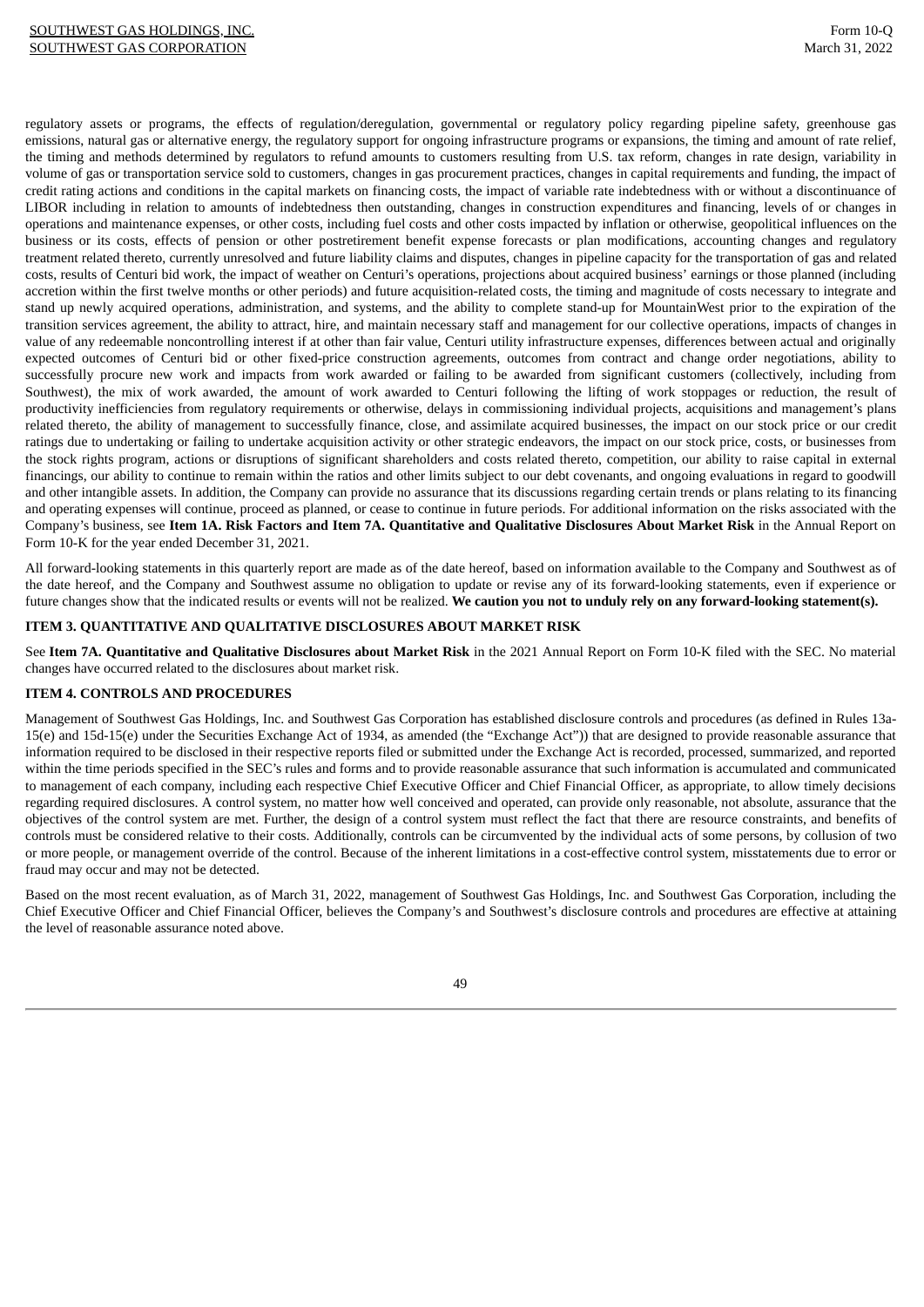There have been no changes in the Company's or Southwest's internal control over financial reporting (as defined in Rules 13a-15(f) and 15d-15(f) of the Exchange Act) during the first quarter of 2022 that have materially affected, or are likely to materially affect the Company's internal control over financial reporting.

### **PART II - OTHER INFORMATION**

### **ITEM 1. LEGAL PROCEEDINGS**

The Company and Southwest are named as a defendant in various legal proceedings. The ultimate dispositions of these proceedings are not presently determinable; however, it is the opinion of management that none of this litigation individually or in the aggregate will have a material adverse impact on the Company's or Southwest's financial position or results of operations. See *Contingency* within **Note 1 – Background, Organization, and Summary of Significant Accounting Policies** for ongoing litigation, including litigation filed by certain stockholders and by funds managed by Carl Icahn.

**ITEM 1A.** Described below is a risk factor that we have identified that may have a negative impact on our future financial performance or affect whether we achieve the goals or expectations expressed or implied in any forward-looking statements contained herein. This risk factor supplements, and does not replace, the Risk Factors and other disclosures made in our Annual Report on Form 10-K filed March 1, 2022.

# *General Risks*

### Our ongoing review of strategic alternatives could materially impact our strategic direction, business, and results of operations. We can provide no assurances as to the structure or timing of any strategic transaction or that one will be completed at all.

On April 18, 2022, we announced that our Board authorized a thorough review of a full range of strategic alternatives to maximize stockholder value. As part of this process, the Company will evaluate a sale of the Company, as well as a range of alternatives, including, but not limited to, a separate sale of its business units and/or pursuing the previously disclosed spin-off of Centuri. A committee of the Board, comprised entirely of independent directors, is overseeing the process. The timing, benefits, and outcome of the strategic review process or the structure, terms and specific risks and uncertainties associated with any particular strategic transaction are uncertain. Pursuit of any such strategic alternative could result in material disruptions in our business and otherwise have an adverse effect on the trading price of our common stock or our results of operations. We can provide no assurances as to the structure or timing of any potential strategic transaction or that one will be completed at all.

### **ITEMS 2 through 3.** None.

**ITEM 4. MINE SAFETY DISCLOSURES** Not applicable.

**ITEM 5. OTHER INFORMATION** None.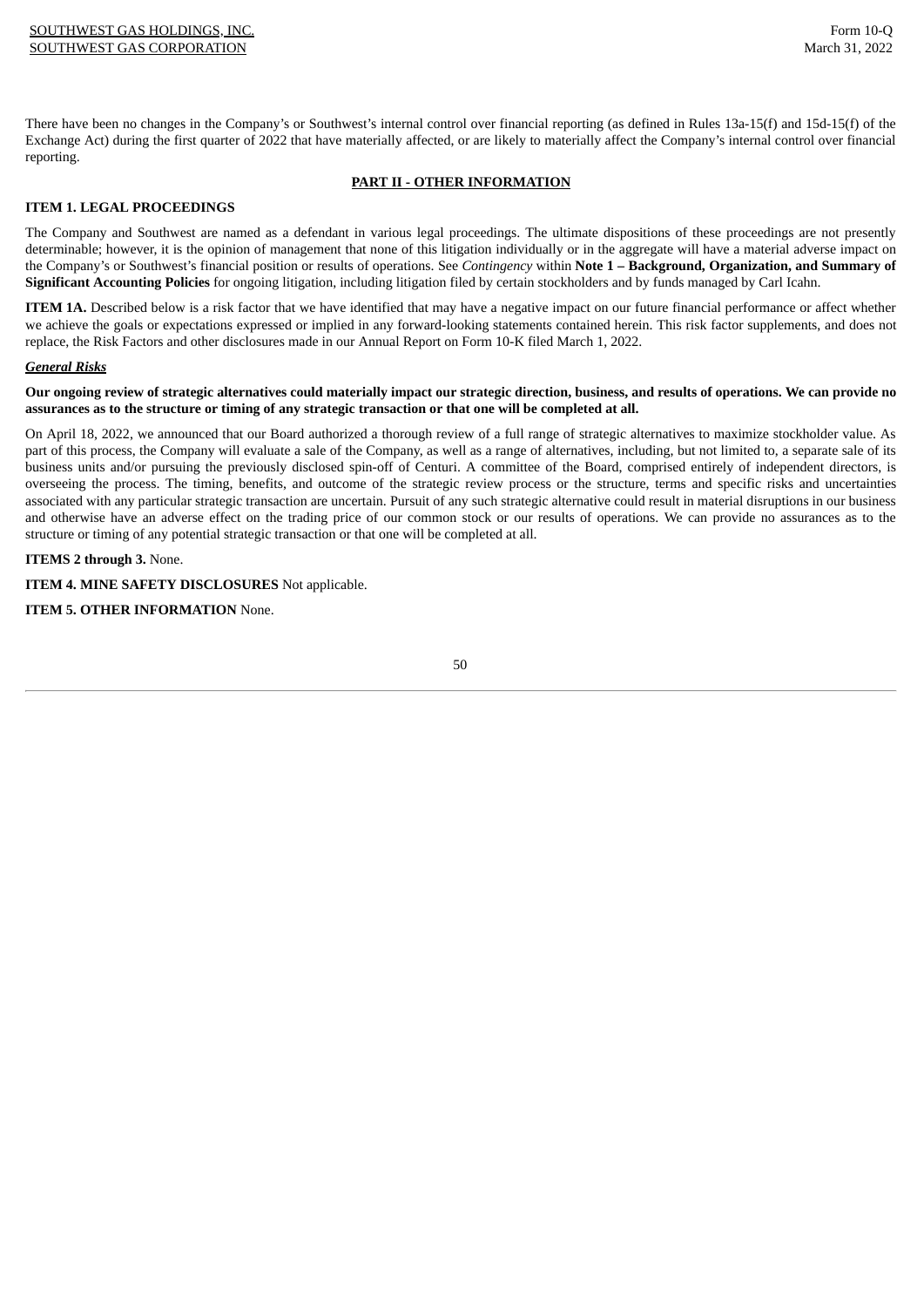### **ITEM 6. EXHIBITS**

The following documents are filed, or furnished, as applicable, as part of this report on Form 10-Q:

- Exhibit 4.01 Third [Supplemental](http://www.sec.gov/Archives/edgar/data/92416/000119312522081759/d315333dex41.htm) Indenture, dated March 22, 2022, by and between Southwest Gas Corporation and The Bank of New York Mellon Trust Company, N.A., as Trustee. Incorporated herein by reference to Exhibit 4.1 to Form 8-K dated March 17, 2022. File Nos. 001-37976 and 001-07850.
- Exhibit 4.02 Form of 4.05% Senior Note due 2032 (included in Exhibit 4.1). [Incorporated](http://www.sec.gov/Archives/edgar/data/92416/000119312522081759/d315333dex41.htm) herein by reference to Exhibit 4.2 to Form 8-K dated March 17, 2022. File Nos. 001-37976 and 001-07850.
- Exhibit 4.03 Southwest Gas Corporation 4.05% Senior Notes due 2032. Incorporated by reference to prospectus 424(b)(5) dated March 18, 2022, File No. [333-251074-01.](http://www.sec.gov/Archives/edgar/data/92416/000119312522079533/d330065d424b5.htm)
- Exhibit 10.1 Amendment No. 1, dated as of March 22, 2022, to the Term Loan Agreement, dated as of March 23, 2021, by and among Southwest Gas Corporation, the lenders, book runners and syndication agents party thereto and The Bank of New York Mellon, as [Administrative](http://www.sec.gov/Archives/edgar/data/92416/000119312522081759/d315333dex101.htm) Agent. Incorporated herein by reference to Exhibit [10](http://www.sec.gov/Archives/edgar/data/92416/000119312522081759/d315333dex101.htm).1 to Form 8-K dated March 17, 2022. File Nos. 001-37976 and 001-07850.
- Exhibit 31.01\* Section 302 [Certifications–Southwest](#page-52-0) Gas Holdings, Inc.
- Exhibit 31.02\* Section 302 [Certifications–Southwest](#page-54-0) Gas Corporation
- Exhibit 32.01\* Section 906 Certifications-Southwest Gas Holdings, Inc.
- Exhibit 32.02\* Section 906 [Certifications–Southwest](#page-57-0) Gas Corporation
- Exhibit 101<sup>\*</sup> The following materials from the Quarterly Report on Form 10-Q of Southwest Gas Holdings, Inc. and Southwest Gas Corporation for the quarter ended March 31, 2022, were formatted in Inline XBRL (Extensible Business Reporting Language): (1) Southwest Gas Holdings, Inc. and Subsidiaries Condensed Consolidated Balance Sheets, (ii) Southwest Gas Holdings, Inc. and Subsidiaries Condensed Consolidated Statements of Income, (iii) Southwest Gas Holdings, Inc. and Subsidiaries Condensed Consolidated Statements of Comprehensive Income, (iv) Southwest Gas Holdings, Inc. and Subsidiaries Condensed Consolidated Statements of Cash Flows, (v) Southwest Gas Holdings, Inc. and Subsidiaries Condensed Consolidated Statements of Equity, (vi) Southwest Gas Corporation and Subsidiaries Condensed Consolidated Balance Sheets, (vii) Southwest Gas Corporation and Subsidiaries Condensed Consolidated Statements of Income, (viii) Southwest Gas Corporation and Subsidiaries Condensed Consolidated Statements of Comprehensive Income, (ix) Southwest Gas Corporation and Subsidiaries Condensed Consolidated Statements of Cash Flows, (x) Southwest Gas Corporation and Subsidiaries Condensed Consolidated Statements of Equity. The instance document does not appear in the Interactive Data File because its XBRL tags are embedded within the Inline XBRL document.

#### 104\* Cover Page Interactive Data File (embedded within the Inline XBRL document).

\*Filed herewith.

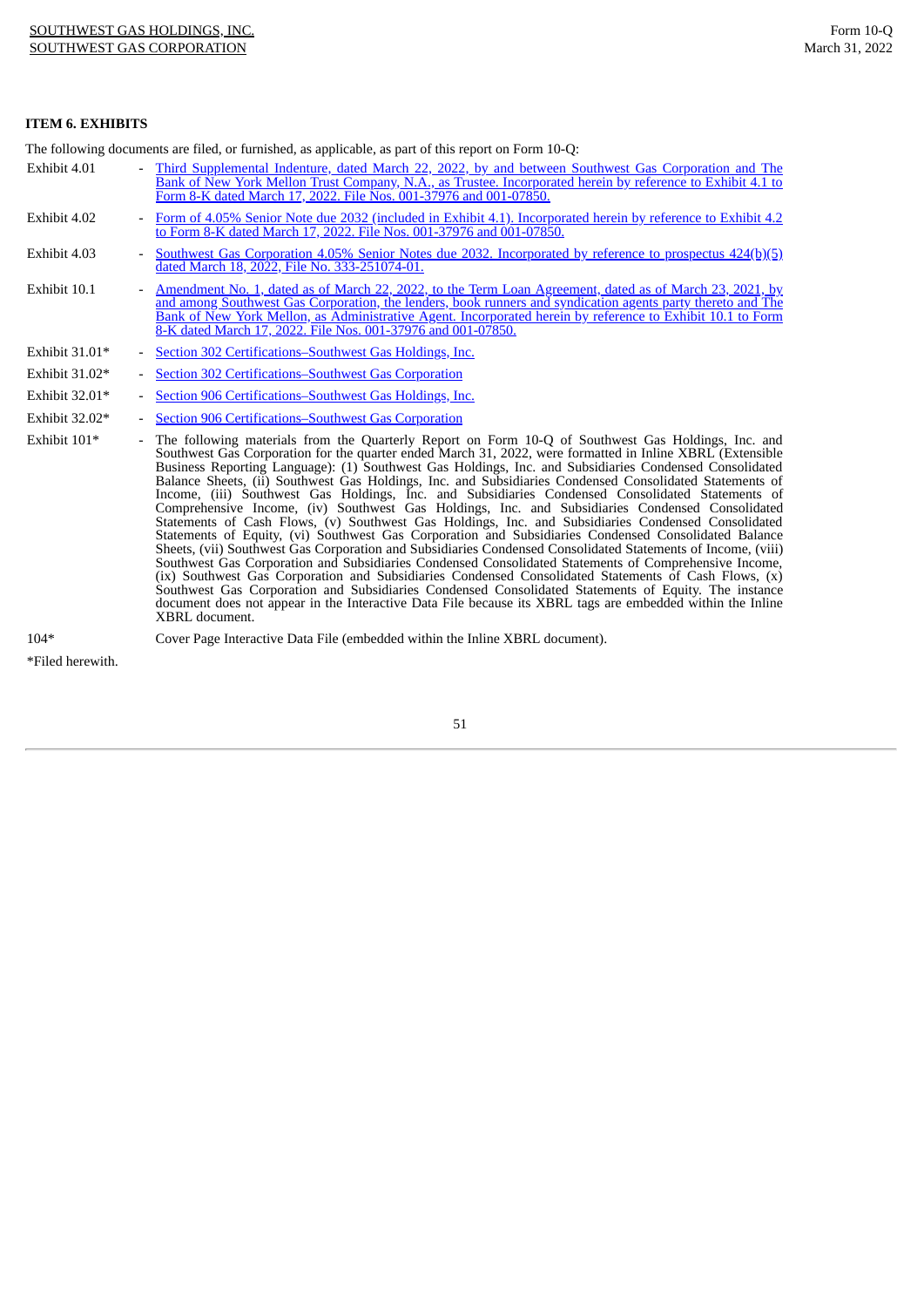SOUTHWEST GAS HOLDINGS, INC. The state of the state of the state of the state of the state of the state of the state of the state of the state of the state of the state of the state of the state of the state of the state o SOUTHWEST GAS CORPORATION March 31, 2022

# **SIGNATURES**

Pursuant to the requirements of the Securities Exchange Act of 1934, the registrant has duly caused this report to be signed on its behalf by the undersigned thereunto duly authorized.

> Southwest Gas Holdings, Inc. (Registrant)

Dated: May 10, 2022

/s/ LORI L. COLVIN

Lori L. Colvin Vice President/Controller and Chief Accounting Officer

Pursuant to the requirements of the Securities Exchange Act of 1934, the registrant has duly caused this report to be signed on its behalf by the undersigned thereunto duly authorized.

> Southwest Gas Corporation (Registrant)

Dated: May 10, 2022

/s/ LORI L. COLVIN

Lori L. Colvin Vice President/Controller and Chief Accounting Officer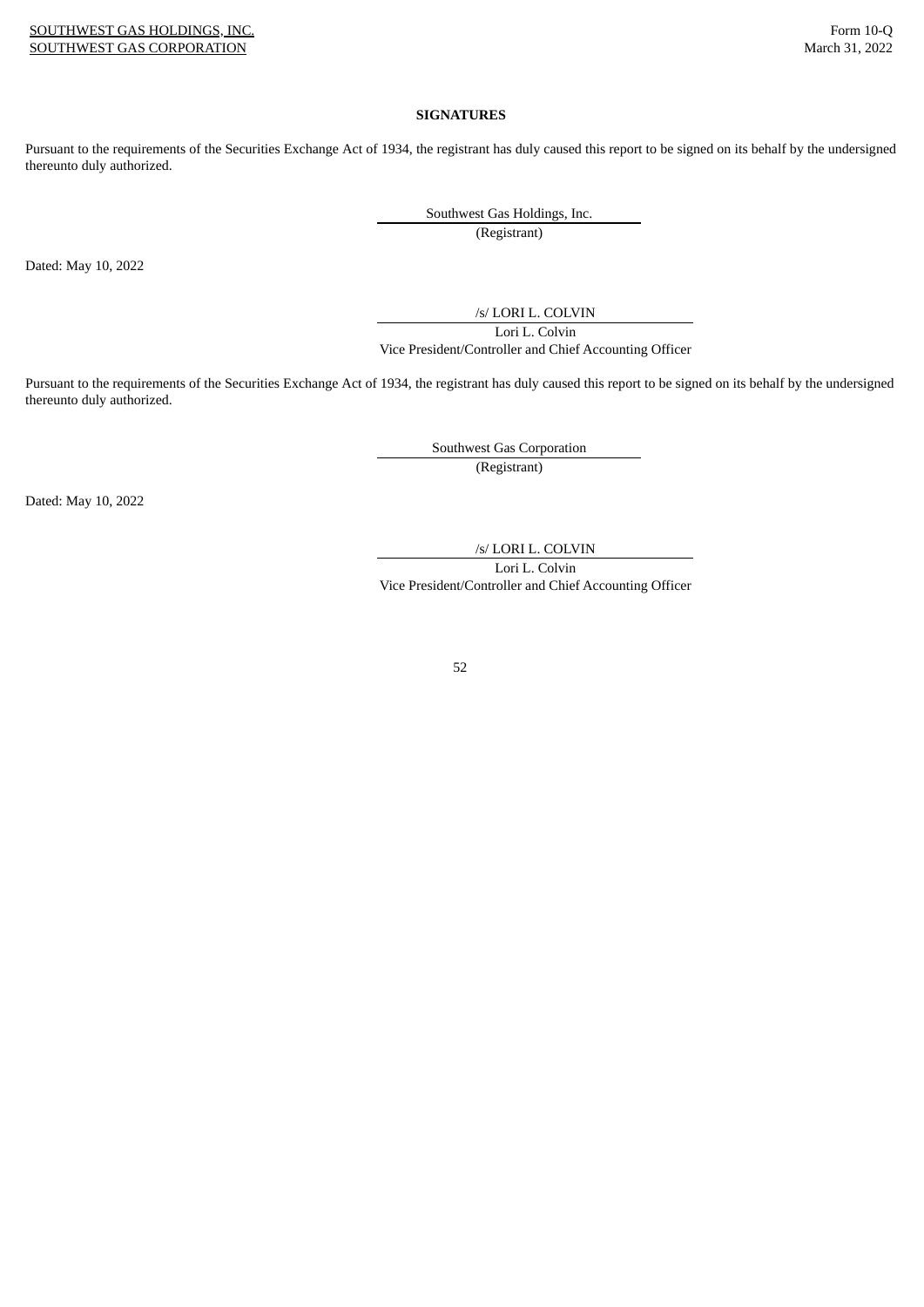### **Certification of Southwest Gas Holdings, Inc.**

<span id="page-52-0"></span>I, Karen S. Haller, certify that:

- 1. I have reviewed this quarterly report on Form 10-Q of Southwest Gas Holdings, Inc.;
- 2. Based on my knowledge, this report does not contain any untrue statement of a material fact or omit to state a material fact necessary to make the statements made, in light of the circumstances under which such statements were made, not misleading with respect to the period covered by this report;
- 3. Based on my knowledge, the financial statements, and other financial information included in this report, fairly present in all material respects the financial condition, results of operations and cash flows of the registrant as of, and for, the periods presented in this report;
- 4. The registrant's other certifying officer and I are responsible for establishing and maintaining disclosure controls and procedures (as defined in Exchange Act Rules 13a-15(e) and 15d-15(e)) and internal control over financial reporting (as defined in Exchange Act Rules 13a-15(f) and 15d-15(f)) for the registrant and have:
	- (a) designed such disclosure controls and procedures, or caused such disclosure controls and procedures to be designed under our supervision, to ensure that material information relating to the registrant, including its consolidated subsidiaries, is made known to us by others within those entities, particularly during the period in which this report is being prepared;
	- (b) designed such internal control over financial reporting, or caused such internal control over financial reporting to be designed under our supervision, to provide reasonable assurance regarding the reliability of financial reporting and the preparation of financial statements for external purposes in accordance with generally accepted accounting principles;
	- (c) evaluated the effectiveness of the registrant's disclosure controls and procedures and presented in this report our conclusions about the effectiveness of the disclosure controls and procedures, as of the end of the period covered by this report based on such evaluation; and
	- (d) disclosed in this report any change in the registrant's internal control over financial reporting that occurred during the registrant's most recent fiscal quarter (the registrant's fourth fiscal quarter in the case of an annual report) that has materially affected, or is reasonably likely to materially affect, the registrant's internal control over financial reporting; and
- 5. The registrant's other certifying officer and I have disclosed, based on our most recent evaluation of internal control over financial reporting, to the registrant's auditors and the audit committee of the registrant's board of directors (or persons performing the equivalent functions):
	- (a) all significant deficiencies and material weaknesses in the design or operation of internal control over financial reporting which are reasonably likely to adversely affect the registrant's ability to record, process, summarize and report financial information; and
	- (b) any fraud, whether or not material, that involves management or other employees who have a significant role in the registrant's internal control over financial reporting.

Dated: May 10, 2022

/s/ KAREN S. HALLER

Karen S. Haller President and Chief Executive Officer Southwest Gas Holdings, Inc.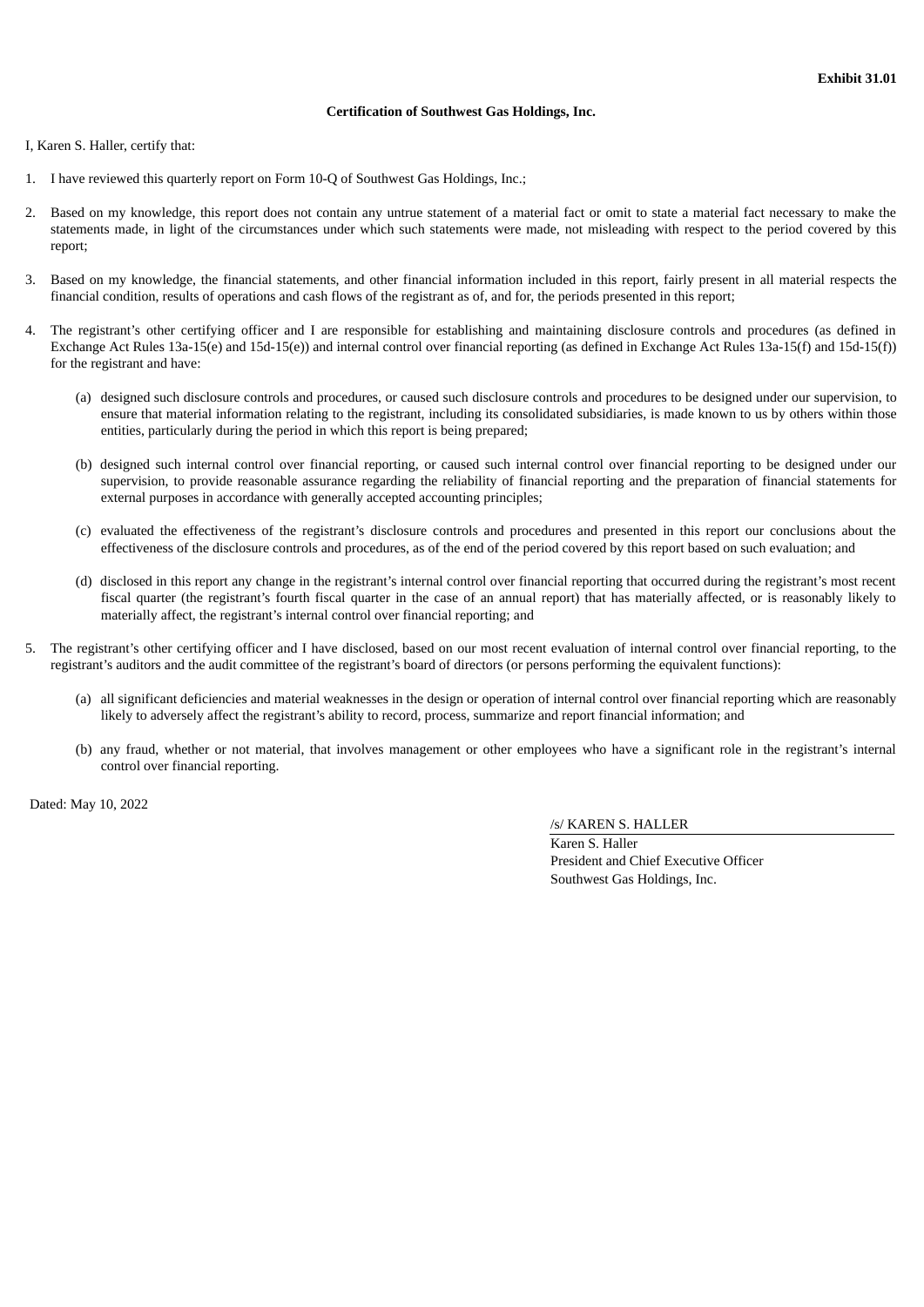### **Certification of Southwest Gas Holdings, Inc.**

I, Gregory J. Peterson, certify that:

- 1. I have reviewed this quarterly report on Form 10-Q of Southwest Gas Holdings, Inc.;
- 2. Based on my knowledge, this report does not contain any untrue statement of a material fact or omit to state a material fact necessary to make the statements made, in light of the circumstances under which such statements were made, not misleading with respect to the period covered by this report;
- 3. Based on my knowledge, the financial statements, and other financial information included in this report, fairly present in all material respects the financial condition, results of operations and cash flows of the registrant as of, and for, the periods presented in this report;
- 4. The registrant's other certifying officer and I are responsible for establishing and maintaining disclosure controls and procedures (as defined in Exchange Act Rules 13a-15(e) and 15d-15(e)) and internal control over financial reporting (as defined in Exchange Act Rules 13a-15(f) and 15d-15(f)) for the registrant and have:
	- (a) designed such disclosure controls and procedures, or caused such disclosure controls and procedures to be designed under our supervision, to ensure that material information relating to the registrant, including its consolidated subsidiaries, is made known to us by others within those entities, particularly during the period in which this report is being prepared;
	- (b) designed such internal control over financial reporting, or caused such internal control over financial reporting to be designed under our supervision, to provide reasonable assurance regarding the reliability of financial reporting and the preparation of financial statements for external purposes in accordance with generally accepted accounting principles;
	- (c) evaluated the effectiveness of the registrant's disclosure controls and procedures and presented in this report our conclusions about the effectiveness of the disclosure controls and procedures, as of the end of the period covered by this report based on such evaluation; and
	- (d) disclosed in this report any change in the registrant's internal control over financial reporting that occurred during the registrant's most recent fiscal quarter (the registrant's fourth fiscal quarter in the case of an annual report) that has materially affected, or is reasonably likely to materially affect, the registrant's internal control over financial reporting; and
- 5. The registrant's other certifying officer and I have disclosed, based on our most recent evaluation of internal control over financial reporting, to the registrant's auditors and the audit committee of the registrant's board of directors (or persons performing the equivalent functions):
	- (a) all significant deficiencies and material weaknesses in the design or operation of internal control over financial reporting which are reasonably likely to adversely affect the registrant's ability to record, process, summarize and report financial information; and
	- (b) any fraud, whether or not material, that involves management or other employees who have a significant role in the registrant's internal control over financial reporting.

Dated: May 10, 2022

/s/ GREGORY J. PETERSON

Gregory J. Peterson Senior Vice President/Chief Financial Officer Southwest Gas Holdings, Inc.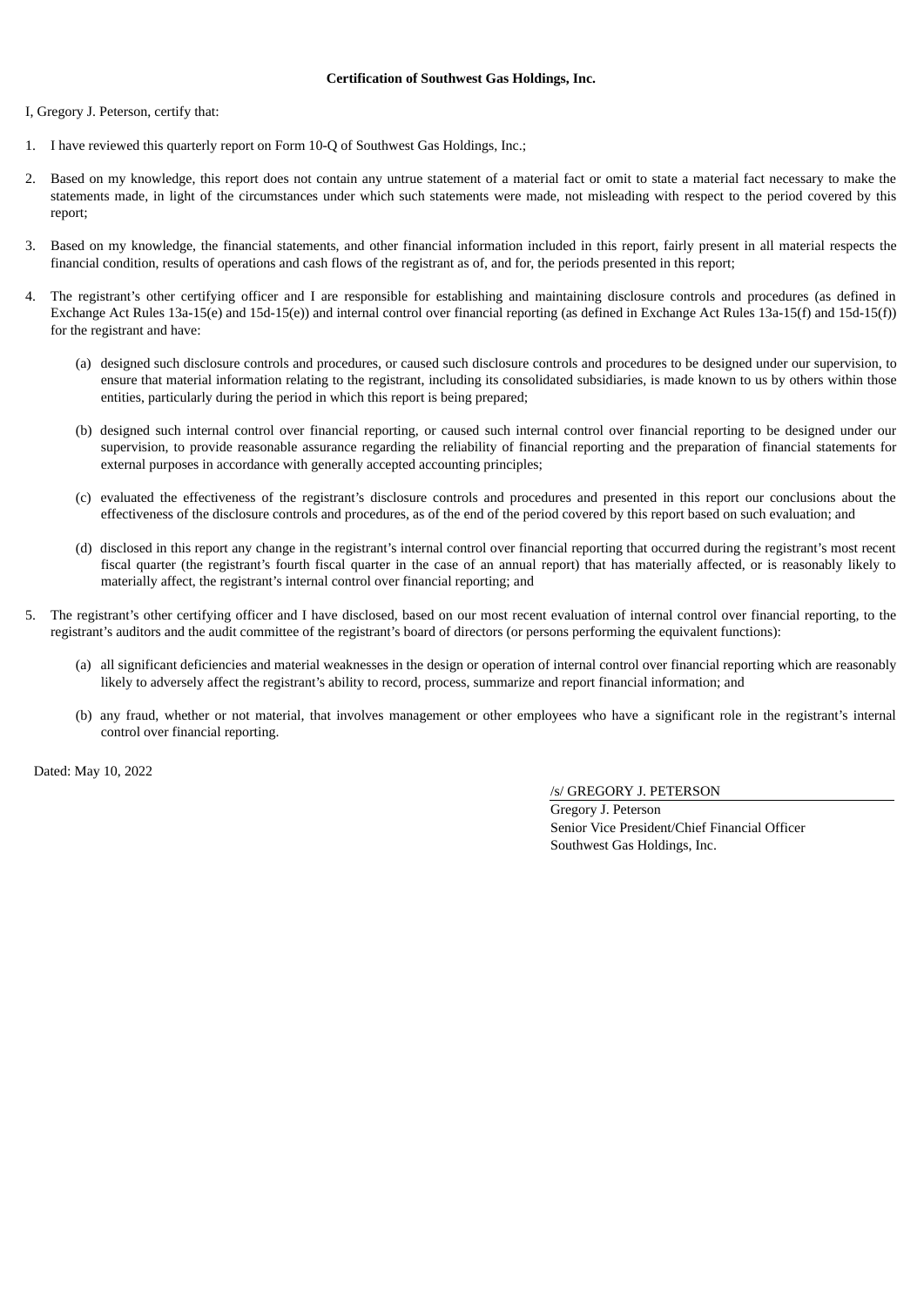#### **Certification of Southwest Gas Corporation**

<span id="page-54-0"></span>I, Karen S. Haller, certify that:

- 1. I have reviewed this quarterly report on Form 10-Q of Southwest Gas Corporation;
- 2. Based on my knowledge, this report does not contain any untrue statement of a material fact or omit to state a material fact necessary to make the statements made, in light of the circumstances under which such statements were made, not misleading with respect to the period covered by this report;
- 3. Based on my knowledge, the financial statements, and other financial information included in this report, fairly present in all material respects the financial condition, results of operations and cash flows of the registrant as of, and for, the periods presented in this report;
- 4. The registrant's other certifying officer and I are responsible for establishing and maintaining disclosure controls and procedures (as defined in Exchange Act Rules 13a-15(e) and 15d-15(e)) and internal control over financial reporting (as defined in Exchange Act Rules 13a-15(f) and 15d-15(f)) for the registrant and have:
	- (a) designed such disclosure controls and procedures, or caused such disclosure controls and procedures to be designed under our supervision, to ensure that material information relating to the registrant, including its consolidated subsidiaries, is made known to us by others within those entities, particularly during the period in which this report is being prepared;
	- (b) designed such internal control over financial reporting, or caused such internal control over financial reporting to be designed under our supervision, to provide reasonable assurance regarding the reliability of financial reporting and the preparation of financial statements for external purposes in accordance with generally accepted accounting principles;
	- (c) evaluated the effectiveness of the registrant's disclosure controls and procedures and presented in this report our conclusions about the effectiveness of the disclosure controls and procedures, as of the end of the period covered by this report based on such evaluation; and
	- (d) disclosed in this report any change in the registrant's internal control over financial reporting that occurred during the registrant's most recent fiscal quarter (the registrant's fourth fiscal quarter in the case of an annual report) that has materially affected, or is reasonably likely to materially affect, the registrant's internal control over financial reporting; and
- 5. The registrant's other certifying officer and I have disclosed, based on our most recent evaluation of internal control over financial reporting, to the registrant's auditors and the audit committee of the registrant's board of directors (or persons performing the equivalent functions):
	- (a) all significant deficiencies and material weaknesses in the design or operation of internal control over financial reporting which are reasonably likely to adversely affect the registrant's ability to record, process, summarize and report financial information; and
	- (b) any fraud, whether or not material, that involves management or other employees who have a significant role in the registrant's internal control over financial reporting.

Dated: May 10, 2022

/s/ KAREN S. HALLER

Karen S. Haller President and Chief Executive Officer Southwest Gas Corporation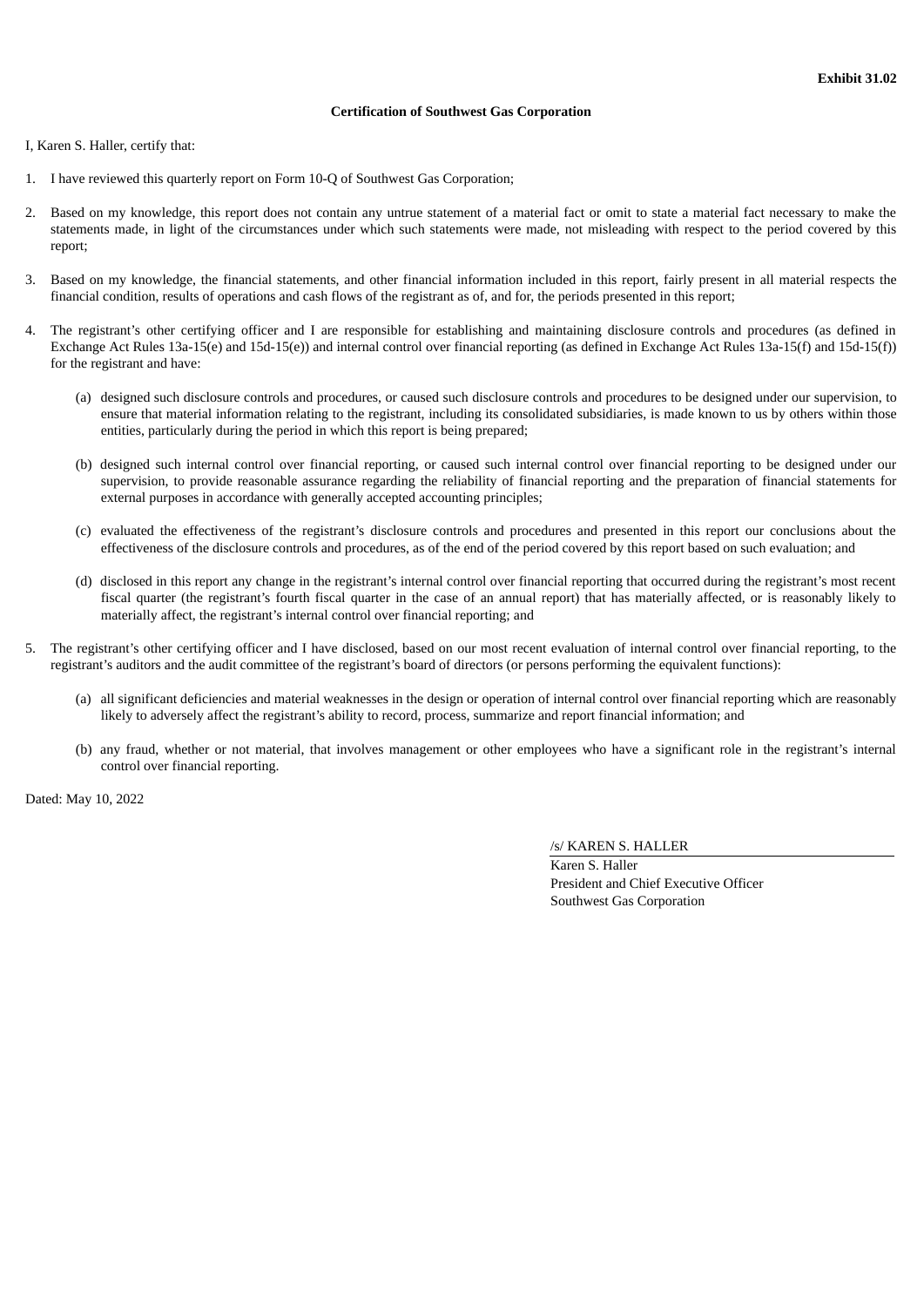### **Certification of Southwest Gas Corporation**

I, Gregory J. Peterson, certify that:

- 1. I have reviewed this quarterly report on Form 10-Q of Southwest Gas Corporation;
- 2. Based on my knowledge, this report does not contain any untrue statement of a material fact or omit to state a material fact necessary to make the statements made, in light of the circumstances under which such statements were made, not misleading with respect to the period covered by this report;
- 3. Based on my knowledge, the financial statements, and other financial information included in this report, fairly present in all material respects the financial condition, results of operations and cash flows of the registrant as of, and for, the periods presented in this report;
- 4. The registrant's other certifying officer and I are responsible for establishing and maintaining disclosure controls and procedures (as defined in Exchange Act Rules 13a-15(e) and 15d-15(e)) and internal control over financial reporting (as defined in Exchange Act Rules 13a-15(f) and 15d-15(f)) for the registrant and have:
	- (a) designed such disclosure controls and procedures, or caused such disclosure controls and procedures to be designed under our supervision, to ensure that material information relating to the registrant, including its consolidated subsidiaries, is made known to us by others within those entities, particularly during the period in which this report is being prepared;
	- (b) designed such internal control over financial reporting, or caused such internal control over financial reporting to be designed under our supervision, to provide reasonable assurance regarding the reliability of financial reporting and the preparation of financial statements for external purposes in accordance with generally accepted accounting principles;
	- (c) evaluated the effectiveness of the registrant's disclosure controls and procedures and presented in this report our conclusions about the effectiveness of the disclosure controls and procedures, as of the end of the period covered by this report based on such evaluation; and
	- (d) disclosed in this report any change in the registrant's internal control over financial reporting that occurred during the registrant's most recent fiscal quarter (the registrant's fourth fiscal quarter in the case of an annual report) that has materially affected, or is reasonably likely to materially affect, the registrant's internal control over financial reporting; and
- 5. The registrant's other certifying officer and I have disclosed, based on our most recent evaluation of internal control over financial reporting, to the registrant's auditors and the audit committee of the registrant's board of directors (or persons performing the equivalent functions):
	- (a) all significant deficiencies and material weaknesses in the design or operation of internal control over financial reporting which are reasonably likely to adversely affect the registrant's ability to record, process, summarize and report financial information; and
	- (b) any fraud, whether or not material, that involves management or other employees who have a significant role in the registrant's internal control over financial reporting.

Dated: May 10, 2022

/s/ GREGORY J. PETERSON

Gregory J. Peterson Senior Vice President/Chief Financial Officer Southwest Gas Corporation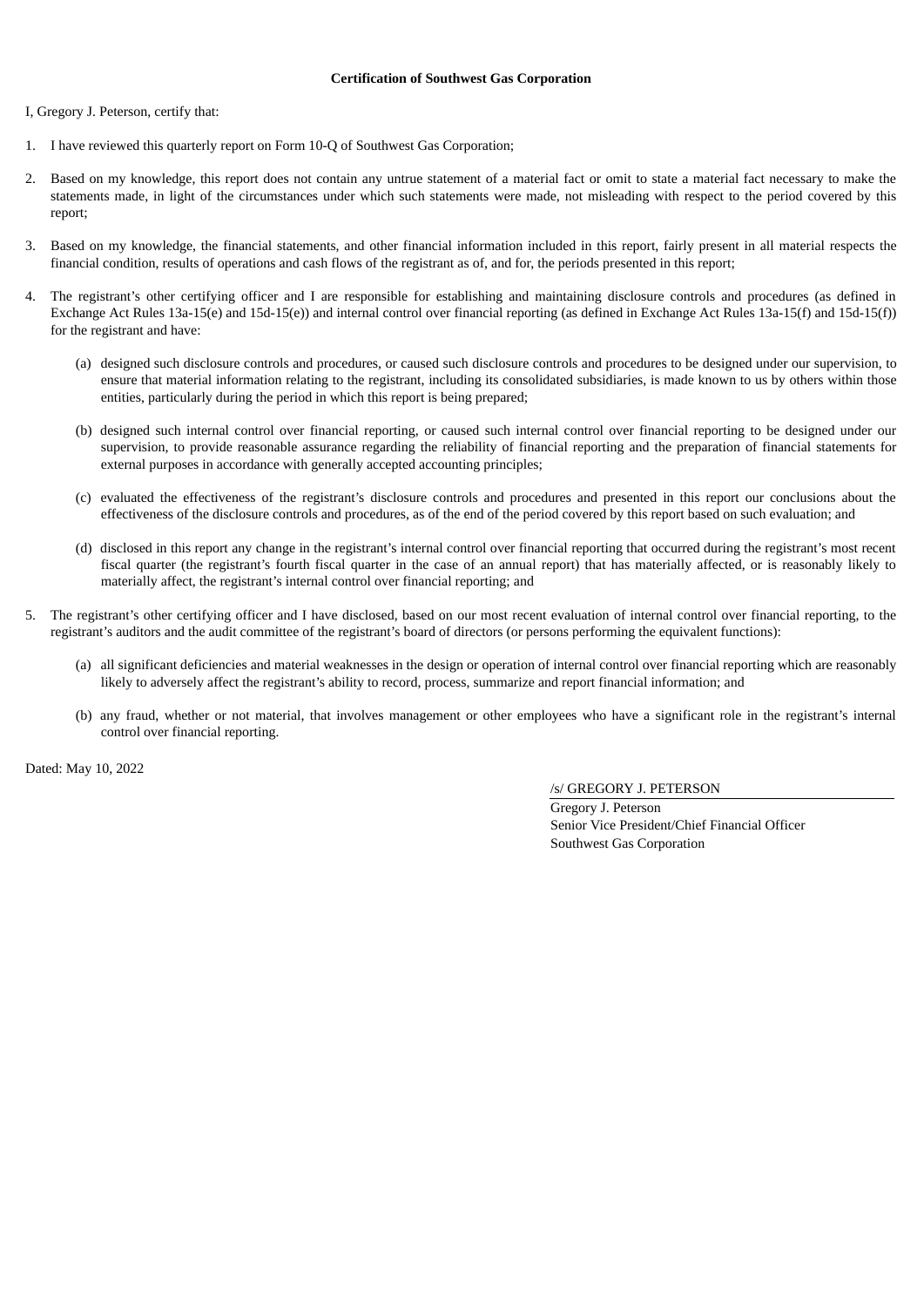### SOUTHWEST GAS HOLDINGS, INC.

#### **CERTIFICATION**

<span id="page-56-0"></span>In connection with the periodic report of Southwest Gas Holdings, Inc. (the "Company") on Form 10-Q for the period ended March 31, 2022 as filed with the Securities and Exchange Commission (the "Report"), I, Karen S. Haller, the President and Chief Executive Officer of the Company, hereby certify as of the date hereof, solely for purposes of Title 18, Chapter 63, Section 1350 of the United States Code, that to the best of my knowledge:

- (1) the Report fully complies with the requirements of section 13(a) or 15(d), as applicable, of the Securities Exchange Act of 1934; and
- (2) the information contained in the Report fairly presents, in all material respects, the financial condition and results of operations of the Company at the dates and for the periods indicated.

This Certification has not been, and shall not be deemed, "filed" with the Securities and Exchange Commission.

Dated: May 10, 2022

/s/ Karen S. Haller

Karen S. Haller President and Chief Executive Officer

### SOUTHWEST GAS HOLDINGS, INC.

### **CERTIFICATION**

In connection with the periodic report of Southwest Gas Holdings, Inc. (the "Company") on Form 10-Q for the period ended March 31, 2022 as filed with the Securities and Exchange Commission (the "Report"), I, Gregory J. Peterson, Senior Vice President/Chief Financial Officer of the Company, hereby certify as of the date hereof, solely for purposes of Title 18, Chapter 63, Section 1350 of the United States Code, that to the best of my knowledge:

- (1) the Report fully complies with the requirements of section 13(a) or 15(d), as applicable, of the Securities Exchange Act of 1934; and
- (2) the information contained in the Report fairly presents, in all material respects, the financial condition and results of operations of the Company at the dates and for the periods indicated.

This Certification has not been, and shall not be deemed, "filed" with the Securities and Exchange Commission.

Dated: May 10, 2022

/s/ Gregory J. Peterson

Gregory J. Peterson Senior Vice President/Chief Financial Officer